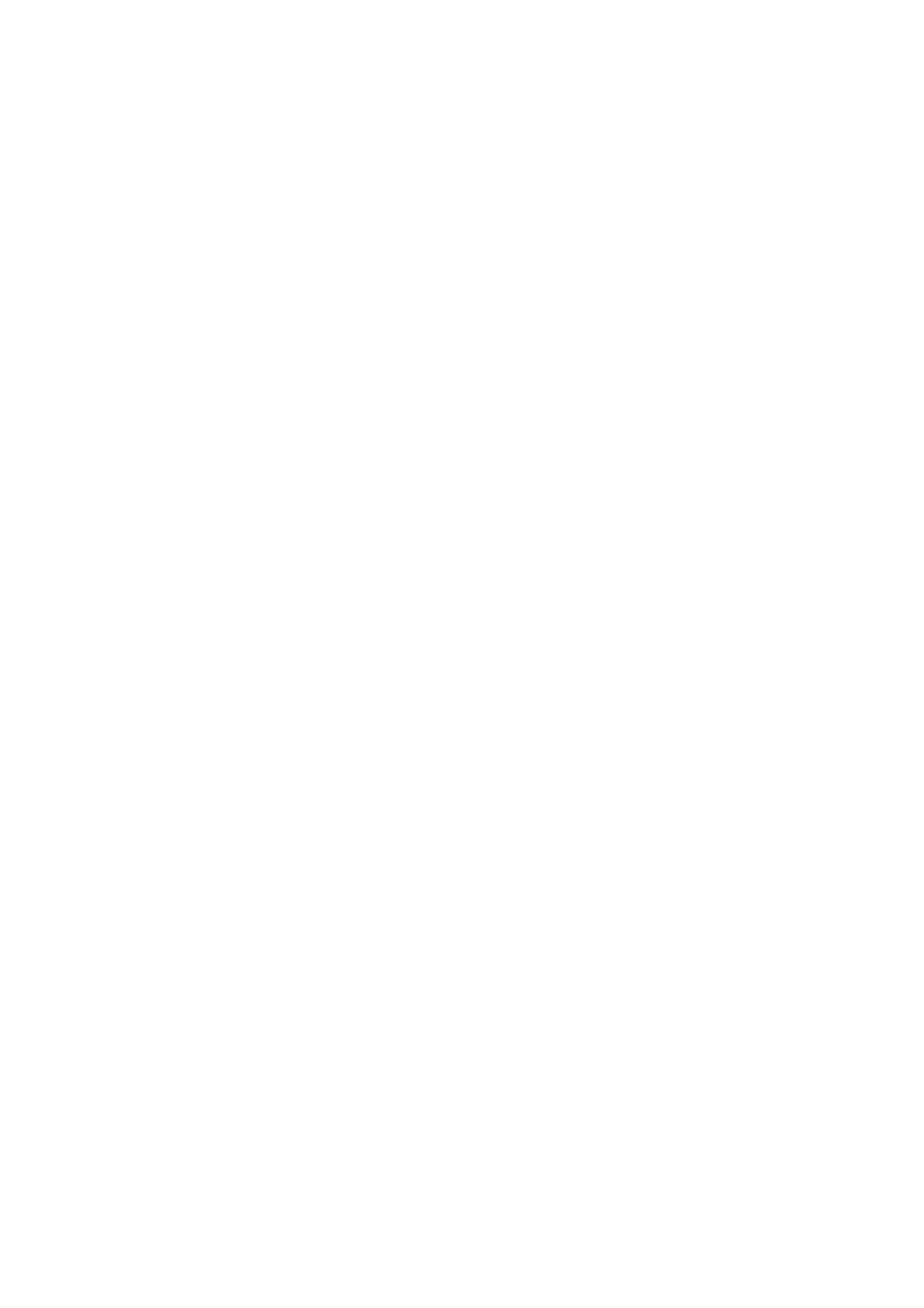# Operational policy 1.01 — Managed aquifer recharge in Western Australia

January 2011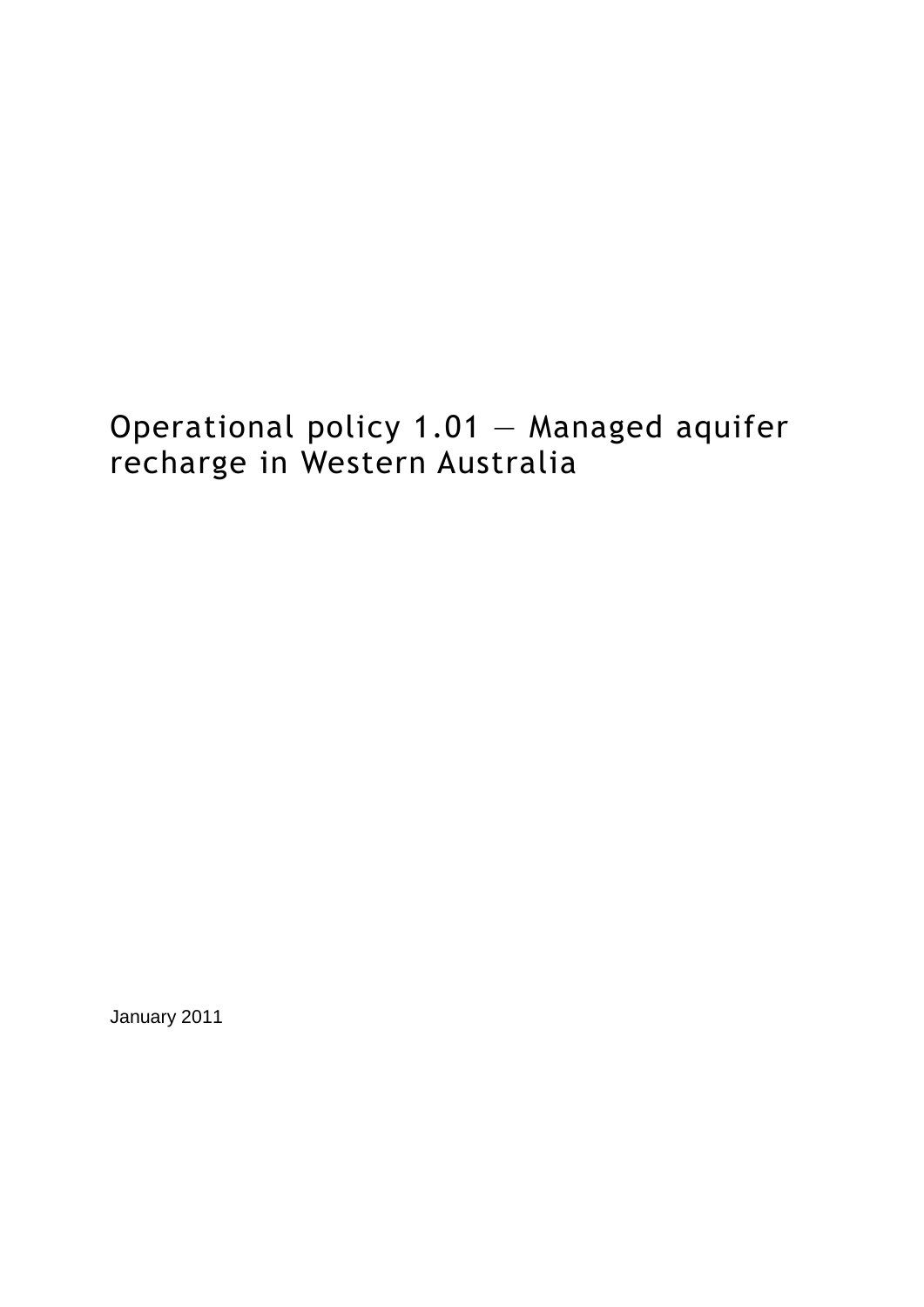#### **Department of Water**

168 St Georges Terrace Perth Western Australia 6000 Telephone +61 8 6364 7600 Facsimile +61 8 6364 7601 www.water.wa.gov.au

© Government of Western Australia

January 2011

This work is copyright. You may download, display, print and reproduce this material in unaltered form only (retaining this notice) for your personal, non-commercial use or use within your organisation. Apart from any use as permitted under the *Copyright Act 1968*, all other rights are reserved. Requests and inquiries concerning reproduction and rights should be addressed to the Department of Water.

ISBN 978-1-921789-50-2 (online)

#### **Acknowledgements**

This document has been prepared by the Water Licensing Branch of the Water Use Division of the Department of Water.

The department would like to thank all staff who contributed to this policy's development; in particular the following: Tim Katsavounidis (water licensing policy), Yvonne Thomson (hydrogeological issues, water licensing policy, author), Melissa Bromly and Cara Bourne (water quality management), Nigel Mantle, Steve Watson and Peter Ryan (water quality protection), Bill Till and Jason Mackay (stormwater management), James Yuen and Kylie Lambert (land-use planning), and Chris O'Boy and Philip Commander (hydrogeological issues).

The recommended reference for this publication is:

Department of Water 2010, *Operational policy 1.01 – Managed aquifer recharge in Western Australia,* Department of Water, Perth.

#### **For more information about this report, contact**:

Program Manager, Water Licensing Policy – Tim Katsavounidis, or Hydrogeologist, Water Licensing Policy – Yvonne Thomson.

#### **Disclaimer**

This document has been published by the Department of Water. Any representation, statement, opinion or advice expressed or implied in this publication is made in good faith and on the basis that the Department of Water and its employees are not liable for any damage or loss whatsoever which may occur as a result of action taken or not taken, as the case may be in respect of any representation, statement, opinion or advice referred to herein. Professional advice should be obtained before applying the information contained in this document to particular circumstances.

*This publication is available at our website [<www.water.wa.gov.au>](http://www.water.wa.gov.au/)* or for those with special *needs it can be made available in alternative formats such as audio, large print, or Braille.*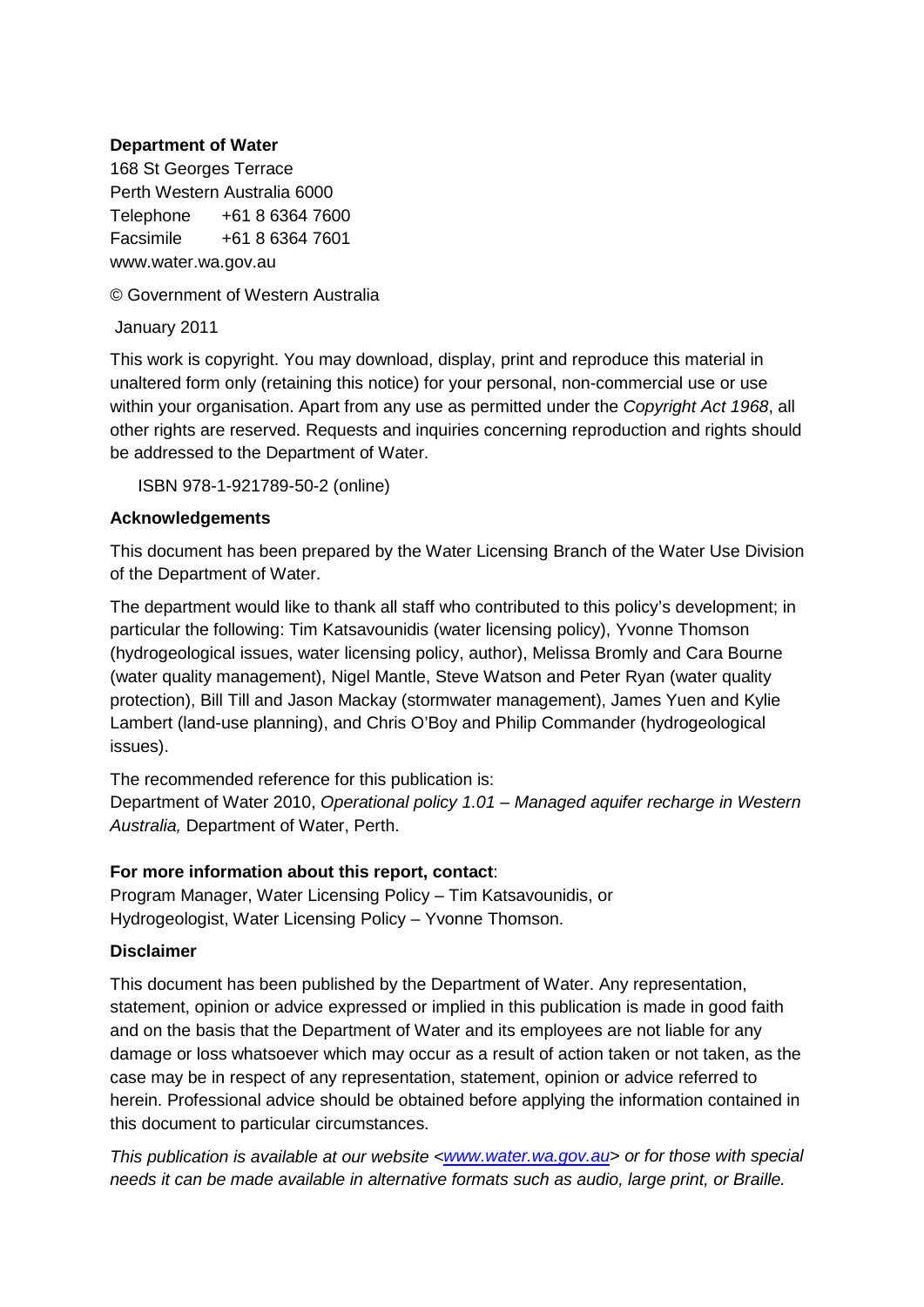# Contents

|   | 2.1<br>2.2<br>2.3<br>2.4<br>2.5<br>2.6 |  |     |  |  |
|---|----------------------------------------|--|-----|--|--|
| 3 |                                        |  |     |  |  |
|   | 3.1<br>3.2                             |  |     |  |  |
|   |                                        |  |     |  |  |
|   | 4.1<br>4.2<br>4.3<br>4.4               |  |     |  |  |
|   |                                        |  | .15 |  |  |
|   | 5.1<br>5.2<br>5.3                      |  |     |  |  |
|   |                                        |  |     |  |  |
|   | 6.1<br>6.2<br>6.3<br>6.4<br>6.5        |  |     |  |  |
|   | 6.6<br>6.7                             |  |     |  |  |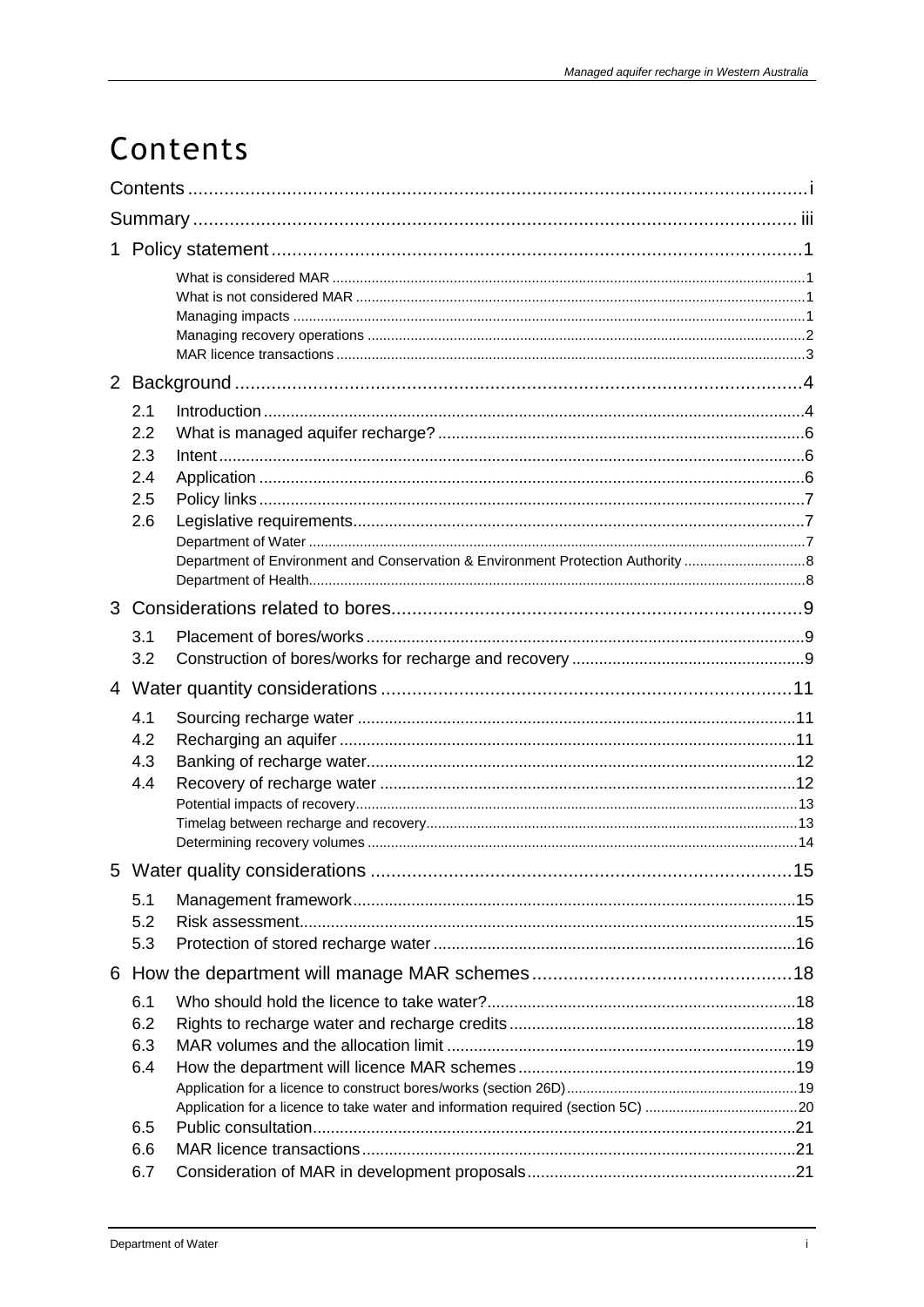| A1                |                                                                                     |           |  |  |  |
|-------------------|-------------------------------------------------------------------------------------|-----------|--|--|--|
| A2                | MAR using recycled water from wastewater treatment plants for drinking water use 29 |           |  |  |  |
| A <sub>3</sub>    |                                                                                     |           |  |  |  |
| A4                |                                                                                     |           |  |  |  |
| Appendix B        |                                                                                     |           |  |  |  |
| B1                |                                                                                     |           |  |  |  |
| <b>B2</b>         | Licensing instruments under the Rights in Water and Irrigation Act 191438           |           |  |  |  |
| $C_{\text{beam}}$ |                                                                                     | $\Lambda$ |  |  |  |

| Glossar |  |  |  |  |
|---------|--|--|--|--|
|         |  |  |  |  |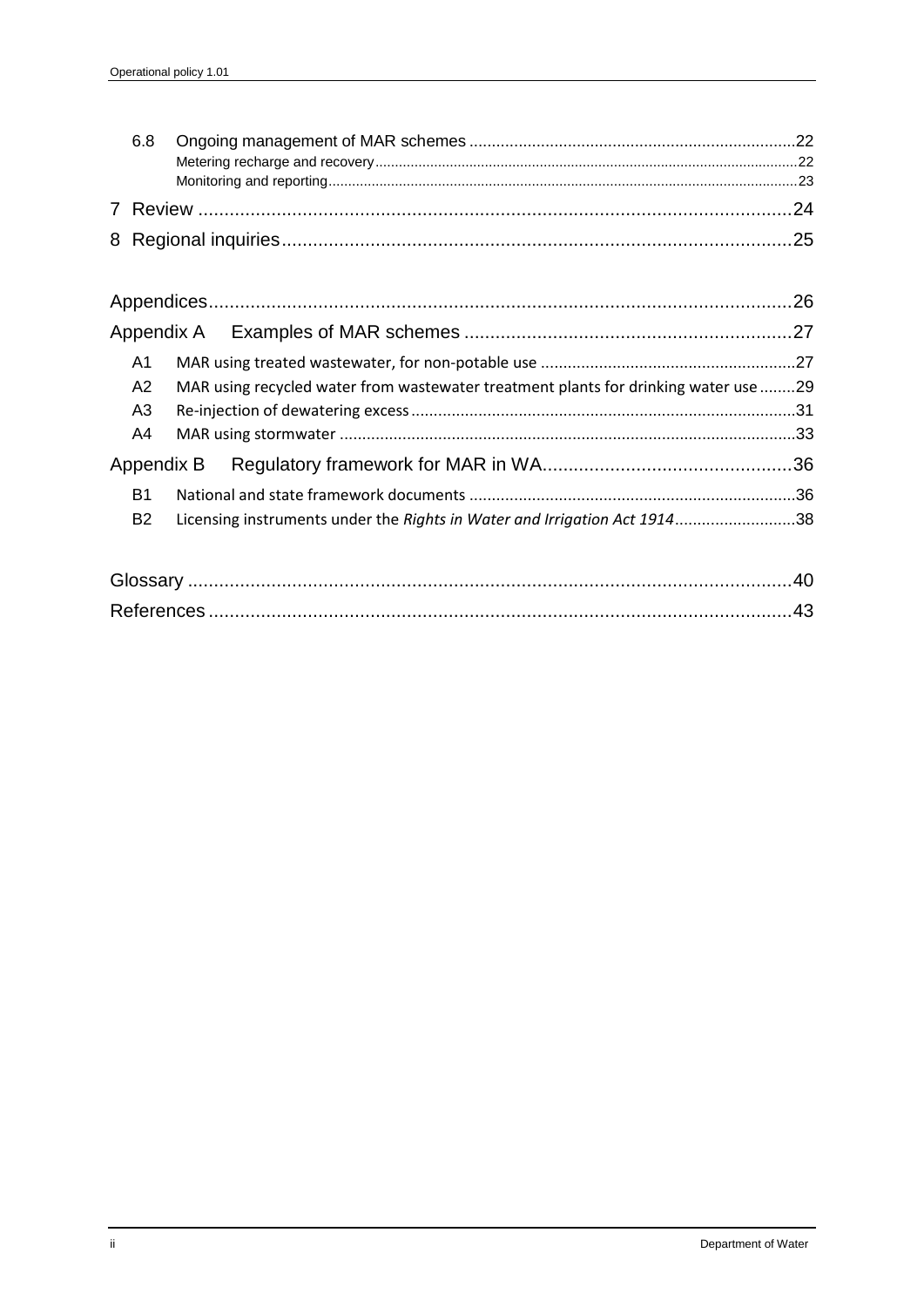## Summary

As pressures on our water resources increase, and systems become fully allocated, new strategies are being developed to supplement natural groundwater resources and increase water availability. Managed aquifer recharge (MAR) provides a means to generate water supplies from sources that may otherwise be wasted. It can provide environmental, social and economic benefits. MAR involves recharging an aquifer under controlled conditions to store the water for later abstraction, or to achieve environmental benefits.

The Department of Water (the state's water resource management agency) aims to facilitate the approval of socially and environmentally acceptable MAR proposals. We will do this by providing a robust management framework under the existing water resource management legislation. This policy outlines the department's position on MAR, and the requirements for proponents seeking to obtain approval for an MAR scheme. It aims to ensure consistency in the assessment, approval, licensing and monitoring of MAR schemes.

Under the policy, proponents of MAR schemes will need to identify and quantify the impacts of recharge and recovery operations. The Department of Water will only approve an MAR scheme where the impacts of recharge and recovery on the groundwater system, the environment and existing groundwater users (through changes in water quantity or quality) are determined to be acceptable.

The current legislation does not provide for the granting of allocation or recharge credits to MAR operators. Instead, the Department of Water will regulate recharge operations by including conditions in the licence to take and use water. MAR schemes undertaken for environmental benefit – that do not involve recovery of water but require the construction of an injection bore – will be managed through the licence to construct the bore.

The department will work with other government agencies to ensure MAR schemes are managed appropriately so that risks to groundwater resources are minimised and groundwater quality and environmental values are maintained for current and future generations.

Specific examples of current or proposed MAR schemes in Western Australia are included in this report's appendices to provide additional direction to potential applicants.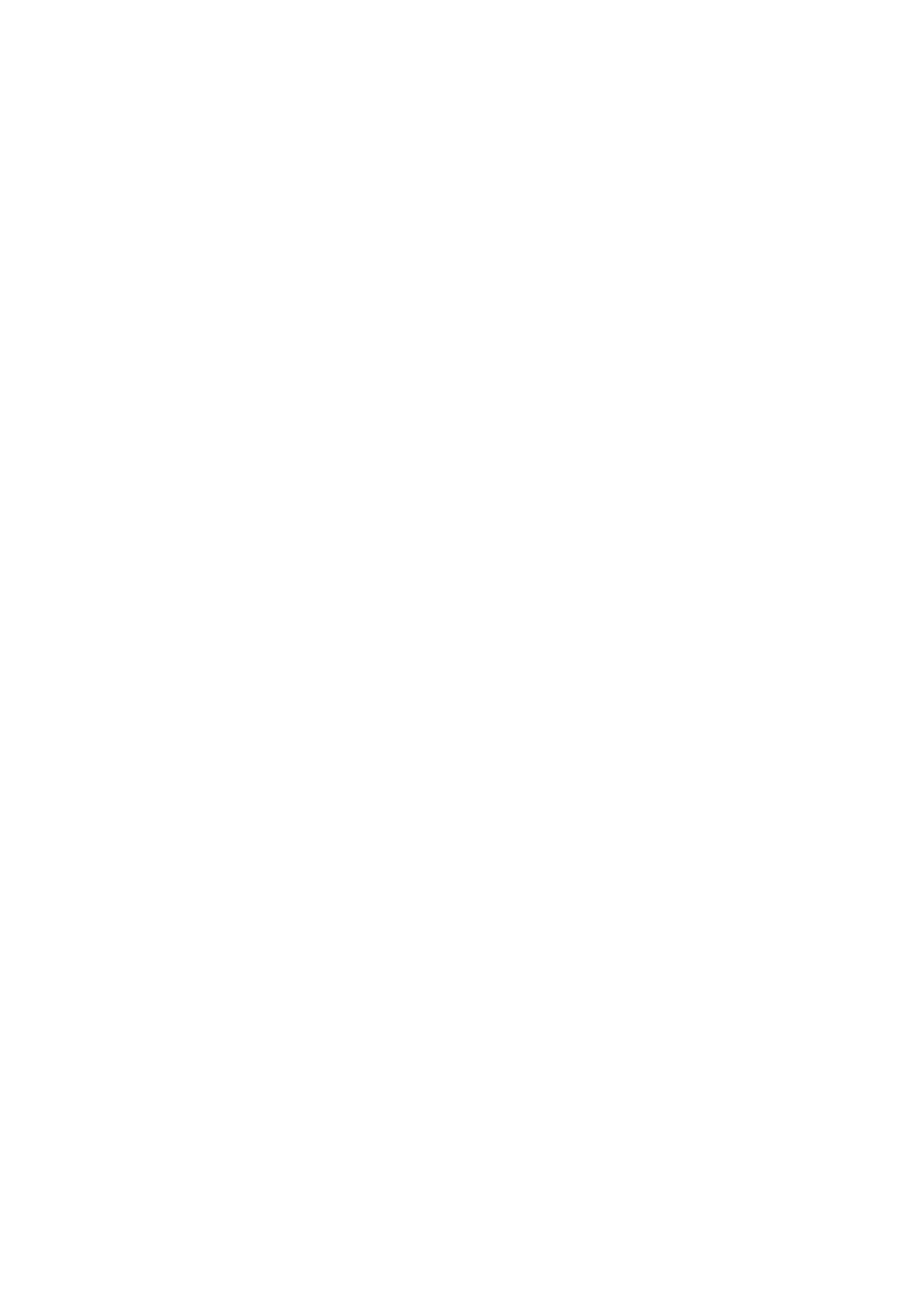# 1 Policy statement

The Department of Water supports managed aquifer recharge (MAR) activities that have environmental, social or economic benefits and maximise the use of the state's water resources.

The department will approve MAR schemes, provided that recharge and recovery operations will not adversely affect the groundwater system, the environment, existing groundwater users (e.g. through changes in water quality or quantity) or aquifer integrity.

Our position on MAR activities is outlined below.

### **What is considered MAR**

- The infiltration or injection and later recovery of treated wastewater will be considered MAR, and the department will allow banking (storage) and recovery of the recharge water.
- Re-injection of dewatering excess will be considered MAR, and the department will allow banking (storage) and abstraction of the recharge water.
- Infiltration or injection of stormwater in developments where a demonstrable excess exists will be considered MAR (demonstrable excess refers to only that portion of stormwater that cannot be infiltrated at source).
- Infiltration or injection of stormwater from existing drainage systems that normally discharge to the ocean or surface waters (commonly known as 'retrofitting') will be considered MAR.

### **What is not considered MAR**

- Infiltration of rainwater into aquifers via systems such as natural drains or soak wells is not considered MAR. This is a consequence of urbanisation and not purposeful recharge for later abstraction or environmental benefit.
- Land use changes or activities that result in additional groundwater recharge and raise water levels will not be considered MAR (e.g. urban development, catchment clearing or thinning/burning of vegetation). The department will account for this additional water when determining or revising the allocation limit of the groundwater resource.

### **Managing impacts**

- An MAR scheme should not adversely affect the environmental values of groundwater or connected surface water systems. Proponents will be required to identify, quantify and manage the risks to these systems to ensure their values are maintained and where possible, enhanced.
- The impacts of abstraction should be offset by the impacts of recharging the aquifer. Recharge and recovery operations must therefore take place within the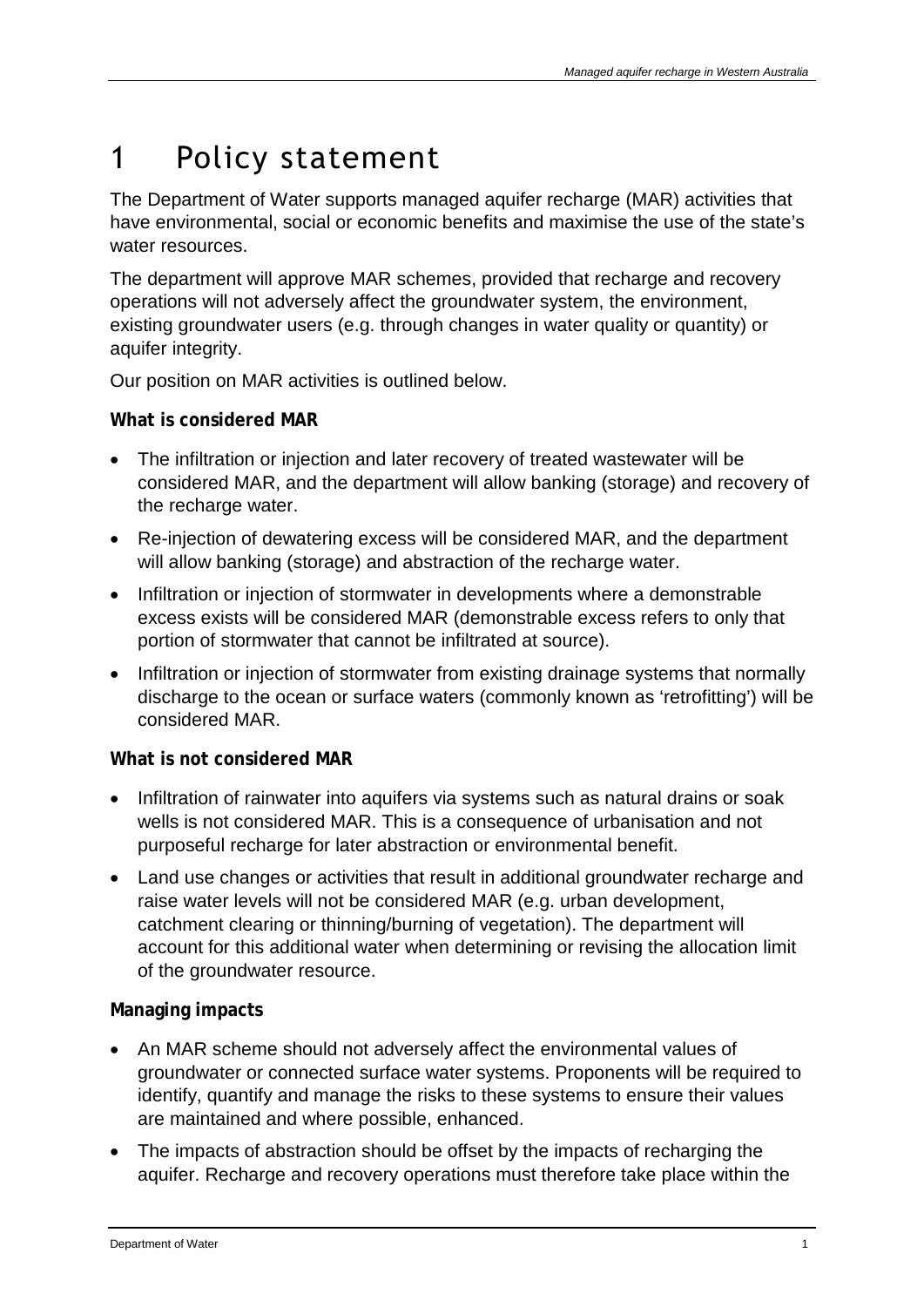same groundwater system (in some cases, this could cover more than one groundwater management area). If recharge and recovery are to take place in different groundwater systems, they will be treated as separate operations.

- Adverse impacts on aquifer integrity must be minimised through proper construction of bores and appropriate injection pressures.
- The department may define MAR management zones to facilitate management of groundwater quality and abstraction near MAR schemes.
- MAR proposals involving recycled water may require the application of relevant national guidelines (e.g. *Australian guidelines for water recycling – Augmentation of drinking water; Stormwater harvesting and reuse; Managed aquifer recharge*  modules).
- MAR proposals should be considered early in the land planning process where appropriate, through the *Better urban water management* (WAPC 2008) framework. This will ensure an appropriate level of consideration is given to an MAR proposal at each stage of the planning process.
- MAR proposals within public drinking water source areas (PDWSAs) will be subject to the department's groundwater protection strategies, which will depend on a number of water quality factors such as the quality of the source water, the level of treatment, and the intended end use, as well as hydrogeological and environmental risk considerations. Our *Water quality protection note no. 25: Land use compatibility in public drinking water source areas* (2004) will need to be considered in relation to the infiltration or injection of wastewater into the ground.

#### **Managing recovery operations**

- Under the *Rights in Water and Irrigation Act 1914* (WA), water that is infiltrated or injected into the natural groundwater system is vested in the Crown. Proponents of MAR schemes must apply for a licence to take water. The licence to recover the water will be granted to the proponent undertaking recharge operations, as long as the environmental values and integrity of the aquifer are maintained and departmental and legislative requirements are met.
- Recovery will be allowed only when recharge water is available and water quality requirements are met.
- The recovery volume will generally be less than or equal to the recharge volume. The department will assign appropriate recovery figures based on estimates from hydrogeological assessments (generally undertaken by the proponent). Cases where additional groundwater can be abstracted without unacceptable impacts may exist; however, proponents will be required to demonstrate the sustainability of any additional abstraction.
- The department will support banking or storage of the recharge water within the aquifer, provided that the proponent can demonstrate the water will be available for use when required, and that the impacts of abstraction will be acceptable. We will determine the allowable period of banking of the recharge water on a case-by-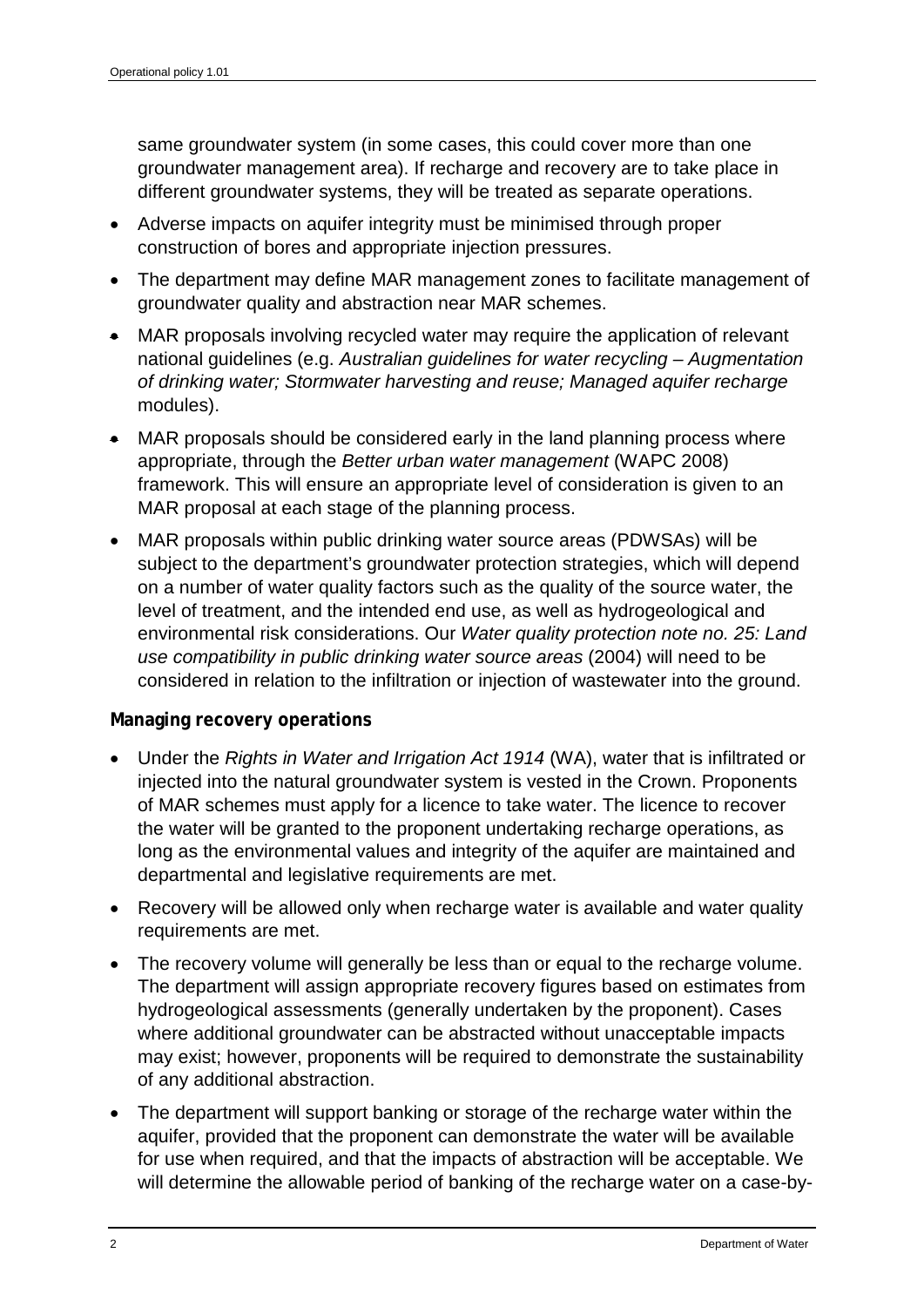case basis, based on hydrogeological assessment and groundwater modelling. Recharge undertaken before the licence is issued will generally not count towards the banked volume.

#### **MAR licence transactions**

- The permanent transfer of water entitlements granted for MAR schemes will only be allowed when a property is sold and the new owners demonstrate, to the satisfaction of the department, that the MAR operations will continue.
- Temporary transfers of water entitlements can be made through agreements between the MAR scheme operator (licensee) and a third party. The parties must reach an agreement to take water under the existing 5C licence, ensuring that water will be available for recovery during the period of the agreement.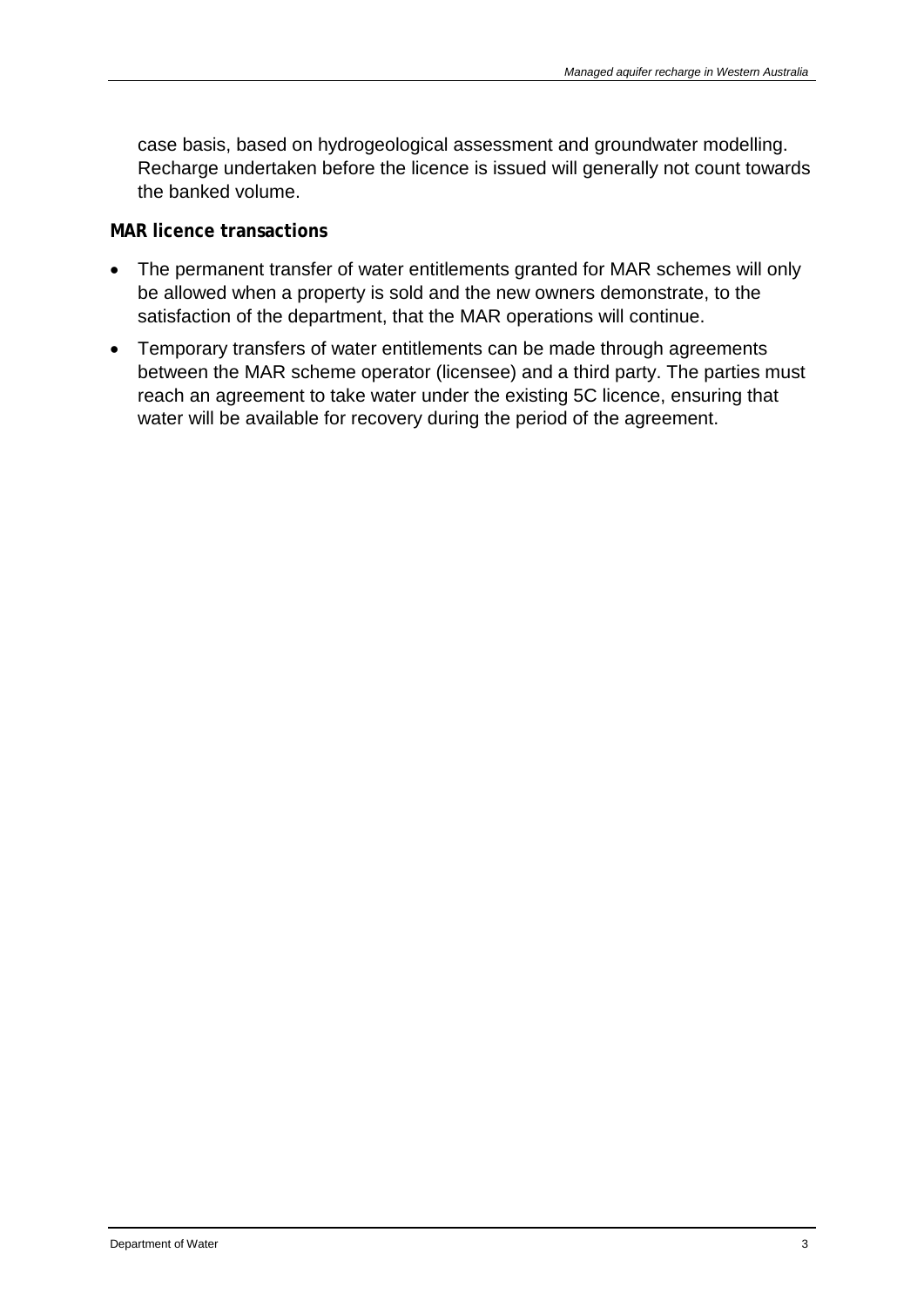# 2 Background

### 2.1 Introduction

Groundwater is an extremely valuable resource in Western Australia. It provides most of our drinking water supplies, supports our agriculture and horticulture industries and the mining sector, and maintains our environment and social and cultural needs. Domestic use of groundwater for garden irrigation is also widespread and in some areas, domestic bores are the only source of drinking water.

Groundwater resources have come under pressure during the past decade due to the compounding effects of a drying climate (particularly in the state's south-west), a growing population, and increased development. Declines in groundwater levels have resulted in significant impacts on groundwater- dependent ecosystems in some areas (e.g. the Gnangara Mound).

Government, water service providers and private groundwater users are developing strategies to overcome the decreased availability of water resources. Although increased water use efficiency is progressively being implemented to reduce water consumption, it has also become necessary to find new water supply options to supplement the natural groundwater and surface water resources that we have depended on to date.

Managed aquifer recharge (MAR) provides a means to generate water supplies from sources that may otherwise be wasted. It can provide environmental, social and economic benefits. Table 1 lists some of the potential benefits of MAR.

Some MAR schemes are already in place or under development for industrial and irrigation uses. However, MAR will not be feasible on all sites, due to hydrogeological, environmental or cost constraints. In some cases, recycling options without aquifer recharge could be preferable to MAR.

The Department of Water has developed this policy in line with the National Water Initiative, which supports greater innovation in the use of water resources for the benefit of the community and the state. The policy aims to facilitate the approval of socially and environmentally acceptable MAR proposals, by providing a management framework under the *Rights in Water and Irrigation Act 1914*.

Appendix A provides specific examples of MAR that are either operating or proposed in Western Australia, and outlines the general management approach to be applied under this policy.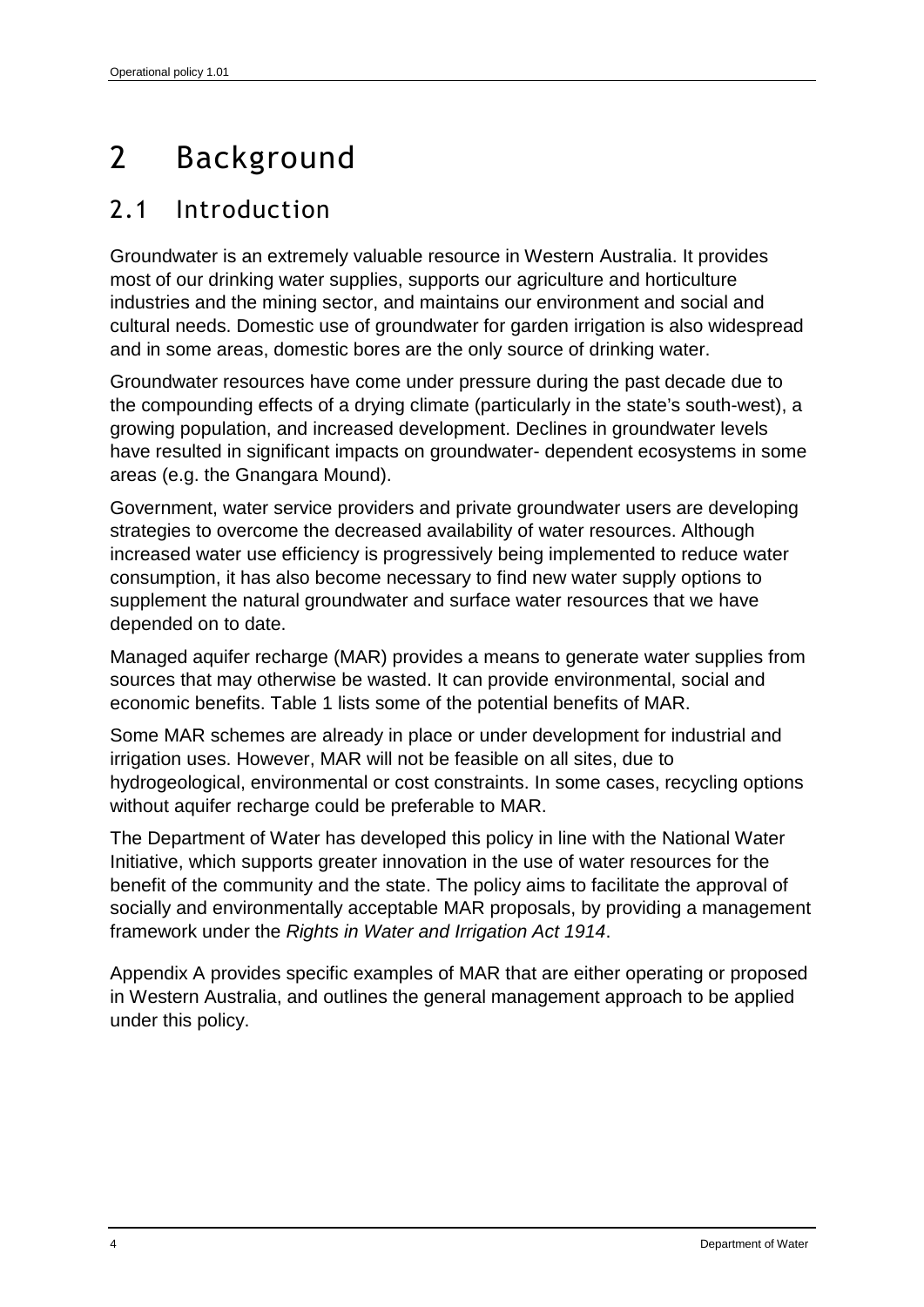| Table 1. Benefits of managed aquifer recharge                                                                          |                                                                                                                                                                                   |                                                                                                                                                   |  |  |  |
|------------------------------------------------------------------------------------------------------------------------|-----------------------------------------------------------------------------------------------------------------------------------------------------------------------------------|---------------------------------------------------------------------------------------------------------------------------------------------------|--|--|--|
| <b>Environmental benefits</b>                                                                                          | <b>Social benefits</b>                                                                                                                                                            | <b>Economic benefits</b>                                                                                                                          |  |  |  |
| Maximising the use of water<br>resources                                                                               | Generating additional water<br>supplies to meet demand                                                                                                                            | Generating additional water<br>supplies from sources that<br>would otherwise be wasted                                                            |  |  |  |
| Reducing pressure on natural<br>water resources                                                                        | Maintaining existing water<br>allocations and economic<br>activity in a drying climate                                                                                            | Ability to increase capacity in<br>line with demand (after Pyne<br>2006)                                                                          |  |  |  |
| Protection of ecosystems from<br>the impacts of abstraction (e.g.<br>through supplementation or<br>hydraulic barriers) | Maintaining valued ecosystems                                                                                                                                                     | Low capital costs (Pyne 2006)                                                                                                                     |  |  |  |
| Improvement of water quality in<br>aquifers and connected surface<br>water systems                                     | Ability to use brackish aquifers<br>that could not be used directly<br>(Pyne 2006)                                                                                                | In some cases, aquifers may<br>provide passive treatment of<br>recharged water (after Pyne<br>2006)                                               |  |  |  |
| Prevention/management of<br>saltwater intrusion                                                                        | No algae or mosquitoes (unlike<br>surface storage) (after Pyne<br>2006)                                                                                                           | Reduced evaporation losses as<br>the water is stored in aquifers<br>instead of dams (after Pyne<br>2006)                                          |  |  |  |
| Reduction of impacts of<br>dewatering (i.e. through re-<br>injection)                                                  | Using aquifers for storage and<br>allowing land to be used for<br>other purposes                                                                                                  | Ability to locate close to water<br>demand centres (after Pyne<br>2006)                                                                           |  |  |  |
| Low greenhouse gas emissions<br>compared with remote pumped<br>storages                                                | Long-term storage or water<br>banking (excess water is stored<br>during wet years and recovered<br>during drought years or when<br>existing supplies are low (after<br>Pyne 2006) | Seasonal storage (excess water<br>is stored during wet seasons<br>and recovered during dry<br>seasons or when demand is<br>high (after Pyne 2006) |  |  |  |
| May be used to restore<br>groundwater levels                                                                           | Emergency storage (to meet<br>demand in case the primary<br>water supply is unavailable)                                                                                          | Deferring expansion of water<br>facilities (after Pyne 2006)                                                                                      |  |  |  |

#### **Table 1. Benefits of managed aquifer recharge**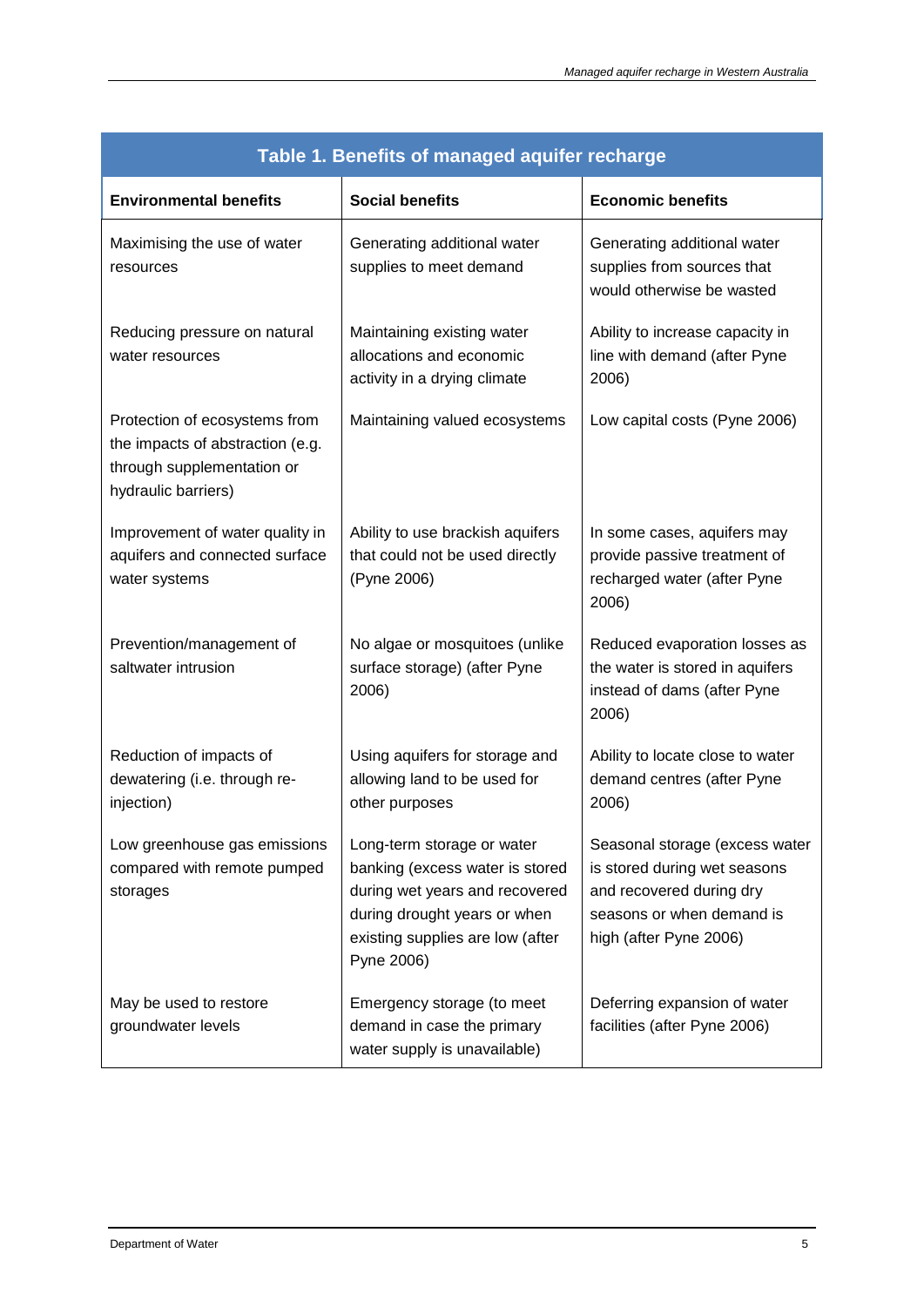## 2.2 What is managed aquifer recharge?

Under this policy, MAR is defined as:

*" …the purposeful recharge of an aquifer under controlled conditions in order to store water for later abstraction, to achieve environmental benefits, or to mitigate the impacts of abstraction. It may involve the passive treatment of water through natural processes within the aquifer, to achieve a desired water quality.*"

There are many potential sources of recharge water (refer to Section 4.1). Some pretreatment of the source water is usually required before recharging the aquifer, to ensure that adverse impacts on groundwater quality are within acceptable limits. This will generally depend on the outcome of a risk assessment undertaken in accordance with the Australian guidelines for water recycling (refer to Section 5.2).

Aquifers can be recharged by injection or infiltration. Injection can be carried out using a bore or series of bores. Common infiltration structures for MAR include infiltration ponds and trenches.

Abstraction or recovery of the recharge water is normally undertaken using a bore or series of bores. In some cases, recharge and recovery can be undertaken using the same bore (this is also known as aquifer storage and recovery; ASR). However, in most MAR schemes, recharge and recovery operations are undertaken by different bores, especially those where the recharge water must reside in the aquifer for some time as part of the treatment process. The different types of MAR are outlined in the *Australian guidelines for water recycling: Managed aquifer recharge* (2009).

### 2.3 Intent

This policy's intent is to facilitate the approval of socially and environmentally acceptable MAR projects in Western Australia, by providing a management framework under the current water resource management legislation (the *Rights in Water and Irrigation Act 1914*). The policy aims to ensure consistency in the assessment, approval, licensing and monitoring of MAR schemes.

### 2.4 Application

This policy applies to artesian wells/bores throughout the entire state of Western Australia and to non-artesian wells/bores in proclaimed groundwater areas. It supersedes earlier policies or practices associated with MAR schemes adopted by the Department of Water.

Water allocation plans will have regard for this policy when reserving water resources for future use. A plan may override this policy where a local issue requires specific management.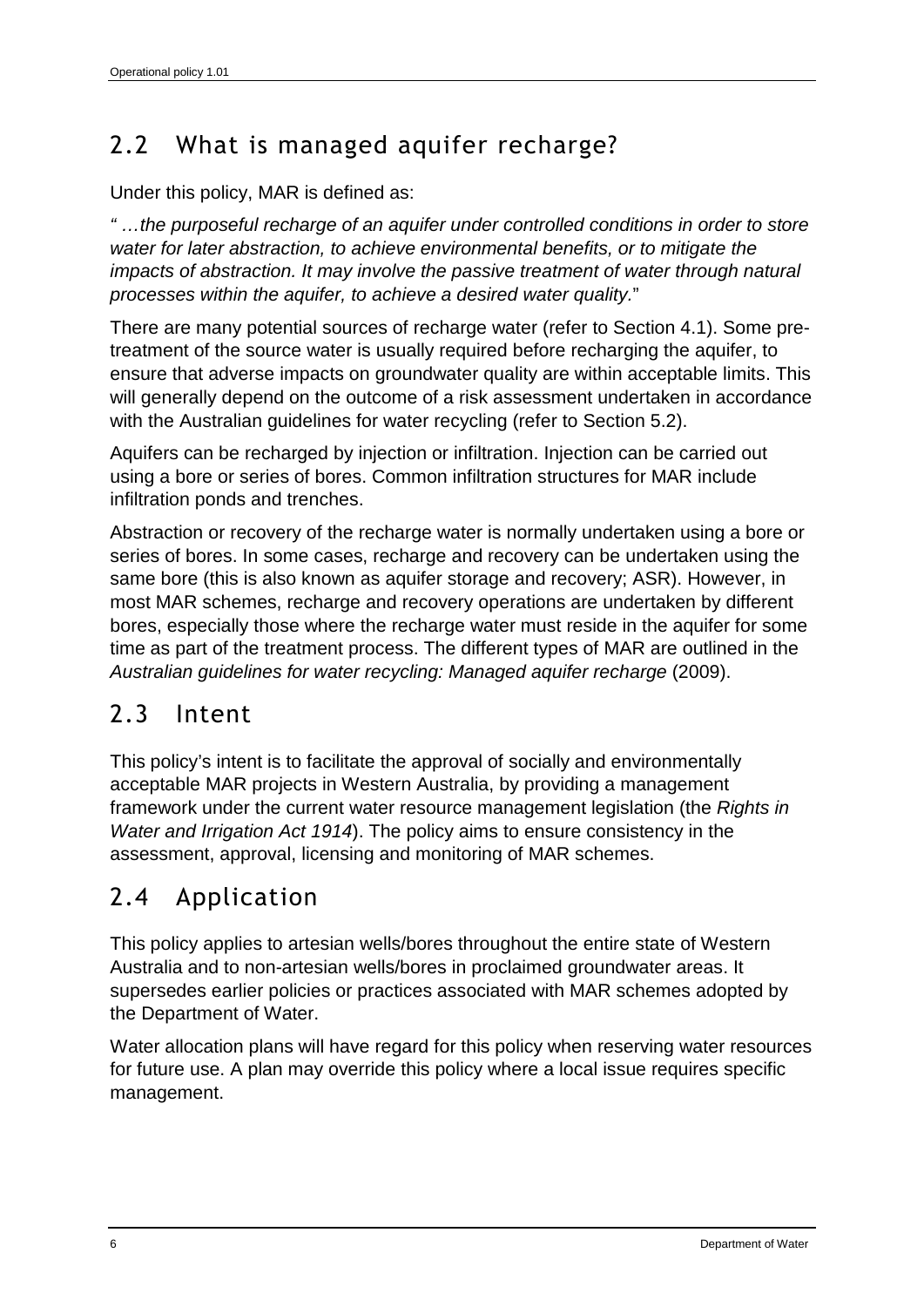## 2.5 Policy links

This policy has links with the Department of Water's other strategic and operational policies on water management in this state. It also has links with national agreements, policies and guidelines. These documents include:

- *National Water Initiative*
- *National water quality management strategy*
- *State water quality management strategy*
- *Operational policy 5.05 – Giving an undertaking to grant a water licence or permit*
- *Operational policy 5.08 – Use of operating strategies in the water licensing process*
- *Operational policy 5.12 – Hydrogeological reporting associated with a groundwater well licence*
- *Operational policy 5.13 – Water entitlement transactions for Western Australia*
- *Water quality protection note no. 25: Land use compatibility in public drinking water source areas*
- *Australian guidelines for water recycling: Managing health and environmental risks (Phase 1)*
- *Australian guidelines for water recycling: (Phase 2. Module 1 – Augmentation of drinking water supplies; Module 2 – Stormwater harvesting and reuse; Module 3 – Managed aquifer recharge)*
- *Better urban water management* (WAPC 2008)
- National principles for the provision of water for ecosystems (ARMCANZ & ANZECC 1996)

Local area policies and allocation management plans should also be considered when MAR proposals are being developed.

### 2.6 Legislative requirements

Several Western Australian government agencies have a role in the approval and ongoing management of MAR projects through various Acts. Proponents of MAR schemes are responsible for contacting these agencies and ensuring that regulatory requirements are met. As part of the licensing process, proponents may be required to provide approvals from other government agencies to the Department of Water.

### **Department of Water**

• *Rights in Water and Irrigation Act 1914* (WA)

The *Rights in Water and Irrigation Act 1914* establishes a legislative framework for managing and allocating water resources in Western Australia. Under the Act*,* the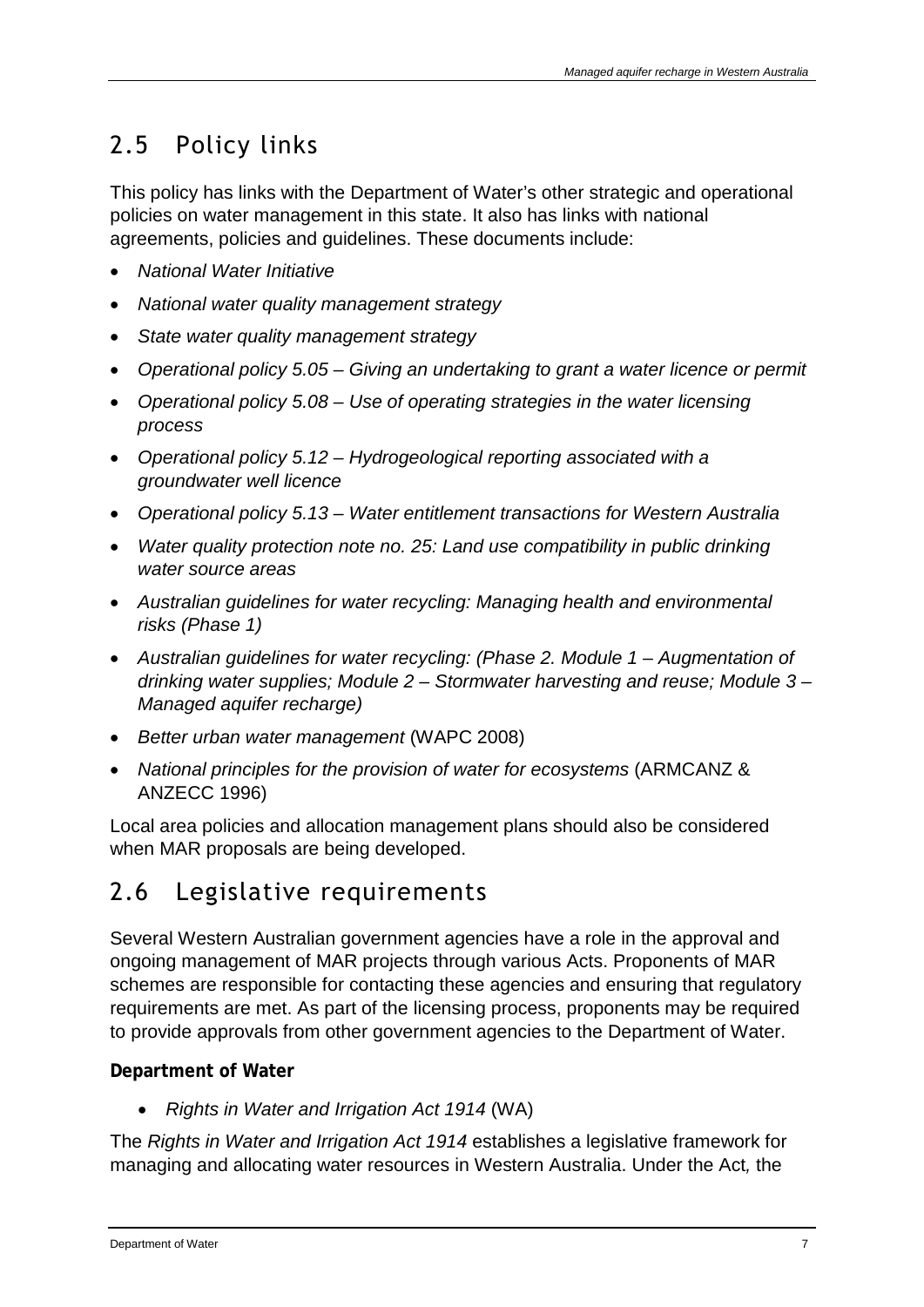right to the use, flow and control of the water in watercourses, wetlands and underground water sources is vested in the Crown. The Act requires all artesian wells/bores to be licensed for their construction (under section 26D) and the taking of water (under section 5C). Non-artesian wells/bores in proclaimed groundwater areas must also be licensed under sections 26D and 5C.

The department is responsible for administering the powers and functions set out in the *Rights in Water and Irrigation Act 1914*.

• *Metropolitan Water Supply, Sewerage and Drainage Act 1909* (WA) and *Country Areas Water Supply Act 1947* (WA)

The department also manages and protects water quality within public drinking water source areas (PDWSAs). These areas include the catchment areas of surface water sources (reservoirs) and the recharge and abstraction areas of groundwater sources. These areas are presently proclaimed as water reserves (proposed areas of surface water or groundwater development), catchment areas or underground water pollution control areas (UWPCAs) under the *Metropolitan Water Supply, Sewerage and Drainage Act 1909*, or water reserves or catchment areas under the *Country Areas Water Supply Act 1947*. The legislation enables the department to regulate land use, control potentially polluting activities, inspect premises and take steps to prevent or clean up pollution within these areas, in partnership with environment and land planning agencies.

**Department of Environment and Conservation & Environment Protection Authority**

• *Environmental Protection Act 1986* (WA)

The *Environmental Protection Act 1986* is the paramount environmental legislation in the state and regulates a wide range of activities that may have an environmental impact. MAR proposals that are likely to have a significant environmental impact, or are of a prescribed class, will be referred to the Office of the Environmental Protection Authority (EPA) under section 38 of the Act and may require community consultation as part of the environmental impact assessment process.

• *Contaminated Sites Act 2003* (WA)

The *Contaminated Sites Act 2003* may also be relevant to the establishment of MAR schemes. Proponents should ensure that the proposed location of MAR recharge and abstraction works is not within or near a contaminated site.

#### **Department of Health**

• *Health Act 1911* (WA)

MAR proposals may require Department of Health approval under the *Health Act 1911*, if the proposed end use of the recharged water has the potential to affect human health.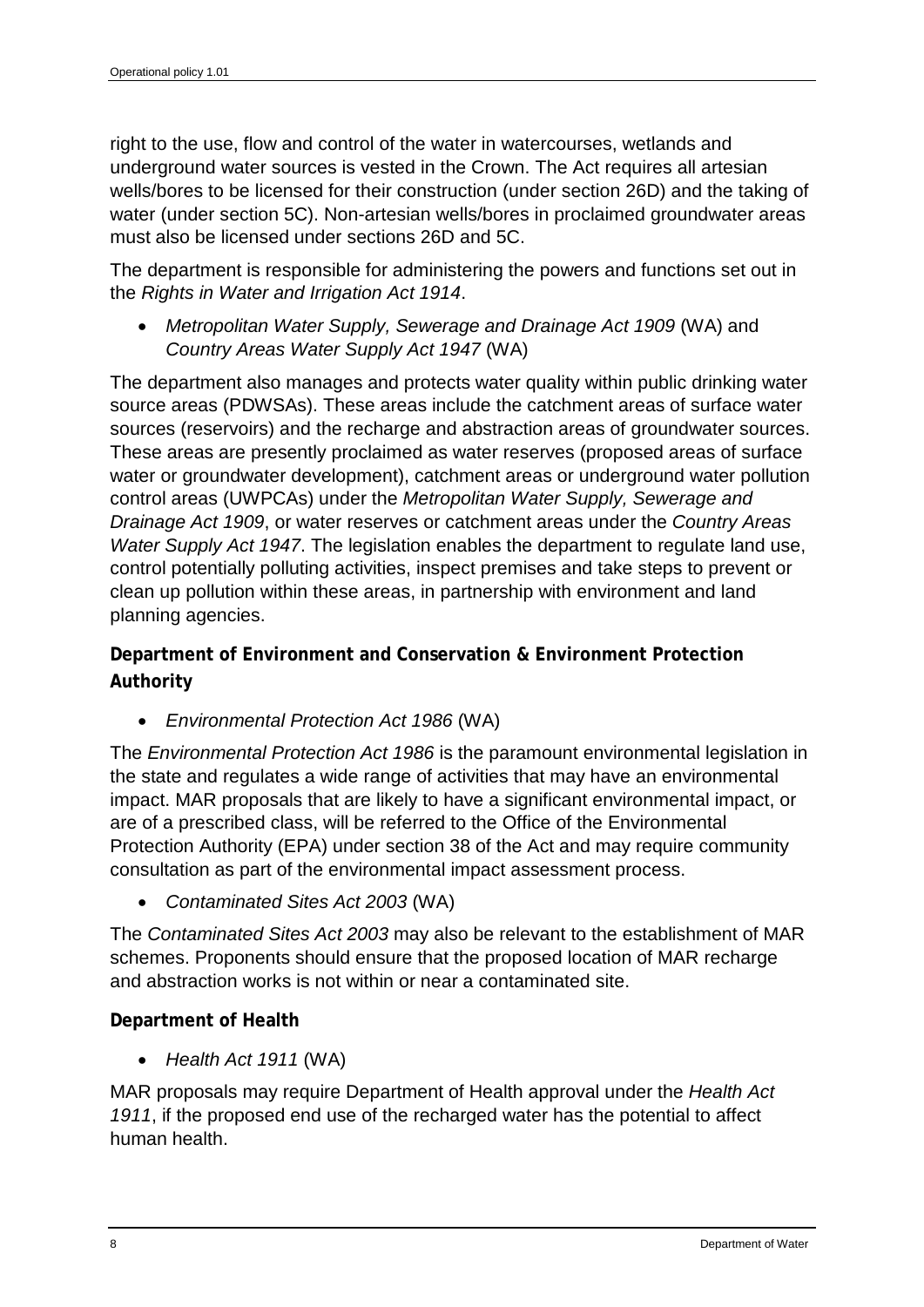# 3 Considerations related to bores

### 3.1 Placement of bores/works

The placement of recharge and recovery bores/works is an important design consideration for achieving the desired water quality and minimising impacts on the environment, the groundwater system and existing groundwater users.

Issues to consider include, but are not limited to:

- *Proximity of injection bore(s) or infiltration works to existing production bores or groundwater-dependent ecosystems (GDEs)*. There is potential for the recharge water to adversely affect the water quality in nearby bores or GDEs if, for example, the injected/infiltrated water is of a different quality to the receiving groundwater.
- *Proximity of recovery bore(s) to existing production bores*. If recovery bores are positioned too close to existing bores, water supplies of the existing bores may be affected due to interference between the bores. It may also result in stored recharge water being accessed by the existing production bores.
- *Distance between recharge and recovery bores/works*. In MAR operations where the aquifer is used as part of the treatment process to attain the desired water quality, the recovery bore (and existing or proposed production bores) should be far enough from the recharge bore/works to allow the required storage time and achieve the necessary water quality. This will not apply to aquifer storage and recovery operations, where recharge and recovery is undertaken using a single bore.

### 3.2 Construction of bores/works for recharge and recovery

Proper bore construction minimises the potential for adverse impacts from recharge and recovery, and reduces the potential for cross-contamination between aquifers. Bores should be constructed to the accepted standards set out in the *Minimum construction requirements for water bores in Australia* (2003). These guidelines cover bore design for abstraction, not specifically for injection. For MAR schemes involving injection, bore design should also take into account factors such as:

- the effects of construction and annulus backfill materials on well efficiencies and upward flow in the well annulus
- appropriate headworks design to eliminate air entrainment and cascading in the well
- appropriate use of materials for the MAR operations' expected timeframe (i.e. they should ensure bore longevity).

Test pumping should be carried out when bores are completed to determine appropriate abstraction rates, ensure that injection is feasible, and calculate optimum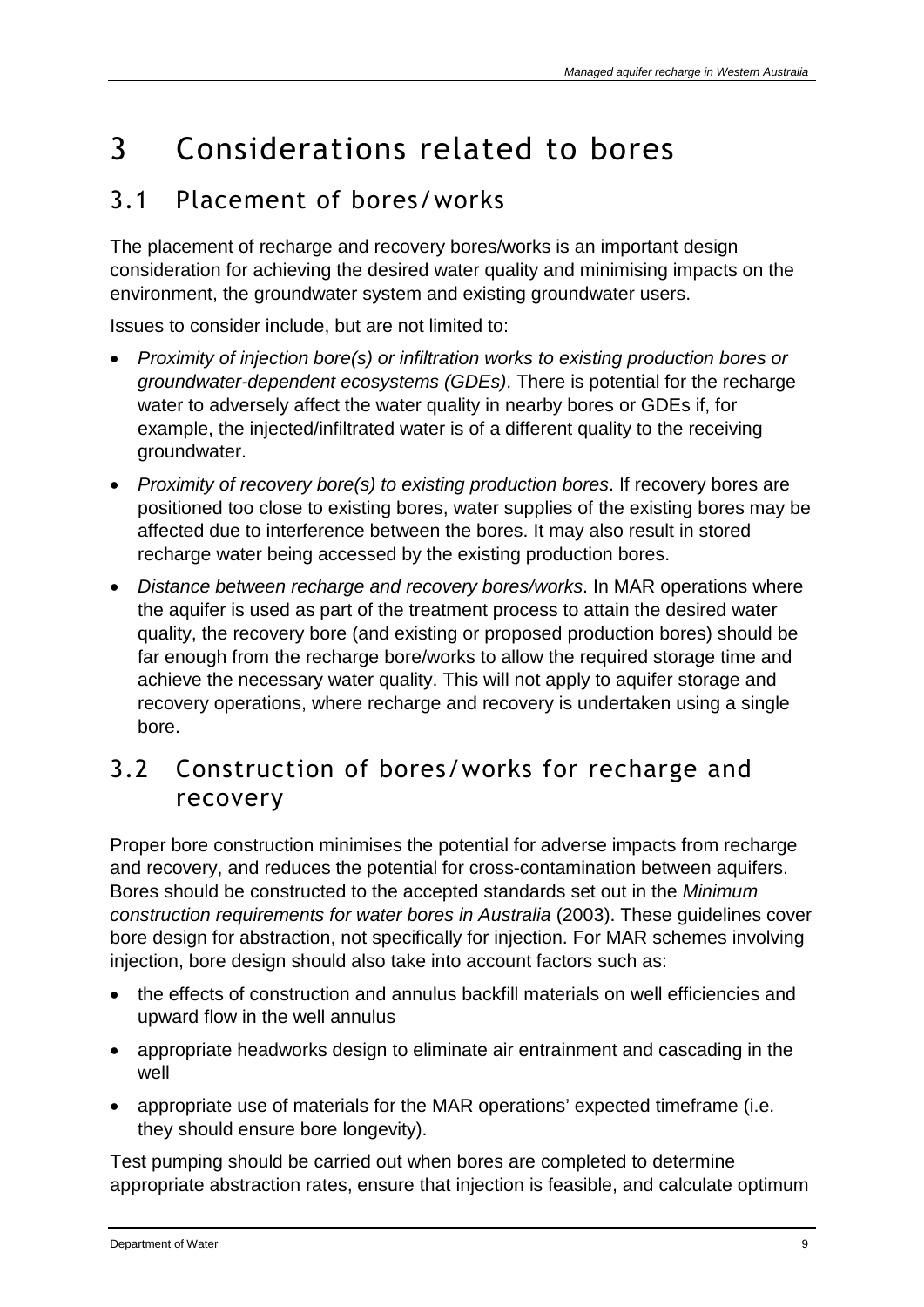injection rates. The department provides guidance on test pumping in *Operational policy 5.12.*

Bore performance should be monitored regularly to minimise potential problems such as well screen and aquifer clogging. Strategies such as filtration and backflushing may need to be used regularly, depending on the quality of the recharge water and groundwater.

The department will place conditions on licences granted to construct bores (section 26D licences) to ensure that bores are properly constructed by an appropriately certified driller.

Works such as infiltration pits or trenches do not fall under the definition of 'well' used in the *Rights in Water and Irrigation Act 1914* if they do not intercept the watertable. The department has no regulatory mechanism to manage infiltration to the watertable via these works. However, if they do intercept the watertable, they are defined as wells under the Act, and the construction can be licensed.

Some MAR schemes involving infiltration may be regulated by the Department of Health, which has powers to manage water quality issues relating to human health. Other schemes may be regulated by the Department of Environment and Conservation, which has powers to manage environmental pollution and harm issues under the *Environmental Protection Act 1986* (refer to Section 2.6).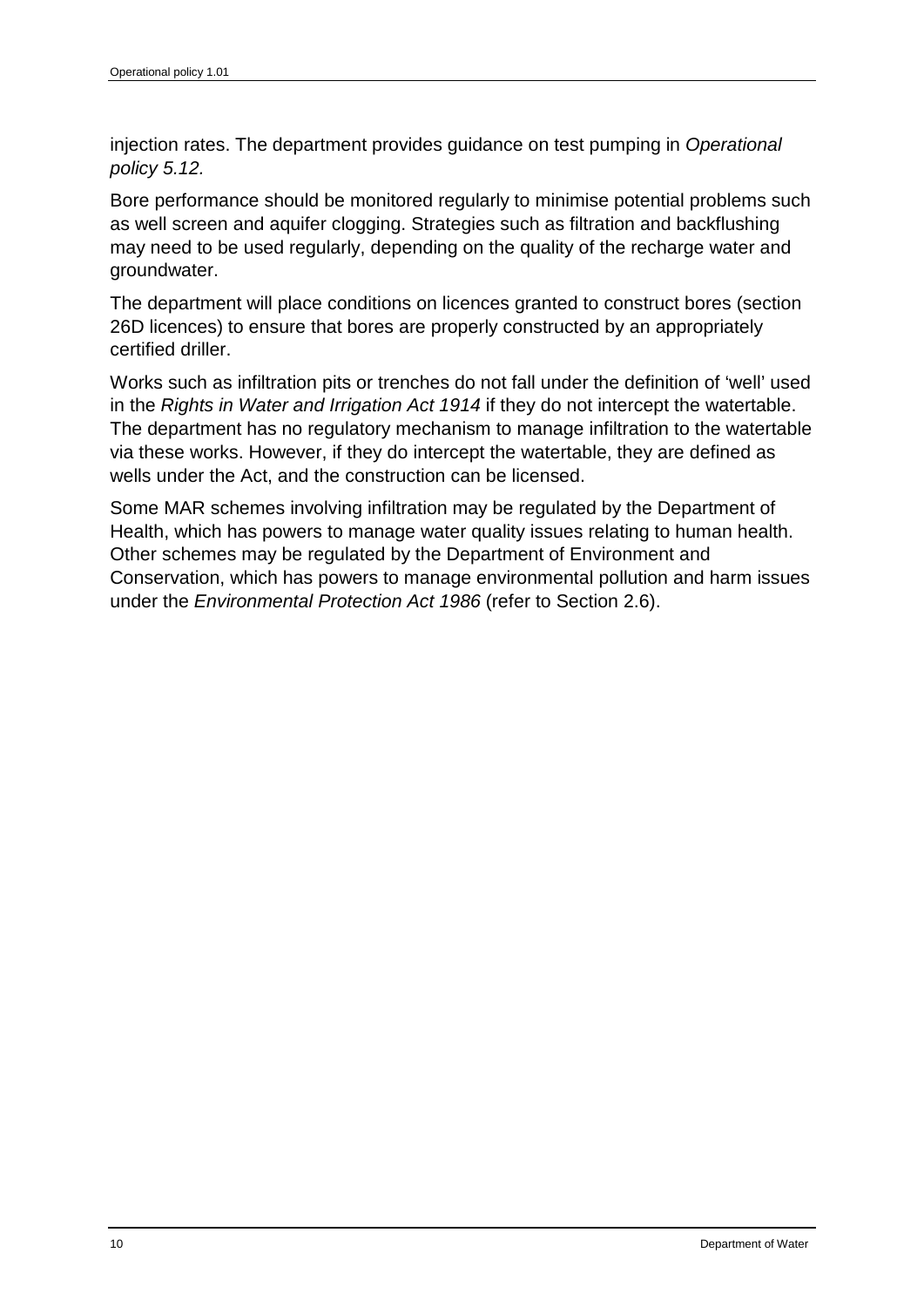# 4 Water quantity considerations

### 4.1 Sourcing recharge water

Potential water sources for MAR schemes include but are not limited to:

- groundwater drawn from other aquifers
- water from streams, lakes or dams
- treated wastewater sourced from industrial sites or sewerage treatment plants (refer to App. A.1 and A.2)
- dewatering excess from mine sites or construction sites (refer to App. A.3)
- excess stormwater or stormwater redirected from existing drainage systems (refer to App. A.4)
- excess agricultural runoff.

Proponents must consider the impacts of taking water from a particular source to recharge an aquifer. For example, taking water from a lake or stream may impact downstream users or the local ecology. Likewise, if the recharge water is sourced from piped drains, the downstream hydraulic viability of the drains may be affected.

Proponents must obtain approvals from the relevant agencies to use these sources. For example, if recharge water is sourced from a groundwater or surface water resource that is proclaimed under the *Rights in Water and Irrigation Act 1914*, a licence to take the water will be required from the Department of Water.

### 4.2 Recharging an aquifer

Recharging of an aquifer via injection or infiltration must be properly managed to avoid adverse impacts on the aquifer, the surrounding environment and existing groundwater users. A proponent must consider the impacts of recharging an aquifer when assessing the viability of a proposed MAR scheme. These include:

- potential damage (e.g. fracturing) to the aquifer being recharged or to overlying/underlying aquifers, due to excessive injection pressure (operator competency is a factor)
- raising of the watertable to a level that causes problems such as waterlogging and foundation impacts
- surface discharge if groundwater mounding is too close to the surface, with potential impacts on surface water bodies and vegetation, or potential health implications where human contact occurs
- changes to the groundwater flow regime
- changes to groundwater quality (improvements/degradation) in the aquifer being recharged or overlying/underlying aquifers due to differences in the chemistry of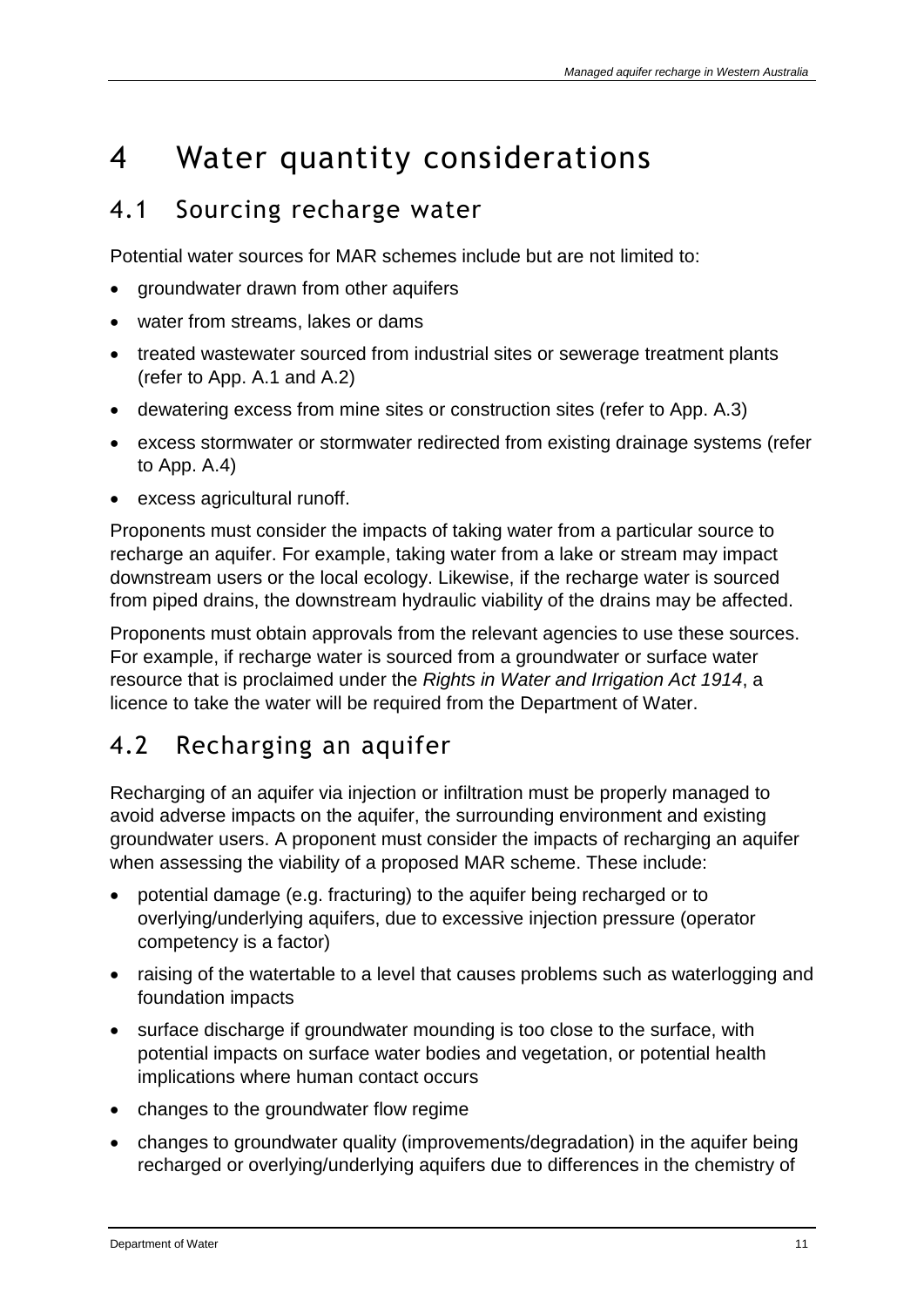the recharge water and in-situ groundwater (e.g. salinity and mixing, oxidationreduction processes, acidity)

- significant changes in groundwater temperature, which can result in geochemical changes or stratification
- changes to water chemistry in hydraulically-connected surface water systems
- aquifer clogging (biological, physical, chemical or mechanical) and changes to the aquifer's recharge potential
- effects on aquifer stability, decreasing the aquifer's transmissivity (dissolution of aquifer matrix).

The department will manage the recharge phase of an MAR scheme by requiring proponents to demonstrate, before recharge or recovery operations begin, that the scheme's impacts will be acceptable. The licensing process and information required are outlined in Section 6.4.

As part of the hydrogeological assessment, recharge volumes should be estimated through investigations such as infiltration tests and test pumping. This will help determine the feasibility of a proposed MAR scheme, and provide a level of certainty for both regulators and proponents. The degree of testing that is appropriate may vary depending on the scale of the proposed scheme.

Proponents should use the estimated recharge volume to calculate the volume of water able to be recovered.

### 4.3 Banking of recharge water

In this policy, the term 'banking' applies to the storing of recharge water in the aquifer for a period of time, so that it can be recovered at a later time.

The department will support banking or storage of recharge water within an aquifer, as long as the proponent can demonstrate the water will be available for recovery when required, and the impacts will be acceptable.

The department will determine the allowable period of banking on a case-by-case basis, based on the proponent's hydrogeological assessment (which may include groundwater modelling) and other information. Recharge undertaken before the issue of the licence will generally not count towards the banked volume or water entitlement.

### 4.4 Recovery of recharge water

The purpose of MAR is often to abstract or recover water that is purposely infiltrated or injected into the aquifer. The percentage of recharge water that can be recovered will depend on factors such as the location of MAR bores in relation to other groundwater users, and the aquifer's hydrogeological characteristics controlling the rate of movement of water.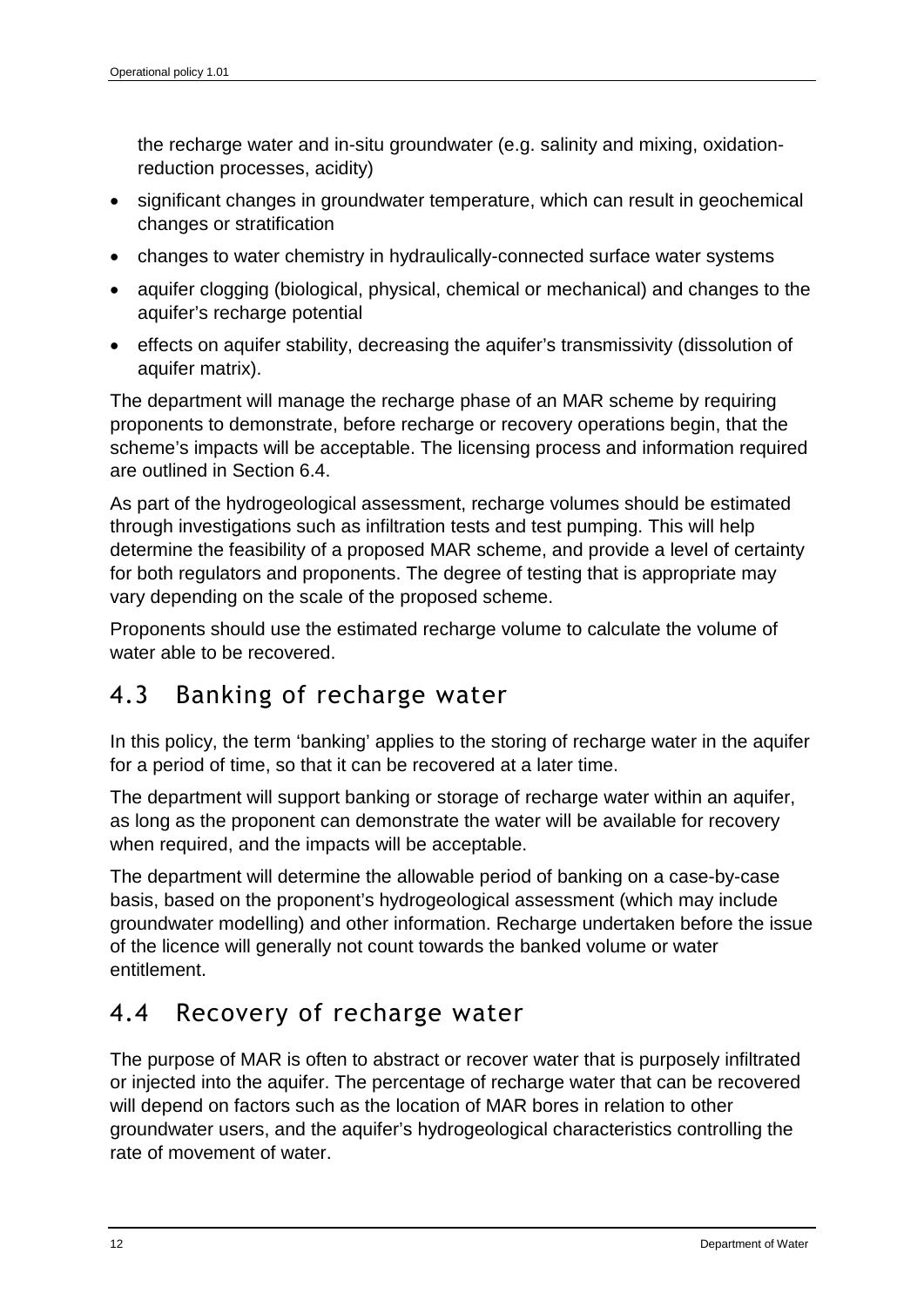An overriding constraint is that the recharge and recovery should take place within the same aquifer or connected aquifers (i.e. the same groundwater system). If recharge and recovery are to take place in different groundwater systems, they will be treated as separate operations.

The department cannot guarantee that recharge water will be available for abstraction by the MAR scheme's proponent; just as we cannot guarantee that the desired quality will be obtained.

The main issues associated with recovering the recharged water are discussed in the following sections.

#### **Potential impacts of recovery**

The impacts of recovering recharge water in an MAR scheme should largely be offset by the impacts of injection or infiltration. For example, in an unconfined aquifer, water might be injected along the coast to prevent movement of the saltwater interface, while groundwater is recovered up-gradient. Another scenario could be the recharge of an aquifer near a valued wetland to maintain the wetland's water levels, while recovering water elsewhere within the aquifer or connected aquifers (i.e. groundwater system) where impacts would be minimal.

In a confined aquifer, the department advocates that groundwater be recovered from where the injection of water increased groundwater storage (i.e. where pressure heads are raised significantly). However, other abstraction scenarios could also be acceptable, such as injection into the confined aquifer's recharge area, with recovery elsewhere in the aquifer.

The recovery of water must be licensed under section 5C of the *Rights in Water and Irrigation Act 1914*. The licensing process and information required are outlined in Section 6.4.

#### **Timelag between recharge and recovery**

The timelag between recharge and recovery should be determined as part of the proponent's hydrogeological assessment. The timelag could simply be the time required for recharge water to reach recovery bores; however, it may increase in cases where passive treatment within the aquifer is required to meet water quality standards for end use, or depend on the period of banking required.

The timelag will affect the water available for recovery, and will need to be considered in licensing decisions. The proponent may be required to recharge water for a certain period of time before recovery, to allow increases in potentiometric levels or water levels to reach the recovery bore.

If the aim of retention is to meet specific water quality requirements for an end use, and the potential exists for human exposure, then approval is required from the Department of Health to allow validation and verification of water quality.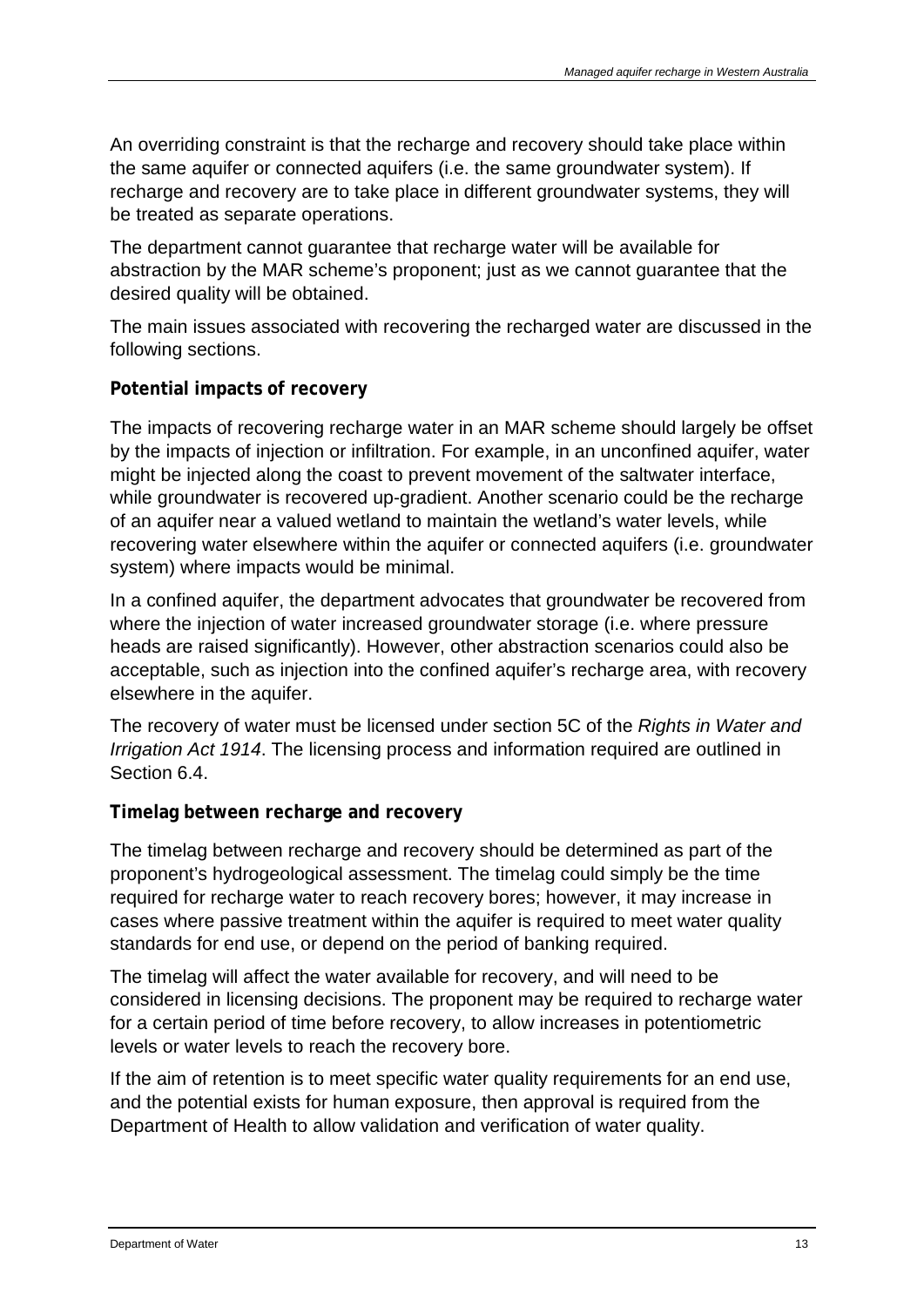#### **Determining recovery volumes**

The percentage of recharge water that can be recovered will depend on a variety of factors, which the proponent will need to consider as part of their hydrogeological assessment, including:

- *The volume of recharge*. If the volume of recharge increases or decreases, the recovery volume will change accordingly.
- *The aquifer's level of use (i.e. percentage allocated relative to the allocation limit) and management of allocations in the area of the MAR scheme*. Reductions in allocations may be required where the aquifer's level of use is high and causing adverse impacts. Although MAR recharge and recovery volumes will be managed separately to the allocation limit, the recovery volumes allowed in such instances could be less than the recharge volumes. This would ensure that allocation decisions are equitable for all groundwater users and that the incentive for undertaking MAR is not removed.
- *The condition of groundwater-dependent ecosystems (GDEs) in the area*. MAR schemes undertaken near GDEs should not adversely affect those GDEs. Where GDEs are stressed due to declining groundwater levels, a proportion of recharge water from MAR schemes may need to remain in the aquifer for the benefit of the GDEs.
- *The migration of groundwater away from the recharge and recovery points*. The proponent will need to consider the rate of groundwater flow in the assessment to ensure that recharge water is available at the proposed time of recovery.
- *The quality of the existing groundwater and recharge water*. Differences in water quality can affect the recovery volume.

In most cases, it may be possible to recover 100 per cent of the recharge water. In stressed aquifers, however, it may only be possible to recover a proportion of the recharge volume. In such aquifers, management strategies outlined in water allocation plans may be in place to limit how much water can be recovered.

There could also be cases where MAR results in a significant improvement to the native groundwater quality. For example, injecting fresher water into an aquifer will decrease the salinity of the in situ groundwater, increasing the aquifer's value to the community and potentially allowing more water than has been recharged to be recovered (if the impacts of recovering the additional water are acceptable).

Proponents will estimate the likely recoverable volumes as part of their hydrogeological assessment. The department will determine appropriate recovery volumes based on these estimates and other management considerations.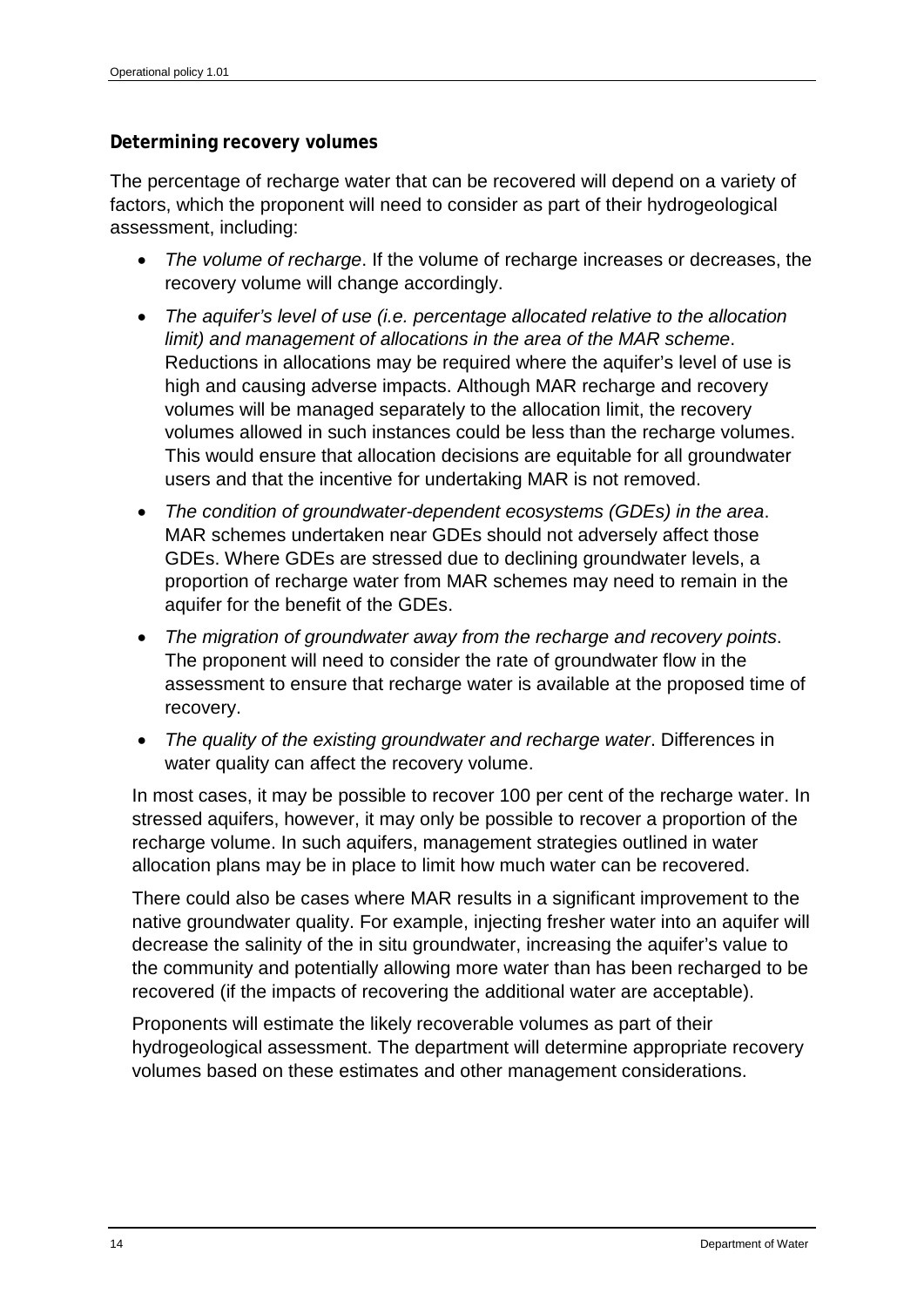# 5 Water quality considerations

### 5.1 Management framework

The Department of Water will adopt a risk management approach for assessing MAR schemes to ensure an aquifer's environmental value or beneficial use is maintained. This approach is consistent with the *Australian guidelines for water recycling: Managed aquifer recharge* (2009), and the Environmental Protection Authority's strategic advice (*EPA Bulletin 1199*, 2005).

### 5.2 Risk assessment

The department may require proponents to submit an environmental risk assessment in accordance with the *Australian guidelines for water recycling: Managed aquifer recharge.* The risk assessment will be considered by relevant agencies as part of the approvals process.

The guidelines include a 12-step risk assessment process that aims to identify, assess and manage environmental risks associated with a proposed scheme. The level of detail required for a risk assessment will depend on factors such as:

- scale of the scheme
- source of the water
- method of treatment
- sensitivity of the receiving environment
- potential impacts of abstraction
- proposed end-use of the abstracted water.

As part of this process, an MAR scheme's proponent must identify the relevant environmental values to be protected (by contacting the relevant government agency to determine the environmental value of the water resource). There may also be particular environmental qualities that the community wishes to preserve. All require protection from the effects of pollution and waste discharges.

In the context of this MAR policy, relevant environmental values must be protected within the aquifers in which recharge and abstraction will take place, as well as any connected ecosystems. This involves consideration of the quality of the source water to be recharged, and the water quality required for enduse.

The environmental values recognised in the *National water quality management strategy, Australian & New Zealand guidelines for fresh and marine water quality 4* (NHMRC & NRMMC 2004) are:

- aquatic ecosystems
- primary industries (irrigation and general water uses, stock drinking water, aquaculture and human consumers of aquatic foods)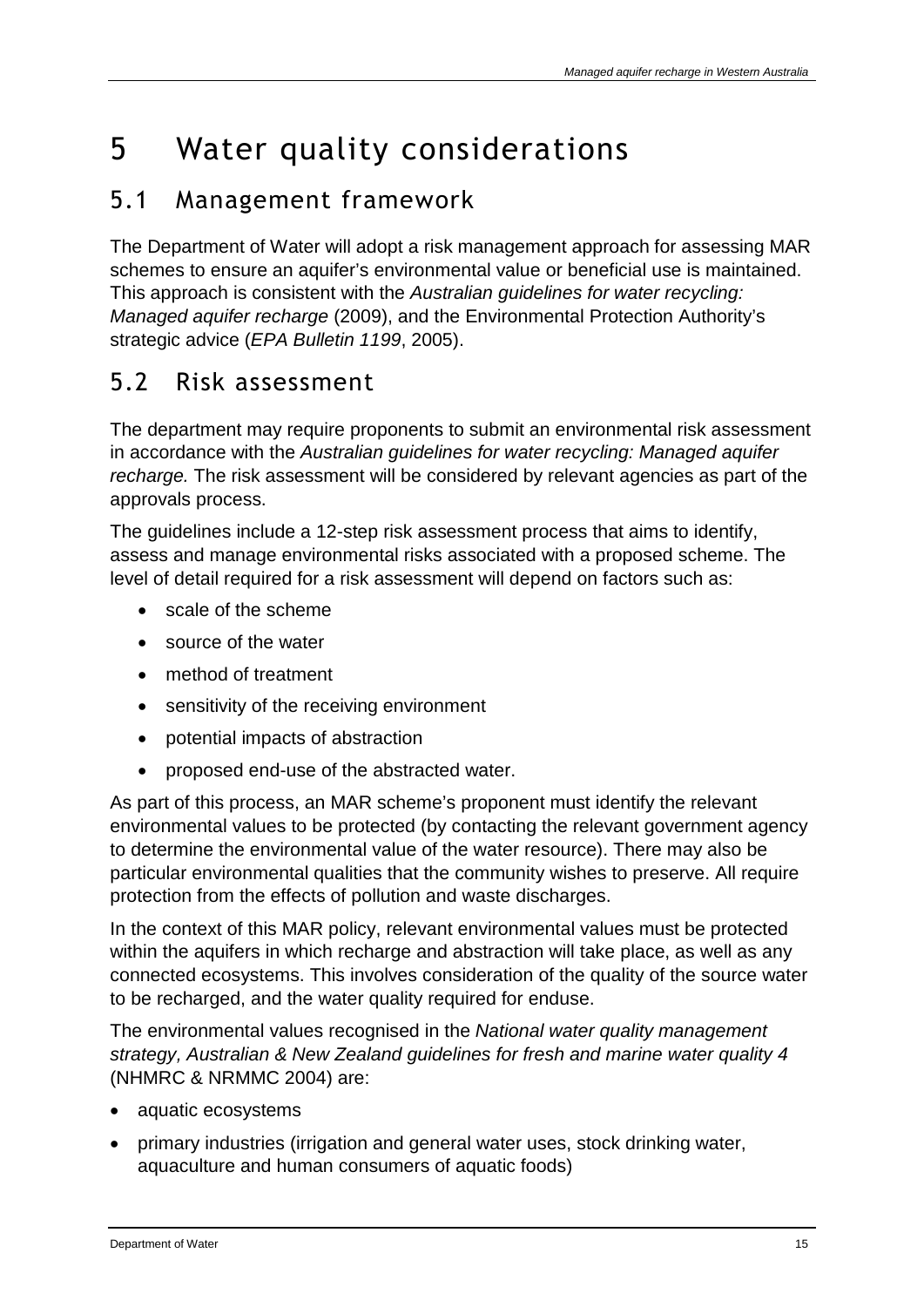- recreation and aesthetics
- drinking water
- industrial water
- cultural and spiritual values.

The guidelines provide a risk management approach for to protect these values.

The department seeks to maintain the environmental value of aquifers by requiring the quality of the water recharging an aquifer to be equal to or better than the quality of the receiving groundwater. Proponents of MAR schemes will need to demonstrate this to the department's satisfaction.

Health and broader environmental issues must be addressed separately in consultation with the Department of Health or the Department of Environment and Conservation and the Environment Protection Authority respectively.

### 5.3 Protection of stored recharge water

Protecting the quality of stored recharge water is an important issue for proponents of MAR schemes to consider*.* Once in the aquifer, the recharge water may be contaminated in several ways, including land use over unconfined aquifers, existing contaminant plumes in groundwater, and aquifer contamination from nearby bores.

There is provision to protect groundwater quality within public drinking water source areas (PDWSAs). Underground water pollution control areas (UWPCAs), catchments and water reserves are proclaimed under the *Metropolitan Water Supply, Sewerage and Drainage Act 1909* and the *Country Areas Water Supply Act 1947*. By-laws created under these Acts are used to control potentially polluting activities and to take the necessary steps to prevent or remediate water quality contamination risks or incidents.

Drinking water source protection plans identify risks and constrain land use through priority protection areas (e.g. P1, P2 and P3) and protection zones (e.g. wellhead and reservoir protection zones).

Outside of PDWSAs, the department has no legislative powers to protect the quality of groundwater stored in an MAR scheme. In these areas, the *Environmental Protection Act 1986,* administered by the Department of Environment and Conservation, is the primary legislation for protecting water quality in the state. However, the Department of Water is responsible for the conservation, protection and management of Western Australia's water resources. To manage risks to water quality outside of PDWSAs, we provide advice on best management practice for a range of land use activities in our water quality protection notes.

To ensure the recharge water will be available to the intended end user at the required quality, protection of water quality must be considered by the proponent at an MAR scheme's planning stage, and the department must consider quality issues in the licensing process. However, we cannot guarantee that the water quality will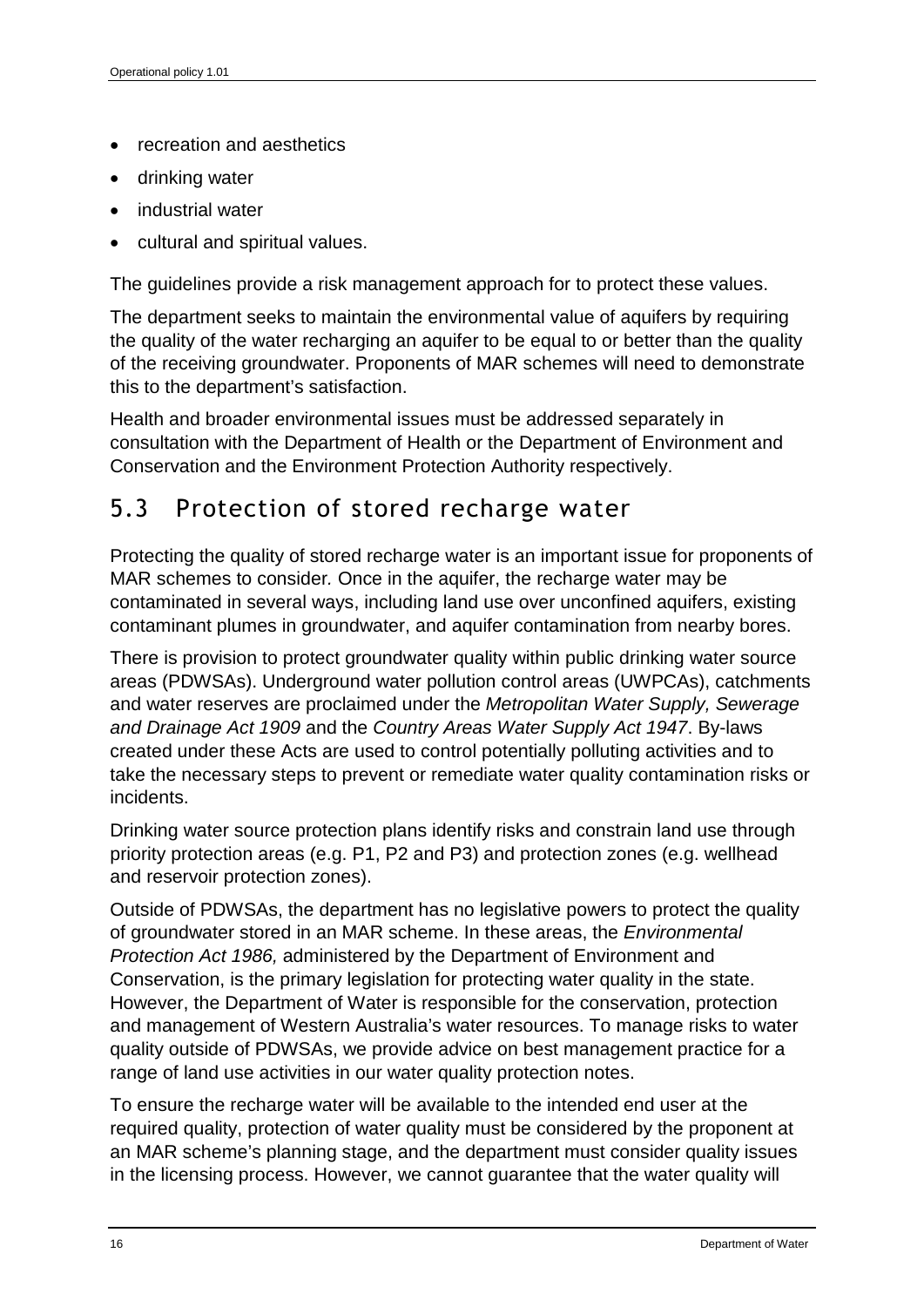meet the proponent's requirements. It is the proponent's responsibility to ensure the water is fit-for-purpose and to factor in any possible impacts that a change in water quality may have, as well as consider contingency planning in the event that the water is not fit-for-purpose.

The department will define MAR management zones to facilitate the management of groundwater quality and recovery in the vicinity of MAR schemes. The zones will be used as an internal management tool to ensure the location of MAR schemes is considered in the processing of other licence applications in the area. They will be defined by the department, based on investigations undertaken by the proponent, and mapped on the department's geographic information system for internal use.

MAR zones may also be identified in allocation plans for significant or long-term MAR schemes. They could also assist the state's planning process via the *Better urban water management* (WAPC 2008) framework.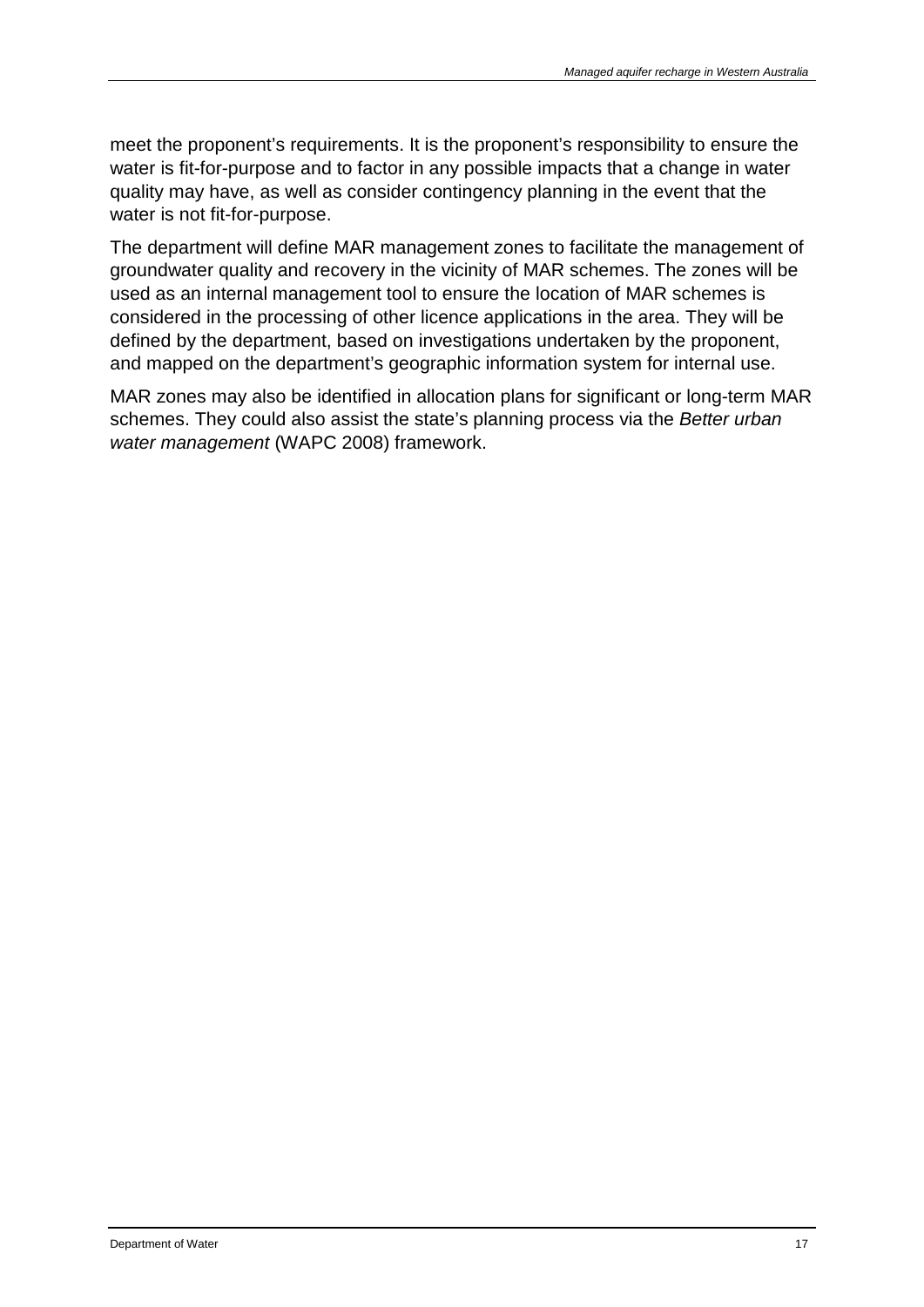## 6 How the department will manage MAR schemes

### 6.1 Who should hold the licence to take water?

For most MAR schemes there will be one proponent for both the recharge and recovery phase. Yet this may not always be the case. For example, treated wastewater may be infiltrated into an aquifer by a wastewater plant operator, and the water may be recovered down-gradient by a local government authority for irrigating public open space. Another scenario could be that a water service provider recharges an aquifer to augment the groundwater supplies of a group of groundwater users, such as wine growers or councils.

It could be difficult to resolve supply issues if recharge and recovery are not linked. To ensure this link is maintained under the current legislative provisions, the licence to take (recover) water will be granted to the company undertaking the recharge operations. The licensee then has the option of allowing third parties to recover the water, by forming agreements with those parties.

In granting the licence, the location of the recovery bores (draw points) must be known, and the licensee must have legal access to the land on which they are located. If the locations of the recovery bores are not known at the time of the 5C licence application, the Department of Water may give an undertaking to grant a licence at a later time, in accordance with *Operational policy 5.05*.

### 6.2 Rights to recharge water and recharge credits

There is an expectation that proponents of MAR schemes should have rights to a portion or all of the water they recharge into the aquifer – through recharge or allocation credits (where a unit of credit is given for abstraction, in return for each unit of aquifer recharge). The department recognises that recharge credits can be a significant benefit of MAR, and create an incentive to reuse or recycle water resources that would otherwise be wasted. However, under the *Rights in Water and Irrigation Act 1914*, water that is recharged into the natural groundwater system is vested in the Crown (i.e. when the recharge water enters the groundwater system, the proponent does not retain ownership of that water). Proponents of MAR schemes have the same rights as other licence holders and must apply for a licence to recover the recharge water. The MAR water will be allocated at the discretion of the department, according to this policy.

Although the department is not in a position to issue allocation or recharge credits for MAR schemes under the *Rights in Water and Irrigation Act 1914*, we encourage the development of MAR schemes that will result in additional water – as long as the aquifer's environmental values and integrity are maintained. We will grant licences to MAR proponents for taking water, provided that departmental and legislative requirements are met.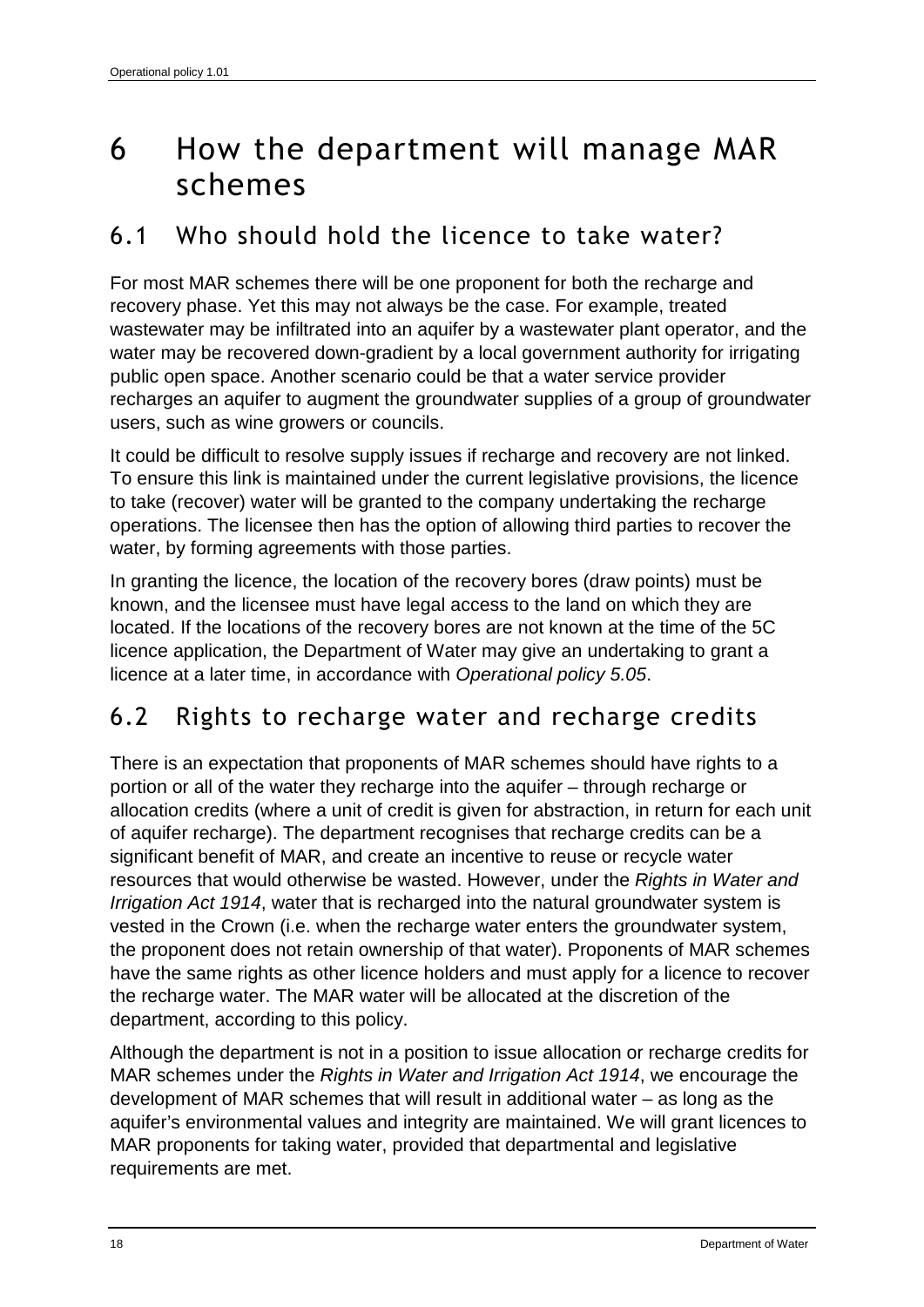Because MAR recharge and recovery volumes will be managed separately to the allocation limit, applications for MAR will not be subject to the first-in, first-served policy, or other similar mechanisms the department uses when granting new water entitlements.

### 6.3 MAR volumes and the allocation limit

To ensure the long-term sustainability of water resources, limits must be placed on how much water can be taken from any single resource. These limits are referred to as allocation limits and are determined by the department. They help us to decide whether to grant a new water entitlement or not. Generally, licensed water entitlements are granted up to these allocation limits.

MAR schemes contribute an additional input to the natural water balance, increasing how much water can be taken from a given resource. The department will not amend allocation limits to reflect changes in the water balance resulting from MAR. Instead, MAR recharge and recovery volumes will be recorded against a separate MAR category within the department's water allocation systems. This will allow transparency and simplify management, while enabling consideration of MAR in licensing and planning decisions.

To increase transparency, the location of significant or long-term MAR schemes and defined management zones with expected recharge and recovery volumes will be included in water allocation plans.

### 6.4 How the department will licence MAR schemes

The department regulates MAR schemes through the following instruments:

- Licence to construct or alter a well: section 26D, *Rights in Water and Irrigation Act 1914.*
- Licence to take and use groundwater: section 5C, *Rights in Water and Irrigation Act 1914.*
- Agreement: Schedule 1, clause 30, *Rights in Water and Irrigation Act 1914.*

The department usually requires supplementary information to support applications for these instruments.

Our process for licensing MAR schemes is outlined below in general terms. The process applies to schemes that involve the construction of bores or the abstraction of groundwater from bores in proclaimed groundwater areas. Specific requirements may vary on a case-by-case basis. Proponents should contact us for guidance on specific requirements for their proposal.

### **Application for a licence to construct bores/works (section 26D)**

The department requires proponents of MAR schemes to undertake a hydrogeological investigation to assess the viability of the proposed scheme and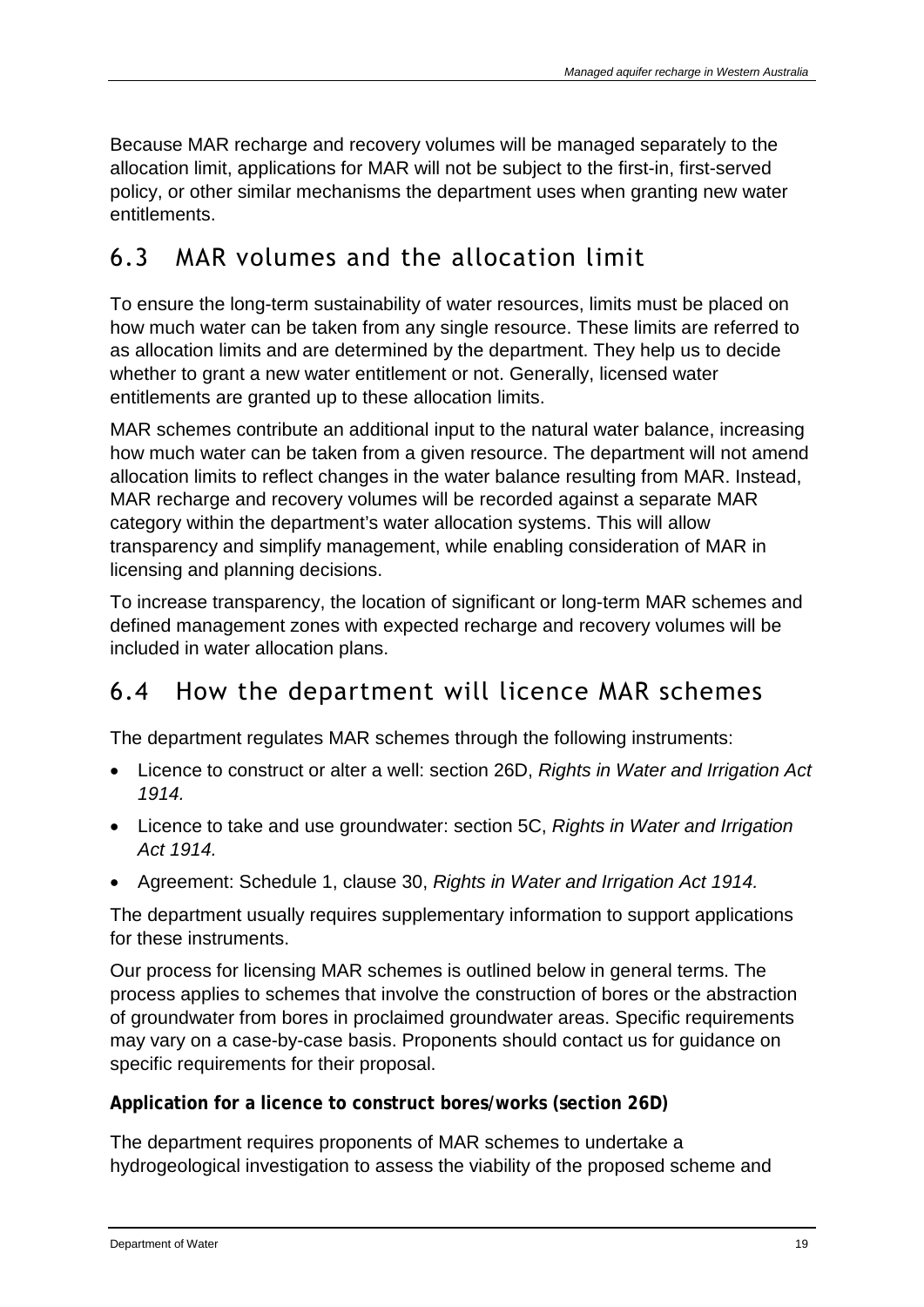identify the potential impacts of recharge and recovery. This is undertaken at the applicant's expense.

To construct investigation, injection, recovery and monitoring bores, a licence is required from the department under section 26D of the *Rights in Water and Irrigation Act 1914.* Infiltration works that intercept the watertable will also require a licence under section 26D. The licence to construct a well will include conditions requiring the drilling and investigation results to be supplied to us. This will generally include:

*-* A detailed hydrogeological assessment (e.g. H2 or H3 as appropriate) in accordance with the department's *Operational policy 5.12.* Additional information specific to MAR should also be included (e.g. determination of recharge and recovery volumes, assessment of potential impacts of injection on aquifer integrity, and determination of travel times for recharge water).

We will advise the applicant of the acceptable timeframe for the drilling investigation and submitting the hydrogeological report.

#### *MAR schemes for environmental benefit*

Some MAR schemes may be undertaken for environmental benefit and only involve recharge, not recovery (e.g. artificial maintenance of a wetland through groundwater recharge). These schemes will only require a section 26D licence, not a licence to take water. On completion of the hydrogeological investigations, proponents must provide the required information for assessing the potential impacts of recharging the aquifer, in accordance with the section 26D licence.

#### **Application for a licence to take water and information required (section 5C)**

Under section 5C of the *Rights in Water and Irrigation Act 1914,* a licence is required to recover the water infiltrated or injected into an aquifer. Proponents must submit an application and be granted a licence before they start recharge or recovery operations. Additional information will be required to support the licence application to allow the department to assess the potential impacts of a proposed MAR scheme upon the environment, other groundwater users, or aquifers. This could include:

- *-* A detailed hydrogeological assessment to be submitted after investigations undertaken to comply with section 26D licence conditions.
- *-* Risk assessment and proposed management in accordance with the *Australian guidelines for water recycling: Managed aquifer recharge*.
- *-* An operating strategy in accordance with the department's *Operational policy 5.08 – Use of operating strategies in the water licensing process.* This document should detail the licensee's responsibilities for managing the impacts of recharge and recovery, and be approved by the department. It should include details such as the location of recharge and recovery works, recharge and recovery rates and volumes, source of recharge water, treatment methods, residence/banking times, intended use and metering protocols. The information from the hydrogeological assessment will help to develop the operating strategy.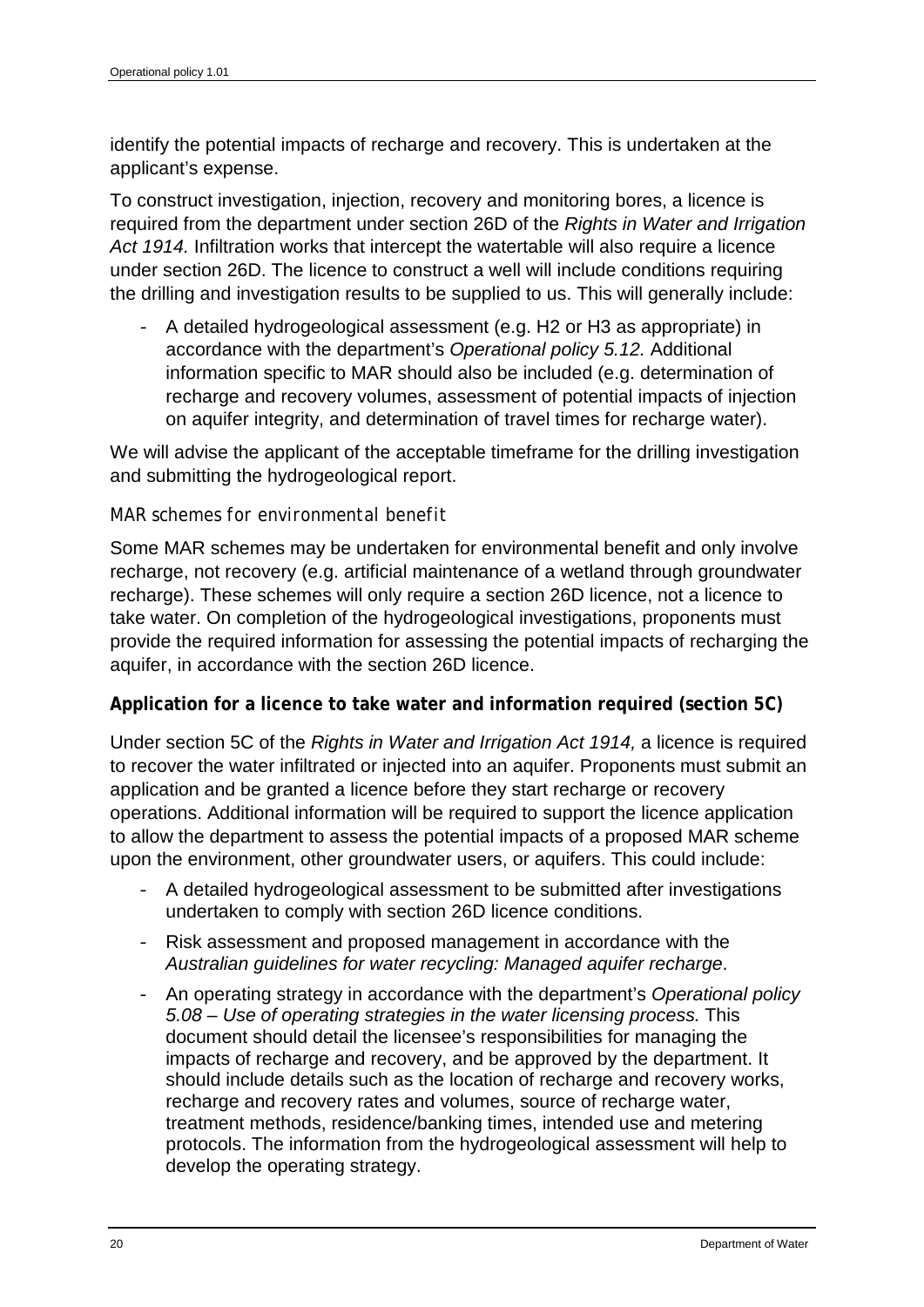- *-* Application of the department's *Water quality protection note no. 25: Land use compatibility in public drinking water source areas*, where the proposed MAR scheme is within a drinking water source area.
- *-* Application of the *Australian guidelines for water recycling: Managed aquifer recharge* (2009).
- *-* Any other information that the department requires to assess the proposal.

If the department determines that the potential impacts and proposed management of the MAR scheme are acceptable, based on the above information, a licence to take water will be granted.

For significant proposals that are referred to the EPA, the department would consider the proposal only after the EPA's assessment or where relevant, the setting of Ministerial Conditions by the Minister for the Environment.

### 6.5 Public consultation

The department requires proponents to advertise applications to abstract more than 100 000 kL/year from a groundwater resource. We will consider submissions received as part of the assessment under the *Rights in Water and Irrigation Act 1914*.

The Australian water recycling guidelines (Phase 1) emphasise the importance of consultation and communication throughout the development of a water recycling scheme. This is also important for MAR schemes using recycled water.

### 6.6 MAR licence transactions

Under this policy, the recharge and recovery operations (including banking of the water) must be linked and the licence to take water will be granted to the company undertaking the recharge.

The permanent transfer of water entitlements will only be allowed in cases where the MAR licensee wishes to sell the MAR operation to another party as an ongoing concern. The department will approve such transfers, provided the new owners demonstrate to our satisfaction that the MAR operations will continue.

The MAR licensee has the option of leasing part or all of their water entitlement to allow a third party to recover the recharge water. An application for an agreement must be submitted to the department for approval (*Form E – Application for approval of agreement to take water under an existing licence*). We will approve the agreement if we are satisfied the licensee will recharge enough water to meet the agreed recovery arrangements.

## 6.7 Consideration of MAR in development proposals

The department may receive proposals for MAR schemes by way of district and local water management strategies, in support of land planning decisions. MAR may be one of the options for fit-for-purpose water supply in areas where water sources are limited.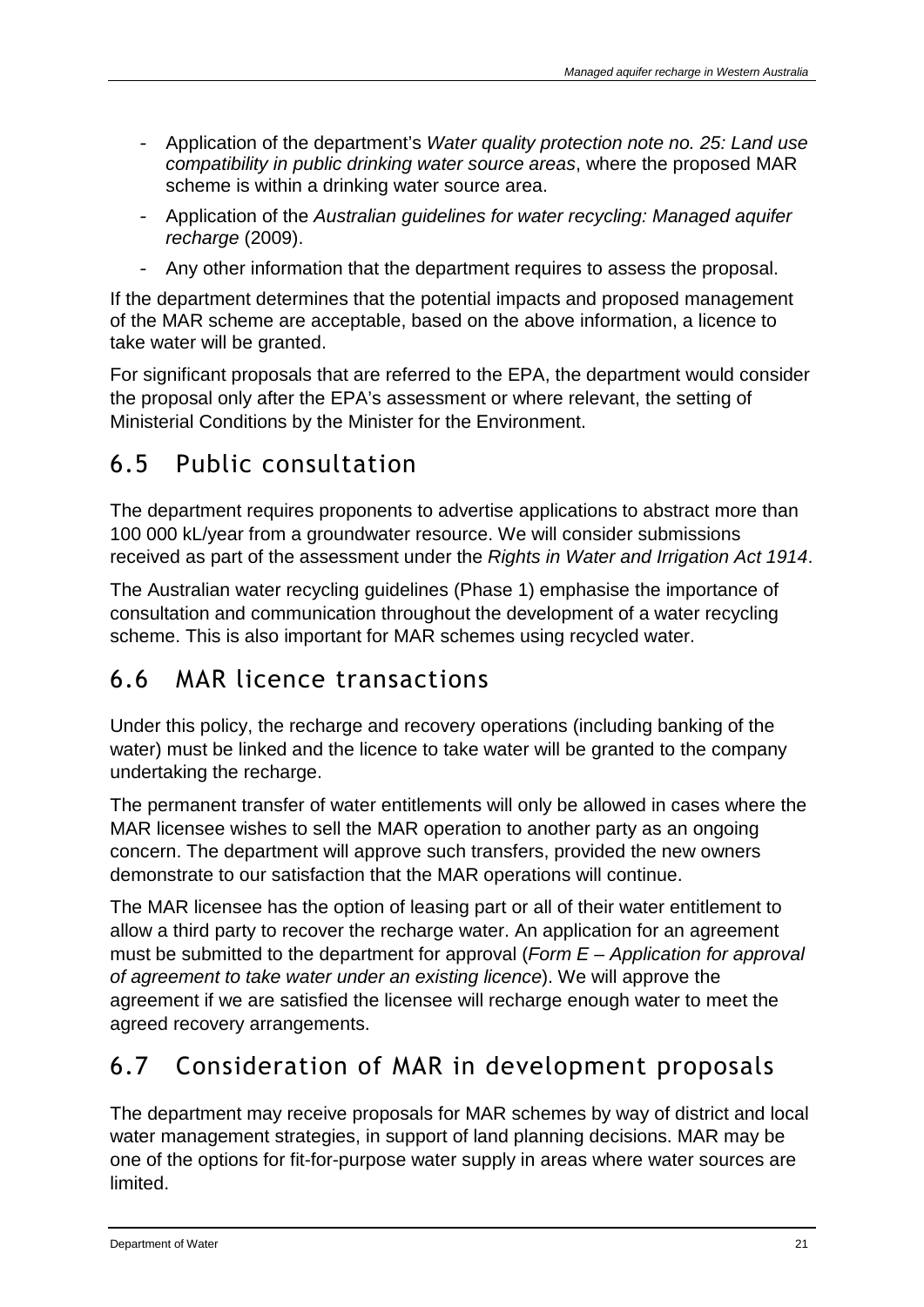If MAR is being considered as part of a district water management strategy, the proponent should undertake a preliminary study investigating:

- hydrogeological characteristics of the development site
- the area's environmental features and their values
- potential sources of recharge water
- broad characterisation of the quality of recharge water and native groundwater
- proposed treatment methods to obtain the desired water quality
- proposed recharge and abstraction details (e.g. locations, quantities, residence time)
- intended use.

After assessing the study, we will inform the Department of Planning and the proponent about whether we approve of the proposed MAR as a water supply option. Because there will be cases where MAR proves not to be technically feasible, or too costly, the proponent should have alternative water supply options.

The Department of Planning requires the feasibility of MAR proposals to be proven at the local water management strategy stage. At this stage, we will require proponents to follow the licensing process outlined in Section 6.4. If we are satisfied with the information provided and determine that the potential impacts of the proposed MAR scheme are acceptable, we will grant a licence to take water provided the locations of recharge and recovery bores are known and the licensee has legal access to the land on which they are located. Otherwise we will give an undertaking to grant a licence at a later stage, in accordance with *Operational policy 5.05.*

If at the district water management strategy stage the proponent requires more certainty that we will grant a licence for MAR operations, they will need to undertake the investigations required as part of the water licensing process (refer to Section 6.4).

For MAR proposals that relate to potable water supply (e.g. in-house/building use in an urban/industrial development), the Department of Planning requires feasibility to be demonstrated earlier – at the district water management strategy stage – before the land is rezoned.

### 6.8 Ongoing management of MAR schemes

#### **Metering recharge and recovery**

Recharge and recovery volumes must be metered for licensing purposes, particularly to enable the calculation of recovery volumes. It is the proponent's responsibility to purchase, install and maintain accurate cumulative water meters on all recharge and recovery bores.

Meters must be installed in accordance with the department's policy on metering the taking of water (2009), our guidelines for water meter installation (2007) and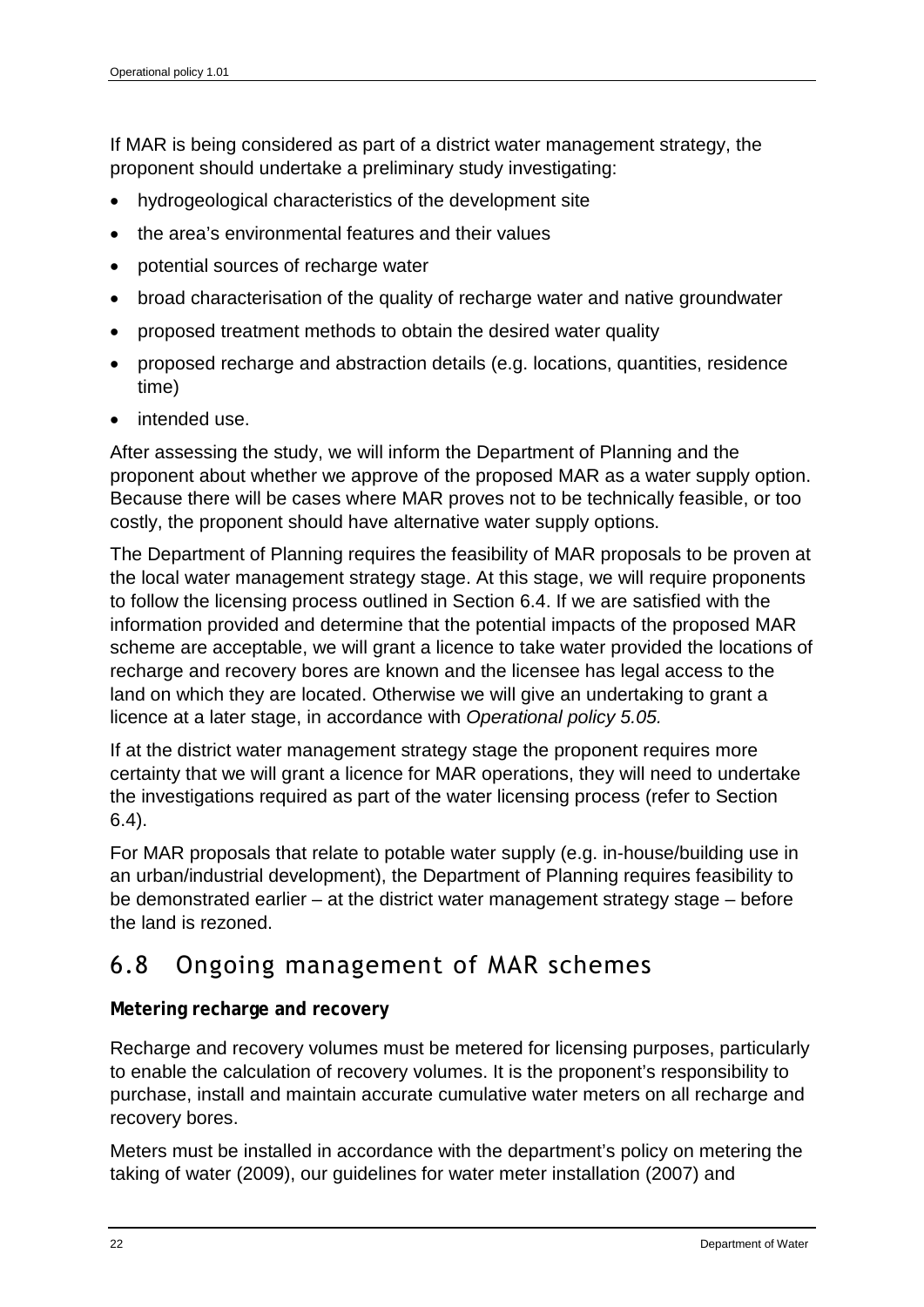legislative provisions under the Rights in Water and Irrigation (Approved Meters) Order 2009. Under this Order, a meter is approved for use if it:

- a) complies with Australian Technical Specification 4747–2008: Meters for nonurban water supply, published by Standards Australia, or
- b) has been tested at a National Association of Testing Authority (NATA) accredited laboratory and verified on a NATA report, or a certificate to be within 2.5 per cent accuracy, and
- c) is installed in accordance with the manufacturer's specifications.

If recharge is undertaken via infiltration, a meter must be placed at the point of entry into the infiltration works, in order to determine recharge volumes. Factors such as evaporation must be considered when recoverable volumes are estimated as part of the hydrogeological assessment.

Details of each water meter fitted (e.g. date of installation, serial number and meter manufacturer's name) are to be provided to the department for each relevant bore.

It is also the proponent's responsibility to read meters periodically and submit these readings to us for each water year, or as specified on departmental licences.

#### **Monitoring and reporting**

Monitoring and reporting requirements will be specified as conditions on groundwater well licences (section 5C) and in related operating strategies.

The proponent may be required to construct monitoring bores to monitor groundwater levels and quality. A groundwater monitoring report will generally be required on a regular basis and must be submitted to the department in accordance with licence conditions. The costs will be borne by the proponent.

The reports should follow the department's *Operational policy 5.12*, although additional information will be required such as reporting of meter readings and recharge/recovery volumes. These additional requirements should be determined in consultation with the department.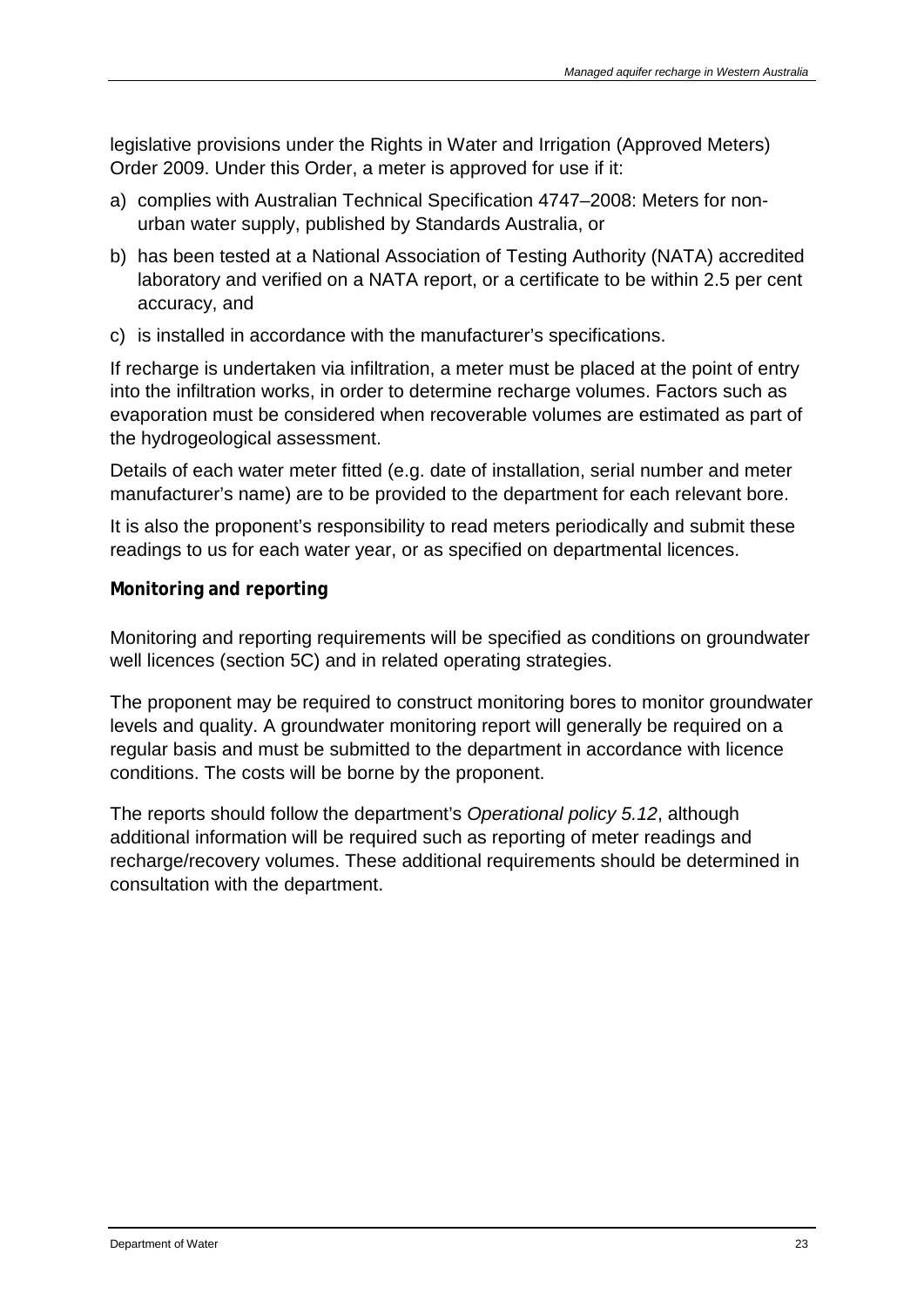# 7 Review

The Department of Water will review this policy in five years or sooner if the introduction of new water management initiatives or legislation results in significant changes, or to include findings from the groundwater replenishment trial on the Gnangara Mound.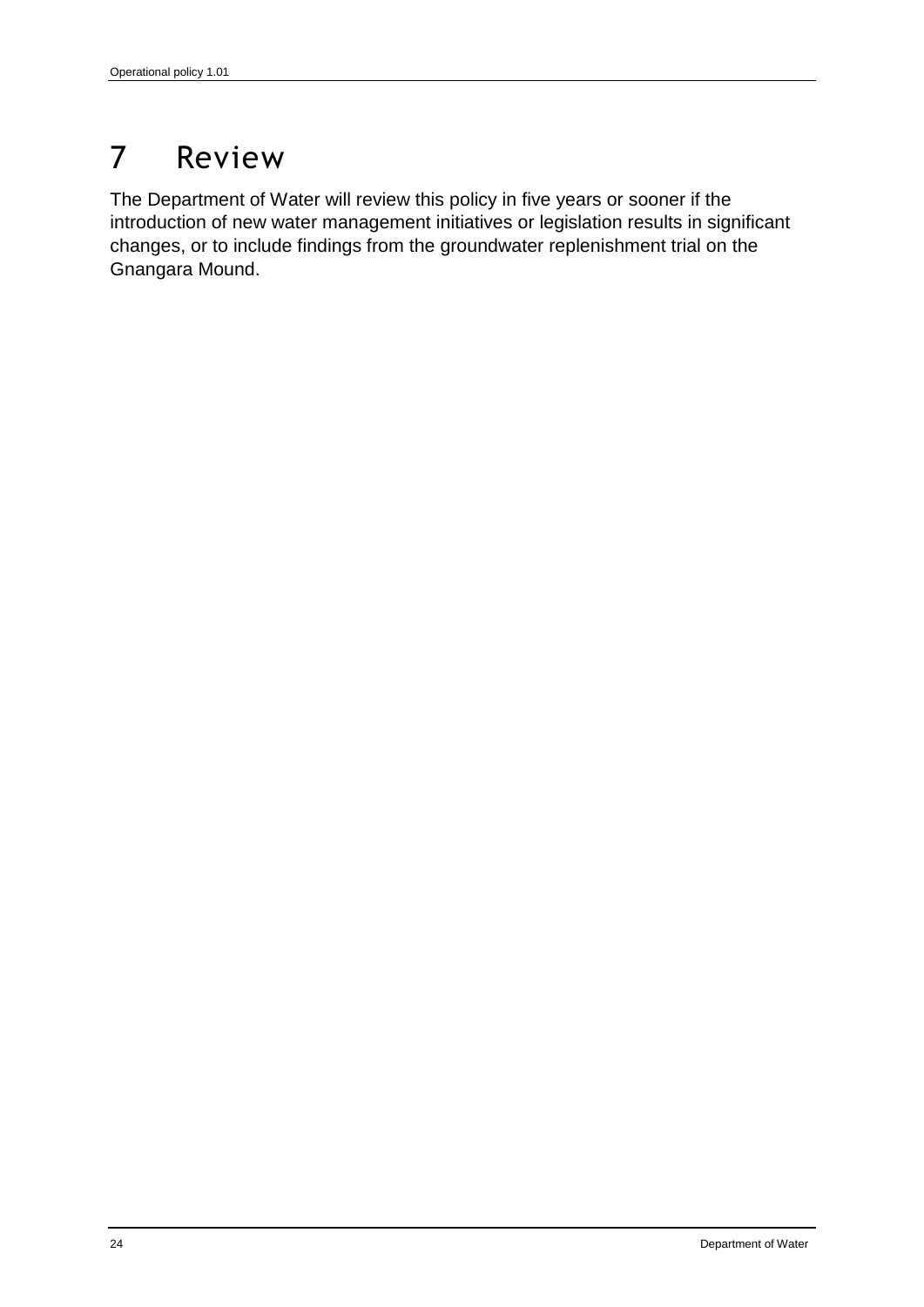# 8 Regional inquiries

Please direct any inquiries relating to this policy's implementation or the management of water resources to the following regional offices:

Kimberley Region Lot 225 Bandicoot Drive Kununurra WA 6743 Telephone (08) 9166 4100 Facsimile (08) 9168 3174

Pilbara Region Lot 4608 Cherratta Road Karratha WA 6714 Telephone (08) 9144 2000 Facsimile (08) 9144 2610

South Coast Region 5 Bevan Street Albany WA 6330 Telephone (08) 9842 5760 Facsimile (08) 9842 1204

South West Region 35–39 McCombe Rd Halifax WA 6231 Telephone (08) 9726 4111 Facsimile (08) 9726 4100 Swan–Avon Region 7 Ellam Street Victoria Park WA 6100 Telephone (08) 6250 8000 Facsimile (08) 6250 8050

Mandurah Region 107 Breakwater Parade Mandurah WA 6210 Telephone (08) 9550 4222 Facsimile (08) 9581 4560

Mid–West Gascoyne Region 94 Sanford Street Geraldton WA 6530 Telephone (08) 9965 7400 Facsimile (08) 9964 5983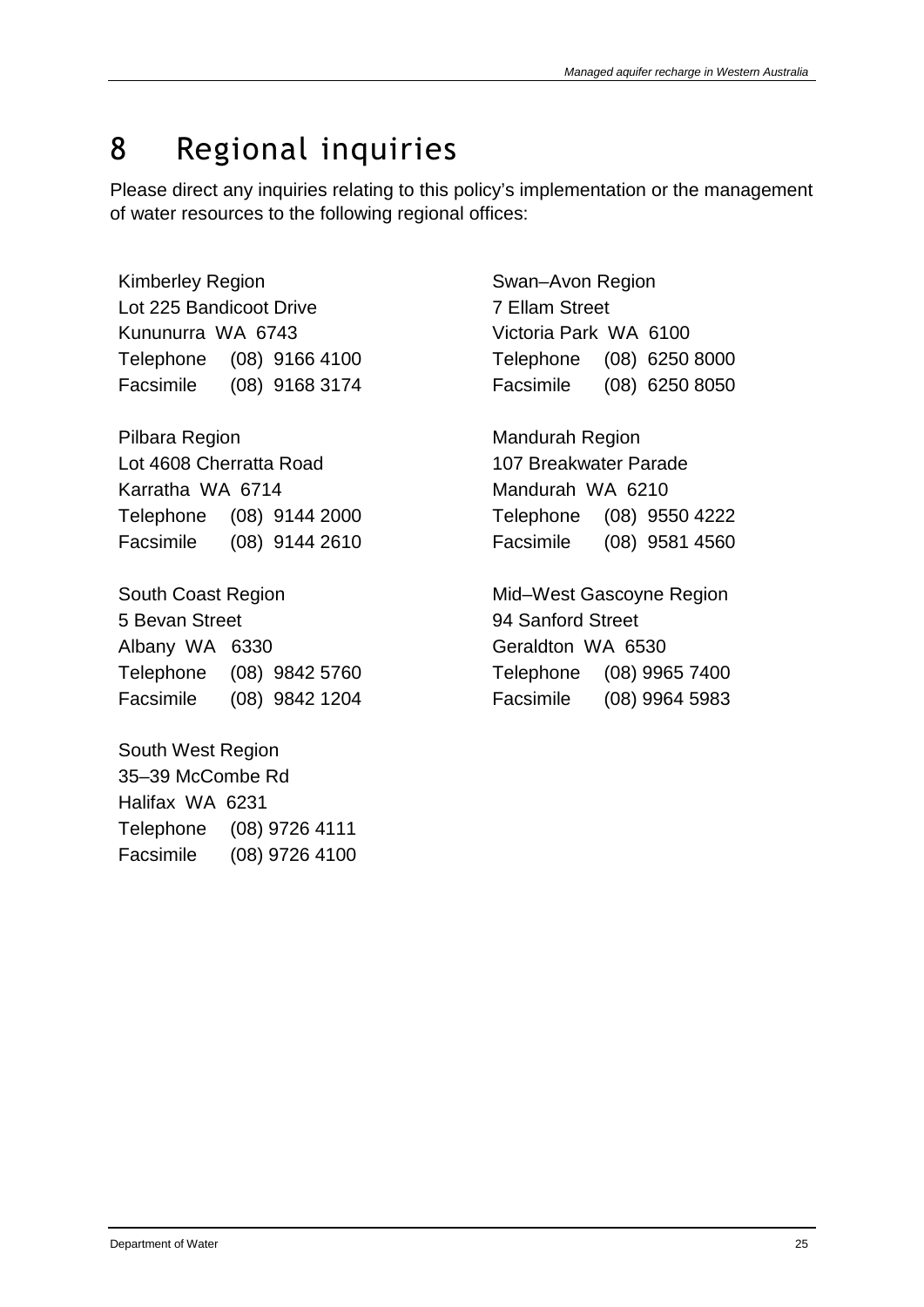# Appendices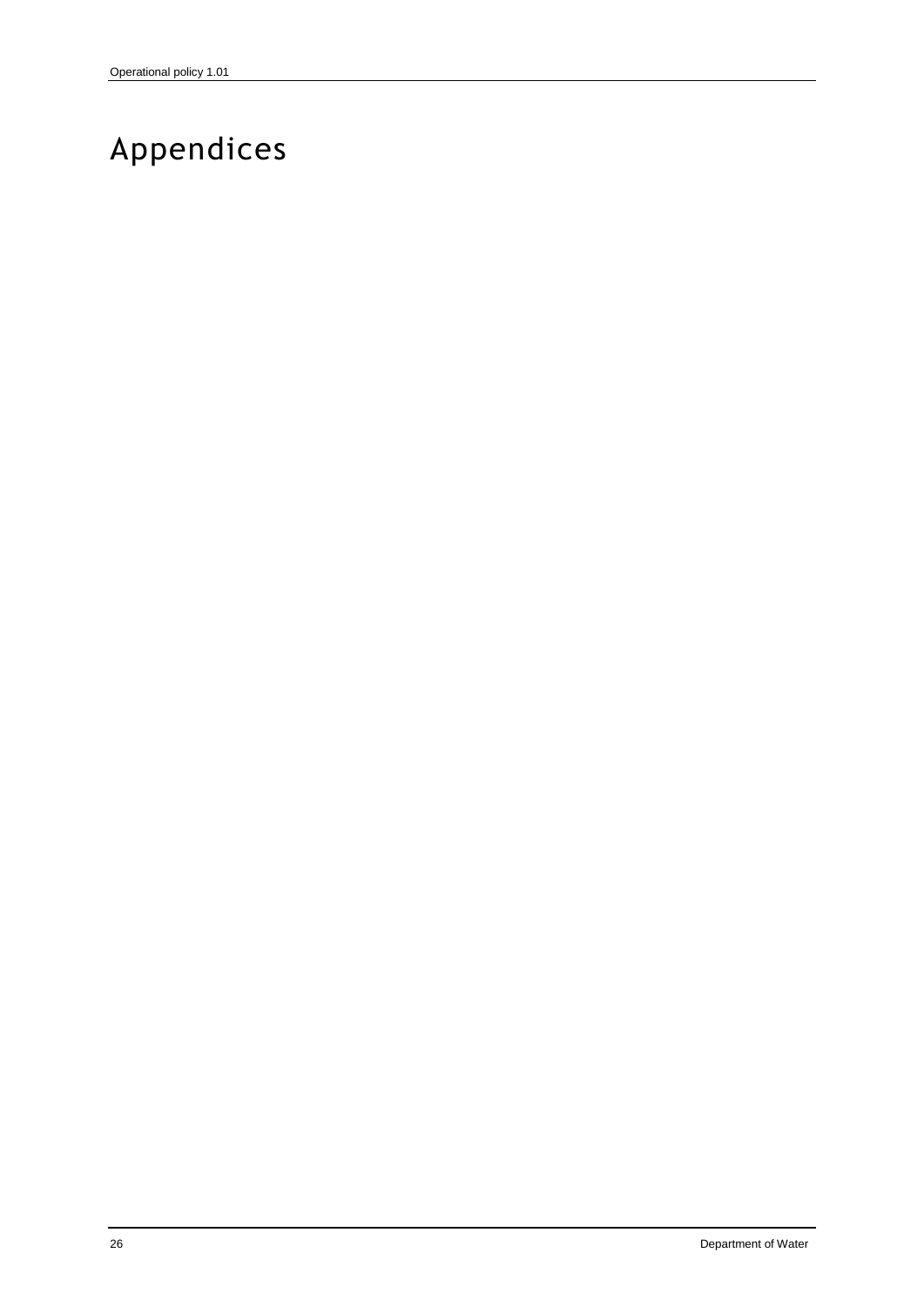# Appendix  $A -$  Examples of MAR schemes

## A.1 MAR using treated wastewater, for non-potable use

The most common source of wastewater is municipal wastewater derived from sewerage systems in urban and rural areas and collected at wastewater treatment plants (WWTPs). The wastewater is treated and disposed of into the ground via infiltration structures such as ponds, trenches and galleries. This practice has been undertaken for many years at WWTPs within regional centres.

In recent times, due to the demands on groundwater resources in some areas, interest has developed in abstracting the infiltrated wastewater. The original intent of infiltrating treated wastewater at WWTPs was to dispose of this wastewater, not to store or treat it for later recovery or environmental benefit as per the definition of MAR in this policy (Section 2.2).

However, the department recognises that treated wastewater can provide a valuable resource that can be reused. Where the treated wastewater infiltrating into the aquifer has not been previously accounted for in the resource's allocation limit, and the WWTP operator applies for a licence to recover the infiltrated wastewater, the department will consider this as MAR. This will enable this policy's requirements to be applied to wastewater disposal, raising the management level and allowing for better management of the groundwater resource.

There is also growing interest in opportunities for the injection of treated wastewater, sourced either from WWTPs or via sewer mining, for later recovery for use in horticulture or irrigating public open space.

Wastewater for infiltration or injection can also be sourced from industrial or commercial processes. Provided the water is treated to the appropriate level, and the requirements of this policy are applied, these sources may be considered for MAR.

### *Management approach*

The following management approach will generally apply to MAR using treated wastewater for non-potable use.

- 1 A licence to construct or alter a well (section 26D) is required to construct injection (where relevant), recovery and monitoring bores. The construction of infiltration structures (pits, ponds, galleries etc.) must be licensed if they intersect the watertable.
- 2 A licence to take water (section 5C), issued to the party undertaking the recharge. Recharge undertaken before the section 5C licence application will generally not be considered as part of the water entitlement. Documentation to be provided to the department in support of the section 5C licence application includes: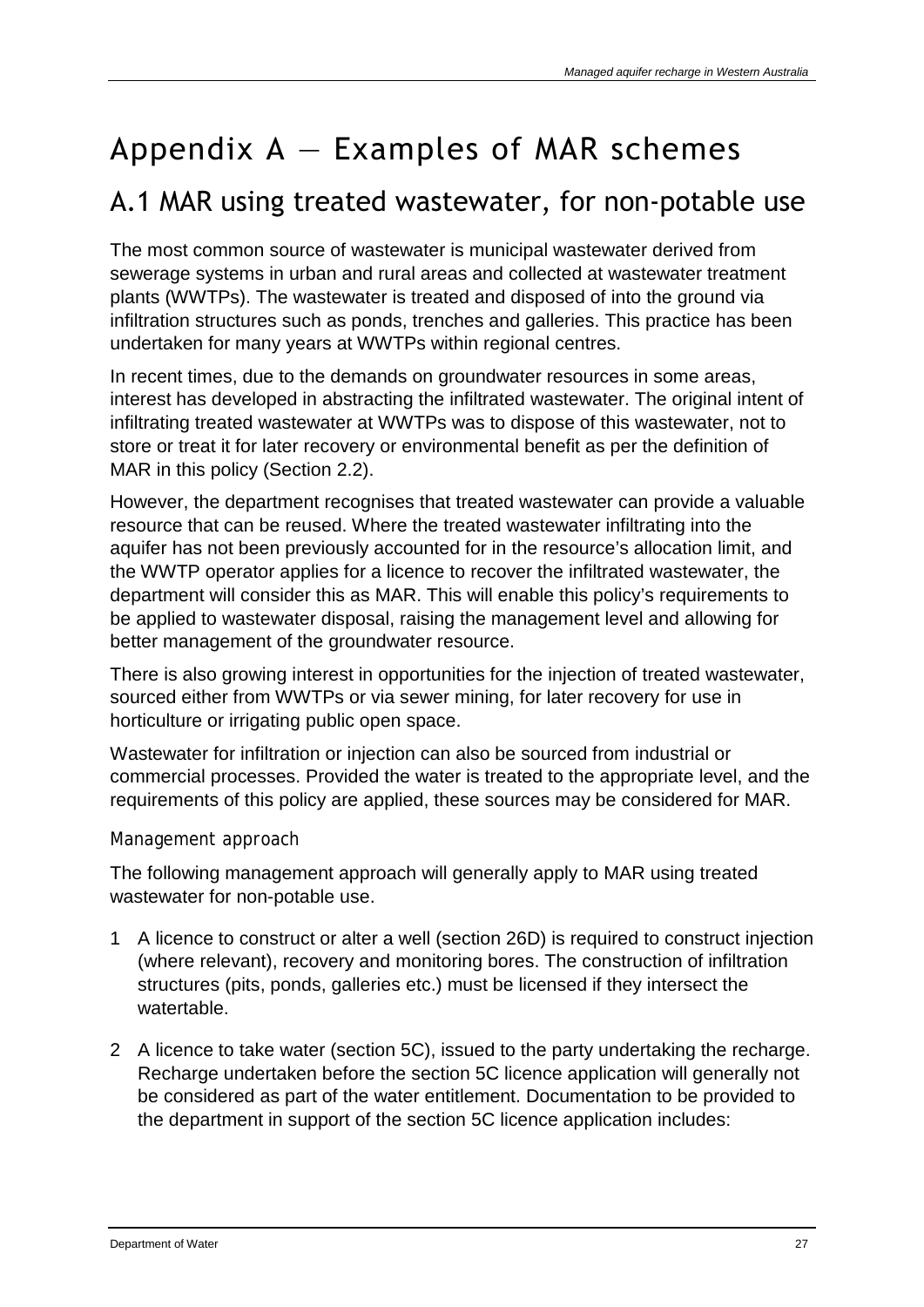– Application of other relevant national guidelines (e.g. *Australian guidelines for water recycling – Augmentation of drinking water; Stormwater harvesting and reuse; Managed aquifer recharge* modules).

– A hydrogeological assessment that examines the potential impacts of the infiltration or injection, and the potential for banking of recharge water, if required.

– An operating strategy will be required and must be approved before the granting of the licence to take water.

- 3 Banking of the recharge water will be approved if the hydrogeological assessment shows that the water will be available for use and the impacts of recovery will be acceptable. The department will determine the allowable period of banking on a case-by-case basis, based on the proponent's hydrogeological assessment/groundwater modelling and other information.
- 4 In cases where recharge and recovery is to be undertaken by different operators, the parties must reach an agreement to take water under the existing section 5C licence, ensuring that enough water will be available for recovery during the period of the agreement. An application must be submitted to the department for approval (*Form E – Application for approval of agreement to take water under an existing licence*).
- 5 Groundwater monitoring reports will be required. The detail and frequency will be determined by the department.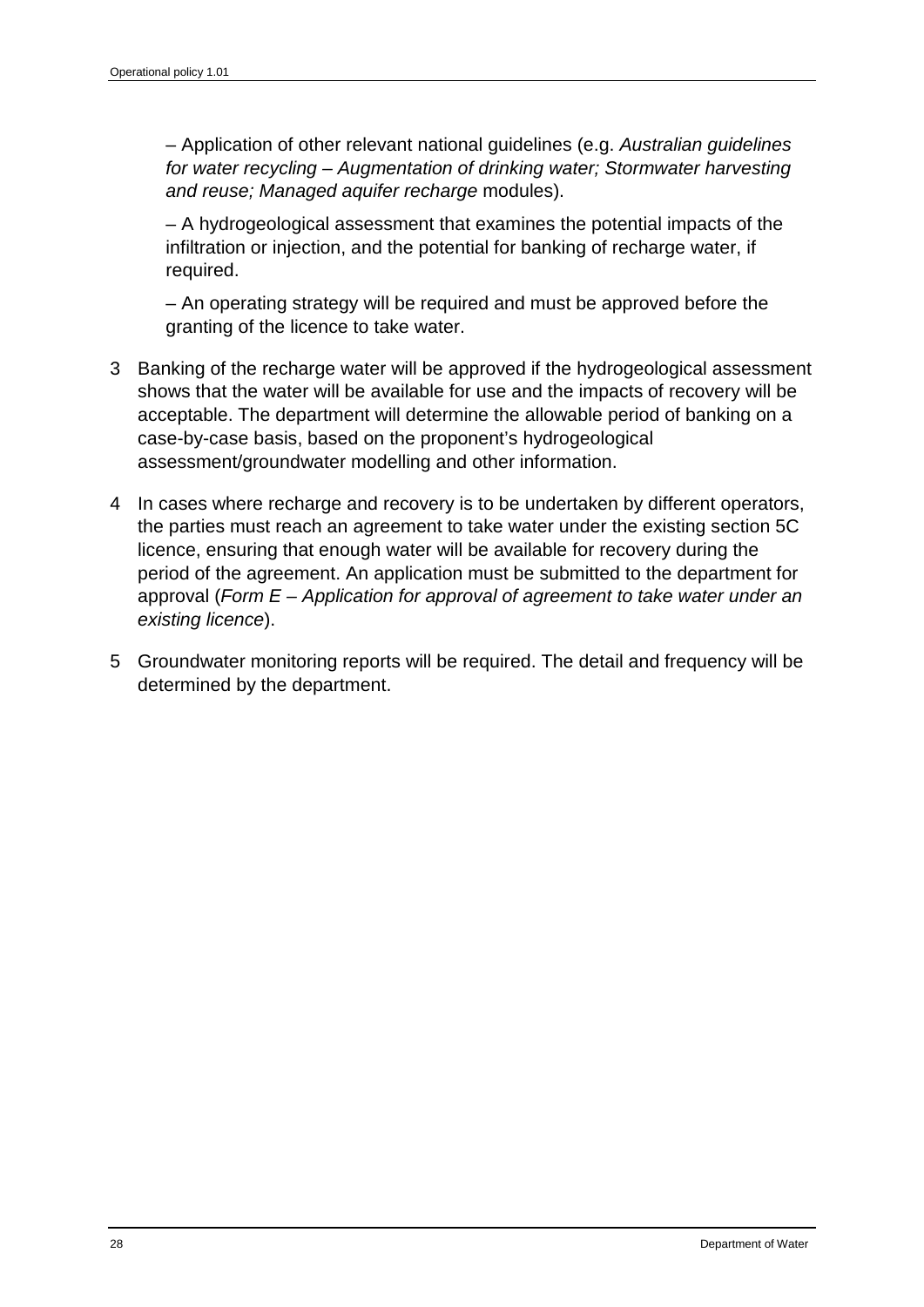## A.2 MAR using recycled water from wastewater treatment plants for drinking water use (groundwater replenishment)

The use of recycled wastewater for drinking purposes is a new water source option in Western Australia. This option is being investigated via a trial within the grounds of the Water Corporation's Beenyup WWTP on the Gnangara Mound. This type of MAR is also known as groundwater replenishment (GWR).

GWR is a process whereby wastewater from a WWTP is treated to a high standard (e.g. by reverse osmosis) and then pumped into a suitable aquifer. The high quality treated wastewater mixes with existing groundwater in the aquifer for an appropriate time to ensure that any residual contaminant risk is mitigated. The water is then recovered and treated appropriately for use in a drinking water supply system.

The department recognises the significant potential benefit of GWR and supports the trial at Beenyup on the Gnangara Mound. We will support a full-scale scheme if the current trial demonstrates that health, social, environmental and water resource impacts are acceptable.

The Water Corporation's GWR trial on the Gnangara Mound will provide valuable information for assessing future GWR projects in public drinking water source areas and elsewhere in the state.

### *Management approach*

The following management approach will generally apply to MAR schemes for drinking water use.

- 1 A licence to construct or alter a well (section 26D) is required to construct injection, recovery and monitoring bores.
- 3 A licence to take water (section 5C), issued to the party undertaking the recharge. Documentation to be provided to the department in support of the section 5C licence application includes:

– Application of other relevant national guidelines (e.g. *Australian guidelines for water recycling – Augmentation of drinking water; Stormwater harvesting and reuse; Managed aquifer recharge* modules).

– A hydrogeological assessment that examines the potential impacts of the infiltration or injection, and the potential for banking of recharge water, if required.

– An operating strategy will be required and must be approved before the granting of the licence to take water.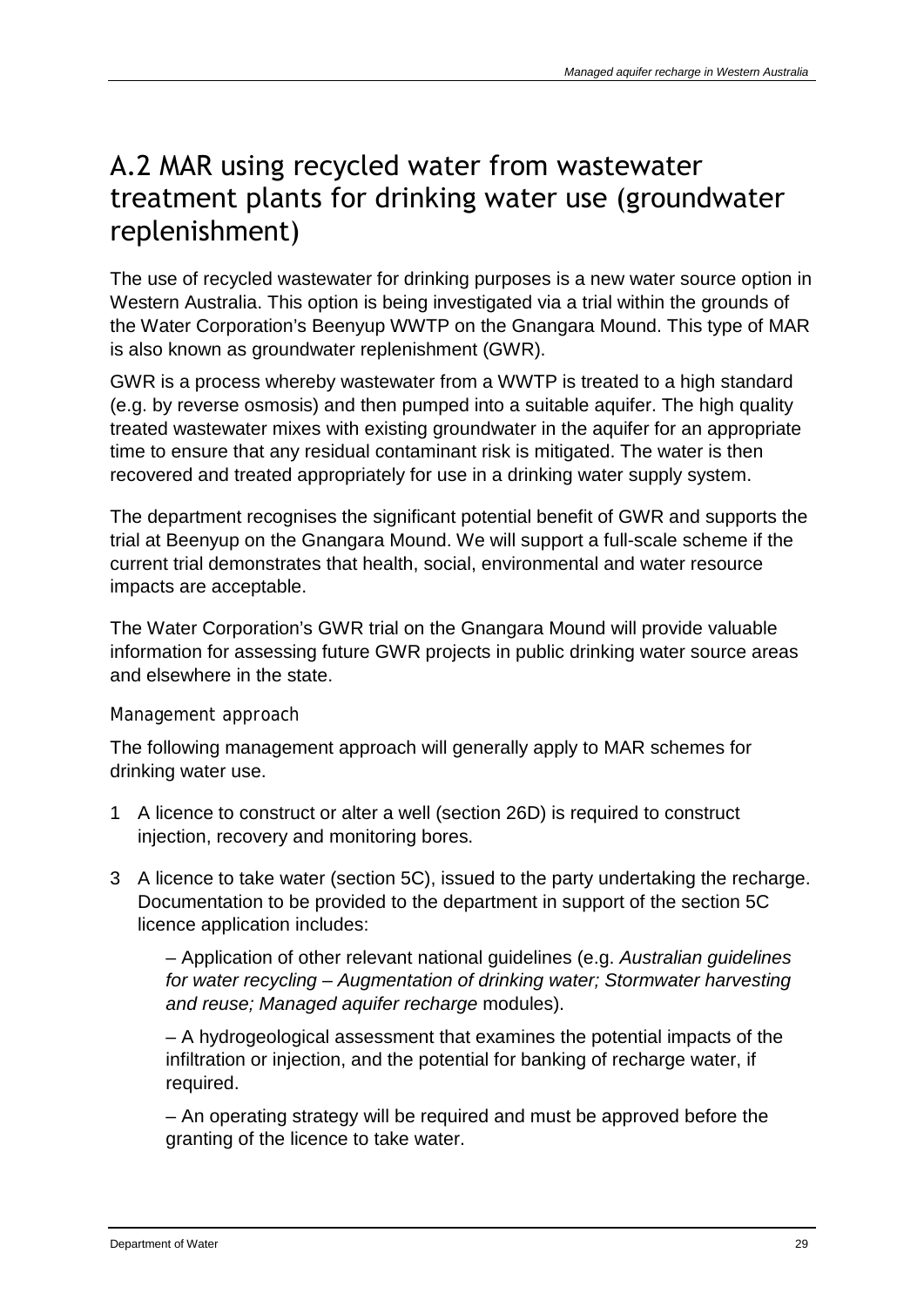– Documentation showing that other departmental approvals have been obtained where necessary (e.g. Department of Health).

- 3 Banking of the recharge water will be approved if the hydrogeological assessment shows that the water will be available for use and the impacts of recovery will be acceptable. The department will determine the allowable period of banking on a case-by-case basis, based on the proponent's hydrogeological assessment/groundwater modelling and other information.
- 4 Groundwater monitoring reports will be required. The detail and frequency will be determined by the department.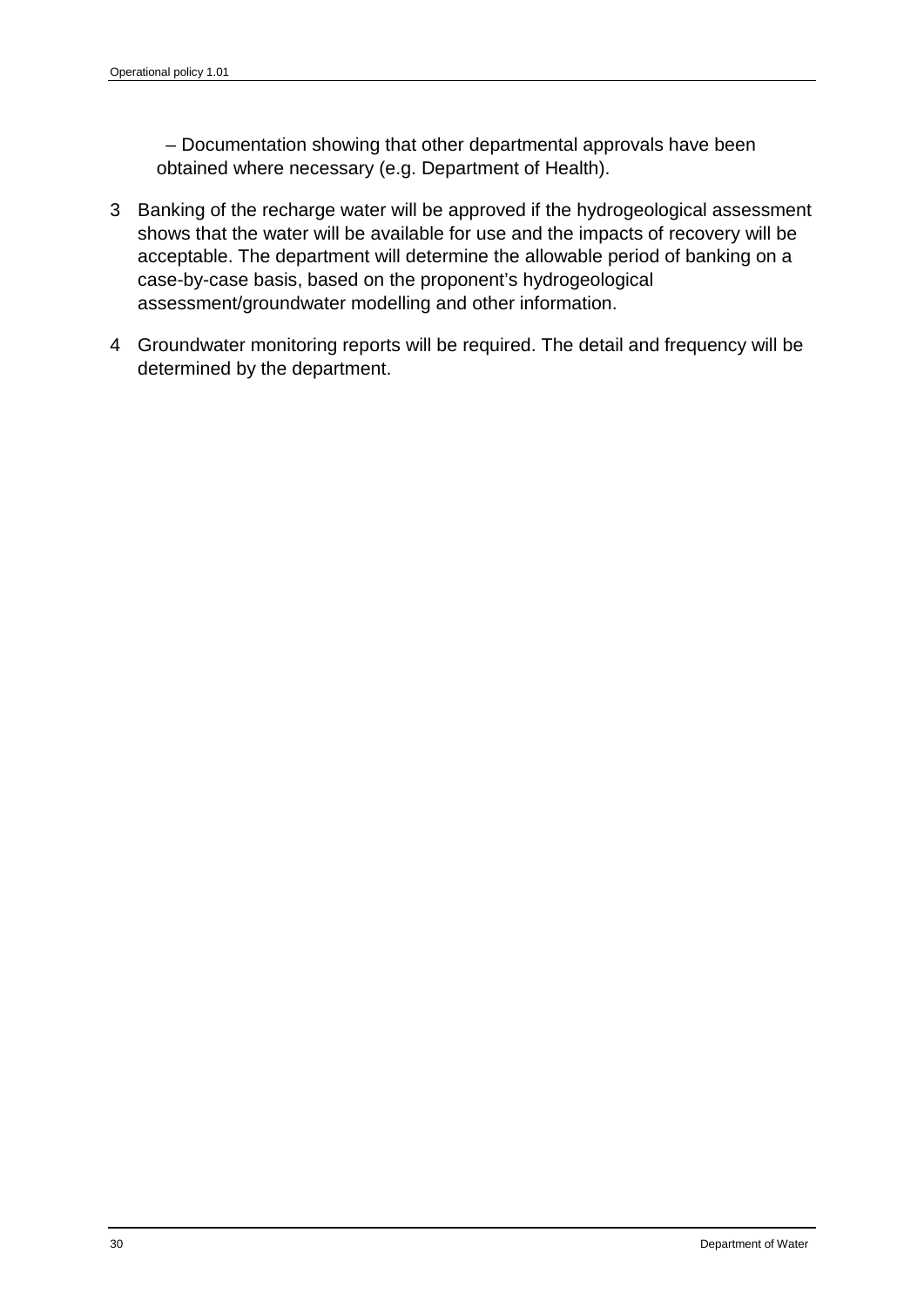## A.3 Re-injection of dewatering excess

Dewatering occurs throughout the state at mine and construction sites to lower groundwater levels and enable the required activities. Some of the abstracted groundwater might be used on-site for purposes such as dust suppression. However, there is usually excess water that needs to be disposed of. It has been common practice in the past to dispose of this abstracted groundwater by discharging it to surface water systems. This often creates environmental issues, because the quality of the groundwater can be significantly different to that of the receiving surface water, or it can change the flow regime of the surface water system.

Re-injection of dewatering excess into aquifers may be used to:

- Minimise the impacts on surface water regimes. The abstracted groundwater may be re-injected into aquifers that are connected to the surface water systems to allow the recharge water to flow naturally into the surface waters, rather than being discharged directly into the surface waters. This is being done at several mine sites in the Pilbara and is also becoming an alternative method of disposal at construction sites. Proponents undertaking re-injection to minimise impacts on surface water systems are showing interest in banking that water and recovering it at a later time, to offset the costs of re-injection.
- Protect groundwater-dependent ecosystems from the impact of dewatering. This may be achieved by creating a hydraulic barrier between the ecosystem and the cone of depression. Examples of this re-injection can be found in the Pilbara. In such cases, the MAR scheme would generally not involve recovery of the injected water.

#### *Management approach*

The following management approach will be applied to MAR applications involving re-injection of dewatering excess.

- 1 A licence to construct or alter a well (section 26D) is required to construct injection, recovery and monitoring bores.
- 2 A licence to take water (section 5C), issued to the party undertaking the recharge. Documentation to be provided to the department in support of the section 5C licence application includes:

– Application of other relevant national guidelines (e.g. *Australian guidelines for water recycling – Augmentation of drinking water; Stormwater harvesting and reuse; Managed aquifer recharge* modules).

– A hydrogeological assessment that examines the potential impacts of the infiltration or injection, and the potential for banking of recharge water, if required.

– An operating strategy will be required and must be approved before the granting of the licence to take water.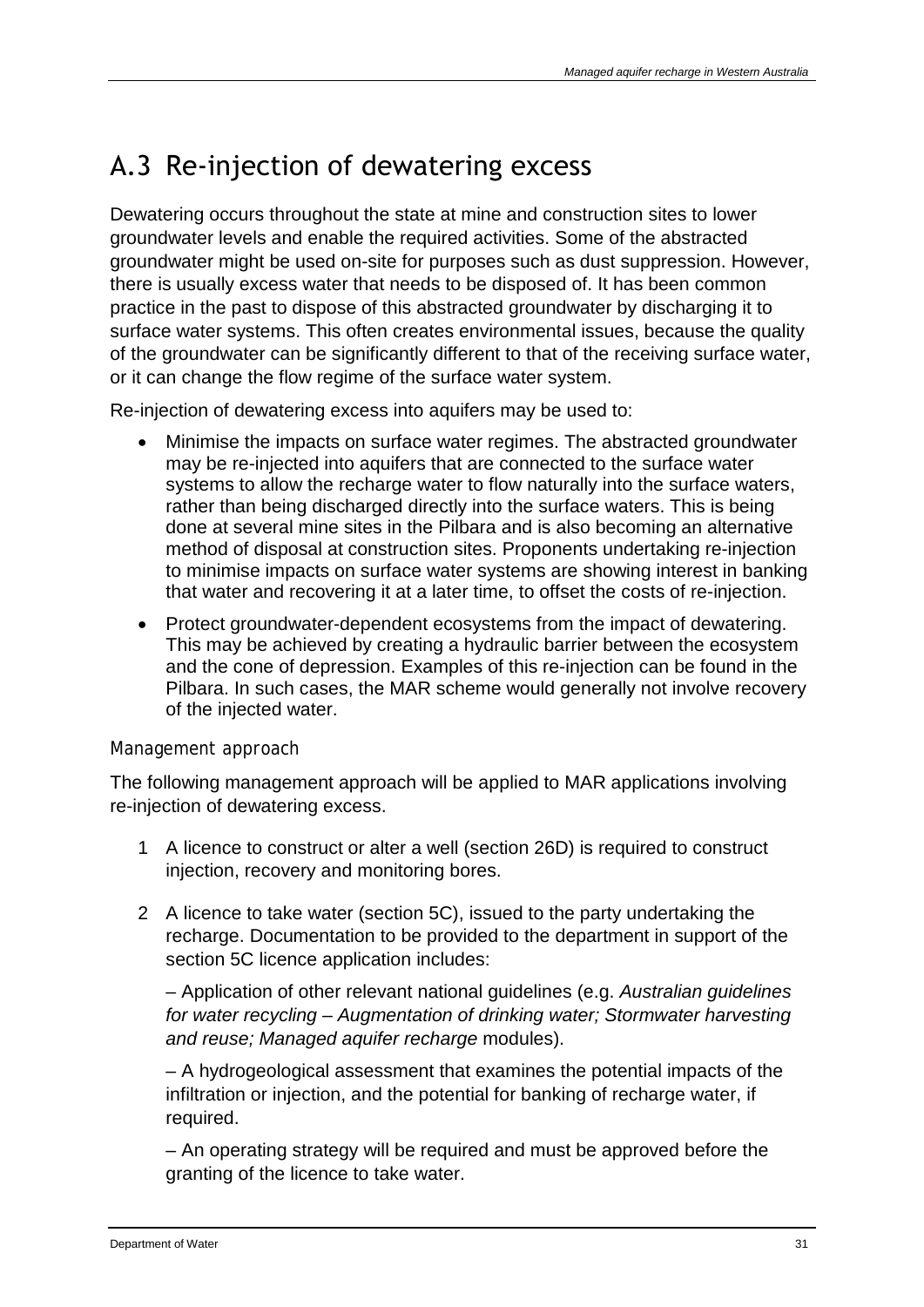– A water management plan may be required in the Pilbara region, in accordance with the *Pilbara water in mining guidelines* (DoW 2009).

- 3 Banking of the recharge water will be approved if the hydrogeological assessment shows that the water will be available for use and the impacts of recovery will be acceptable. The department will determine the allowable period of banking on a case-by-case basis, based on the proponent's hydrogeological assessment/groundwater modelling and other information.
- 4 Groundwater monitoring reports will be required. The detail and frequency will be determined by the department.
- 5 In cases where recharge and recovery is to be undertaken by different operators, the parties must reach an agreement to take water under the existing section 5C licence, ensuring that enough water will be available for recovery for the period of the agreement. An application must be submitted to the department for approval (*Form E – Application for approval of agreement to take water under an existing licence*).

Existing operations needing to re-inject dewatering excess and already holding a section 5C licence will need to obtain another licence from the department specifically for the MAR operations. We will not amend the existing licence to incorporate the MAR operations.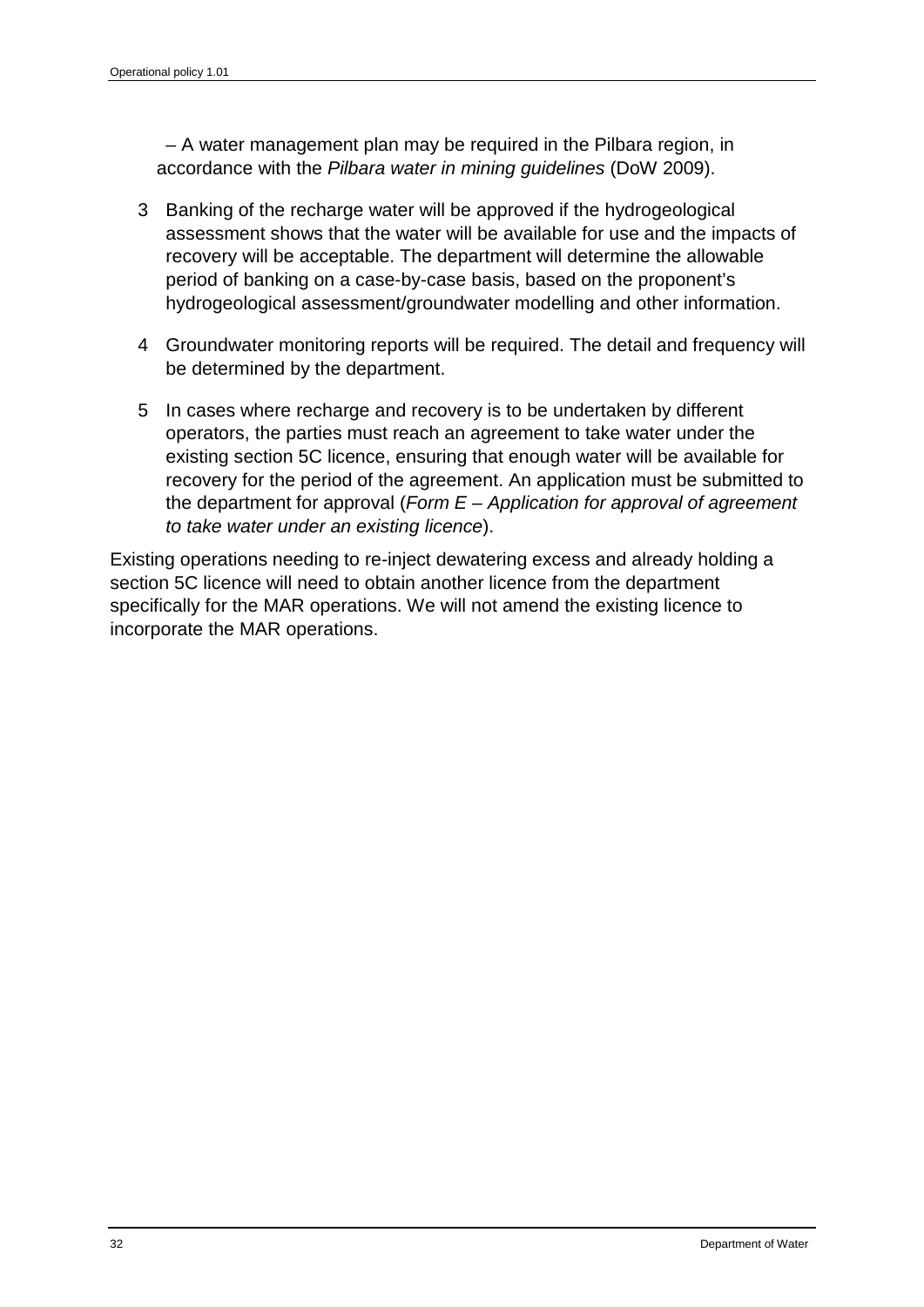## A.4 MAR using stormwater

When a catchment is developed, the proportion of land covered by impervious surfaces (e.g. roads, parking areas, compacted soils, roofs, driveways and pavement) is increased. This typically results in greater runoff than would have occurred pre-development, reducing evapotranspiration and the area available for the rainwater to infiltrate into the groundwater.

Traditionally, the runoff is drained away from the catchment to surface water bodies (ocean, rivers, lakes etc.) through open or piped drains. These may carry away up to 80 per cent of the rainfall volume in clay catchments and up to 25 per cent in sandy catchments. As a result, recharge of the shallow, unconfined aquifers reduces and the volume of water in receiving surface water bodies increases.

New approaches to stormwater management are being put in place. These aim to infiltrate rainfall at or near the source to keep the water balance of the site as close as possible to its pre-development hydrology. This prevents pollution at the source, maximises infiltration to reduce stormwater runoff, and recharges the local groundwater. This design philosophy is known as water sensitive urban design (WSUD).

Current stormwater practices are discussed in detail in the *Stormwater management manual for Western Australia* found on the department's website <www.water.wa.gov.au>.

### *Infiltrated stormwater*

In areas such as the Swan coastal plain, where extensive sand aquifers lie beneath many urban developments, stormwater runoff from impervious surfaces is commonly managed using infiltration systems. Runoff from roads, roofs and other hard surfaces is infiltrated into the sand aquifer using systems such as soakwells, infiltration trenches, constructed basins, garden beds or other vegetated areas. Together with a reduction in evaporation and transpiration, this results in an increase in aquifer recharge in urban areas. This form of aquifer recharge is a consequence of urbanisation; it is not 'managed' by a proponent as purposeful recharge for later recovery or environmental benefit.

The amount of water available from stormwater infiltration depends on constraints such as drainage and the presence of acid sulfate soils or groundwater dependent ecosystems. In some developments, drains control the level of the watertable, so once the drain level is reached, additional recharge becomes drainage water.

The infiltrated stormwater is recovered by the large number of garden bores throughout the state, particularly in metropolitan Perth.

Under this policy, the department will not consider this type of infiltrated stormwater as MAR.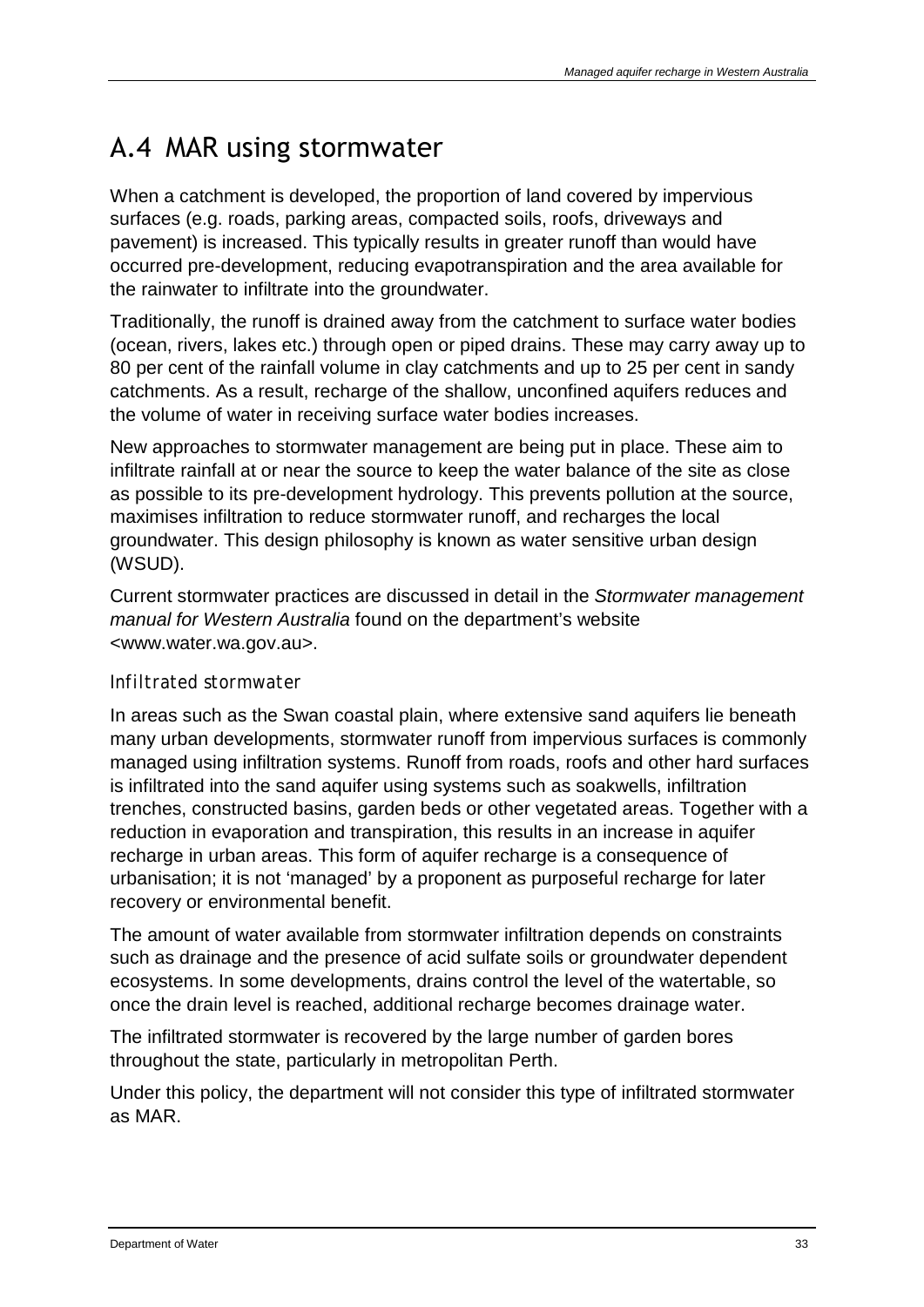#### *Raised watertables due to land use changes/activities*

In significant developments where catchment clearing has seen an increase in groundwater levels due to the reduction of evapotranspiration, additional groundwater may be available for use. The department will account for this additional water when determining or revising the allocation limit of the groundwater resource. The department can then allocate this water through the normal licensing process.

The same management approach will be applied to cases where watertables are raised as a consequence of thinning or burning vegetation.

#### *Harvested stormwater*

In high density developments or in areas with limited infiltration potential (e.g. due to high groundwater levels or clay soils), an increase in stormwater runoff may be created. There may be opportunities to collect stormwater from the roofs of buildings and use it to maintain a site's water balance. It should be noted that high groundwater levels or soils with lower hydraulic conductivities do not necessarily preclude the use of infiltration techniques, and best practice stormwater management should be applied to reduce the impacts of urbanisation on the site's water balance.

The department encourages reuse of this rainwater. In some circumstances, the 'harvested' stormwater runoff can be used directly, or where suitable, MAR may be used as a method to store and/or provide additional passive treatment of the water before use.

Urban stormwater runoff may be contributing to the water requirements of ecosystems such as watercourses or wetlands. The environmental water requirements of these ecosystems must be satisfied before stormwater is used as a source for MAR schemes. The water must also be a demonstrably acceptable quality to ensure that the aquifer's environmental values are maintained or enhanced.

#### *Redirected stormwater*

There will be other cases where additional recharge is created as a result of redirecting stormwater discharge. For example, stormwater discharged to surface waters or the ocean might be redirected to infiltrate into the ground. This form of change to a stormwater system (commonly known as 'retrofitting') which captures stormwater that would otherwise have been lost to aquifers and creates additional recharge, will be considered as MAR under this policy. However, the environmental water requirements of any ecosystems previously receiving the stormwater recharge must be accounted for. The water must also be a demonstrably acceptable quality to ensure that the aquifer's environmental values are maintained or enhanced.

#### *Management approach*

The following management approach will generally apply to MAR applications using stormwater. Relevant documentation is to be provided to the department in support of the section 5C licence application.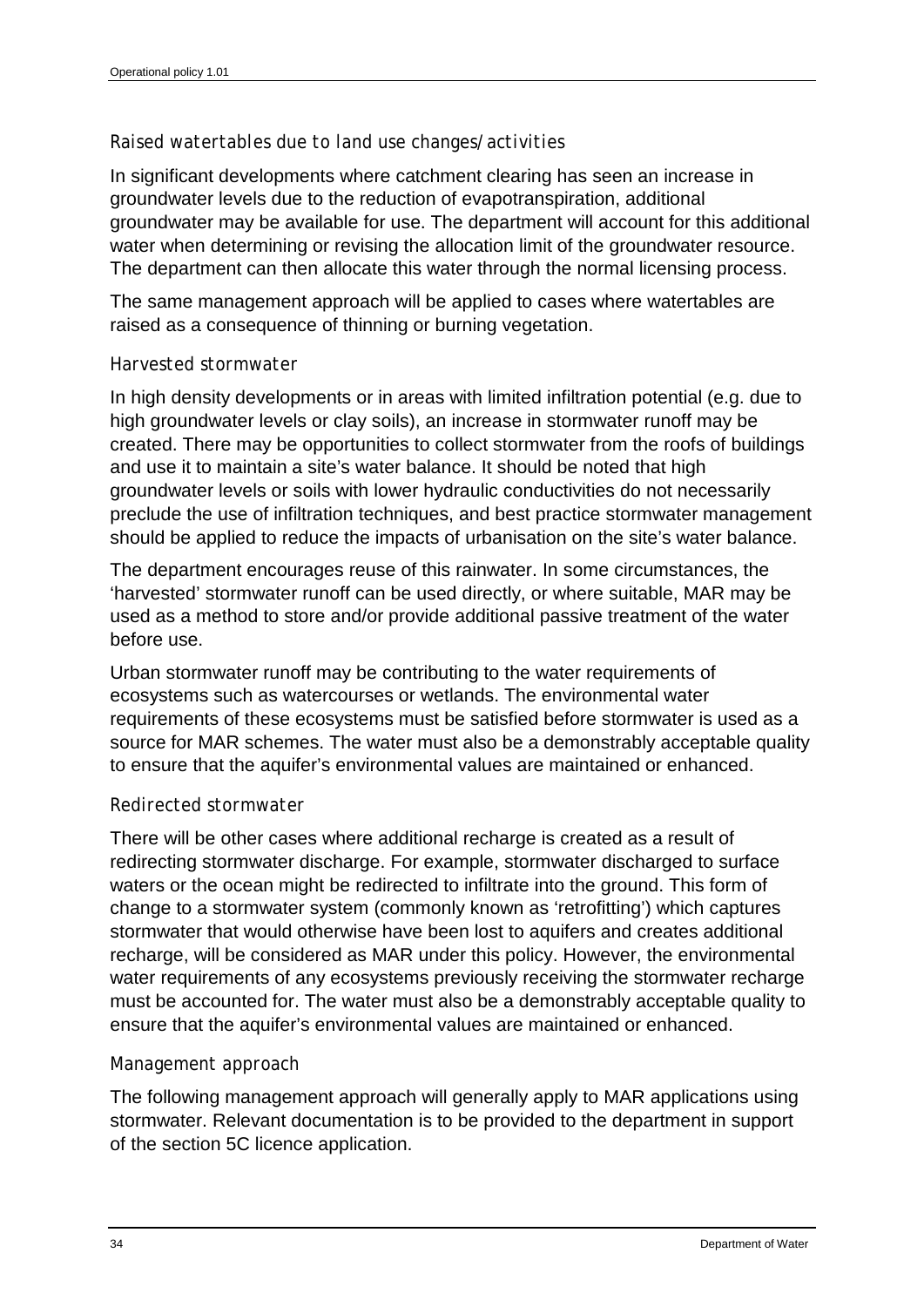- 1 A licence to construct or alter a well (section 26D) is required to construct injection, recovery and monitoring bores.
- 2 A licence to take water (section 5C), issued to the party undertaking the recharge. Documentation to be provided to the department in support of the section 5C licence application includes:

– Application of other relevant national guidelines (e.g. *Australian guidelines for water recycling – Augmentation of drinking water; Stormwater harvesting and reuse; Managed aquifer recharge* modules).

– A hydrogeological assessment that examines the potential impacts of the infiltration or injection, and the potential for banking of recharge water, if required.

– An operating strategy will be required and must be approved before the granting of the licence to take water.

– The proponent must demonstrate that they have accounted for the environmental water requirements of any ecosystems previously receiving the stormwater input.

- 3 Banking of the recharge water will be approved if the hydrogeological assessment shows that the water will be available for use and the impacts of recovery will be acceptable. The department will determine the allowable period of banking on a case-by-case basis, based on the proponent's hydrogeological assessment/groundwater modelling and other information.
- 4 Groundwater monitoring reports will be required. The detail and frequency will be determined by the department.
- 5 In cases where recharge and recovery is to be undertaken by different operators, the parties must reach an agreement to take water under the existing section 5C licence, ensuring that enough water will be available for recovery for the period of the agreement. An application must be submitted to the department for approval (*Form E – Application for approval of agreement to take water under an existing licence*).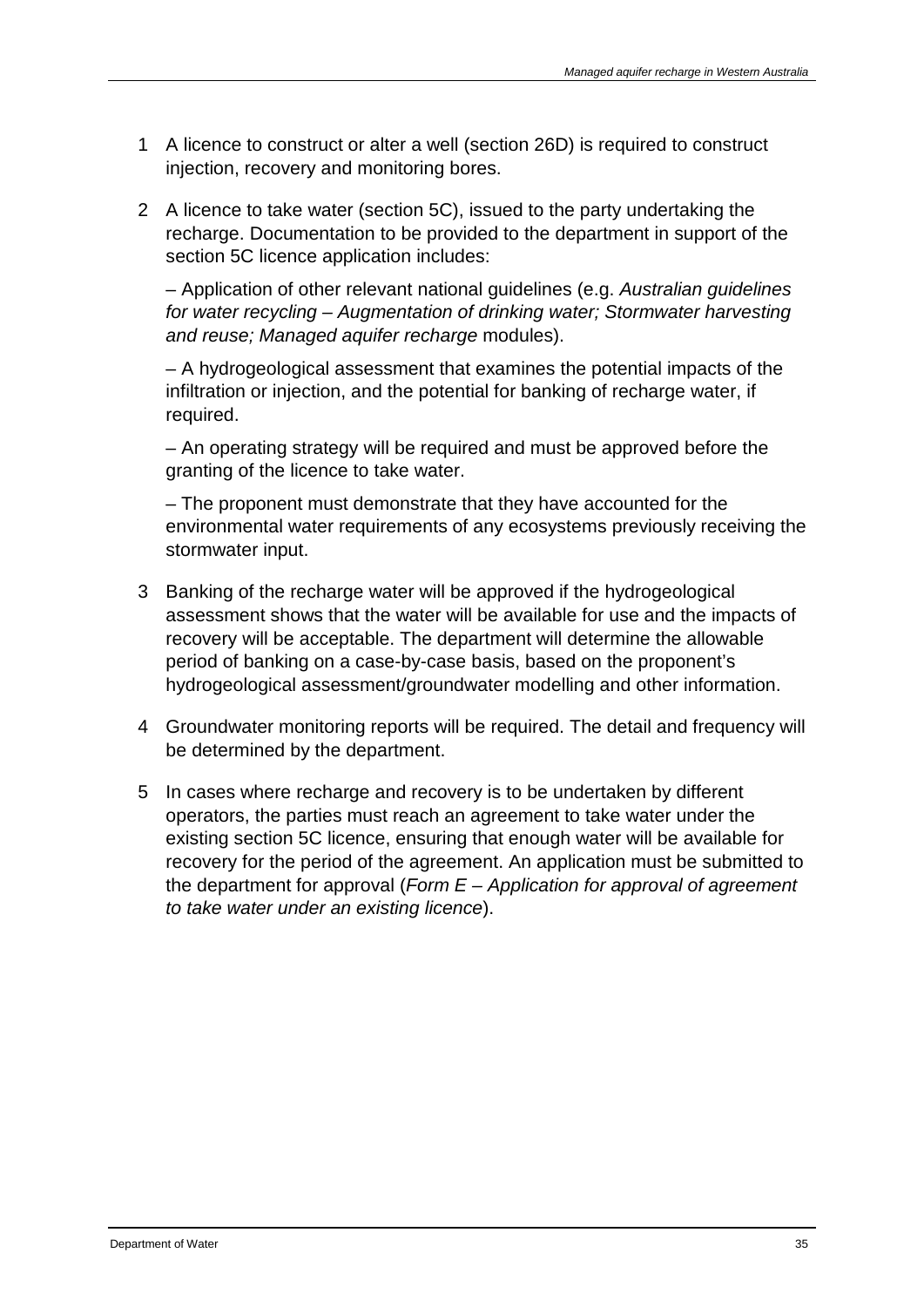## Appendix B — Regulatory framework for MAR in WA

### B.1 National and state framework documents

The need to introduce wider reforms to the management of water resources was identified after the drought in 2001. Committees were formed to debate the directions of the reforms and numerous forums were held to raise awareness of the issues, elicit views and comment on the proposed reforms. The conclusions of this work outlined the need for improved markets to facilitate more effective allocation and sustainable use of water resources, by adopting a more modern and flexible legislative framework.

In April 2006, the Government of Western Australia signed the National Water Initiative (NWI), an agreement between the Australian and state and territory governments. The NWI's principles closely reflect the conclusions of Western Australia's water resource management reform process. The NWI's overall objective is to achieve a nationally compatible market, with a regulatory and planning based system for managing surface water and groundwater resources for rural and urban use that optimises economic, social and environmental outcomes. The NWI builds on the 1994 Council of Australian Governments (COAG) water reform program and is deliberately prescriptive to improve the progress of jurisdictions in implementing water reforms.

To fully implement the NWI's objectives and actions in Western Australia, a new Water Resources Management Bill may be drafted that considers the NWI's principles.

The *State water recycling strategy* was released in June 2008. The strategy set directions for recycling across a range of sectors including industry, agriculture and public open space. It also provided for the development of a Waterwise Communities toolkit, and a regulatory framework to support water recycling. The Department of Water, as a key agency responsible for water recycling, will coordinate the strategy's implementation and progress water recycling across the state.

The *National water quality management strategy* (NWQMS) sets out a national framework to achieve sustainable use of the nation's water resources by protecting and enhancing their quality, while maintaining economic and social development.

It provides the information and tools to help communities manage their water resources to meet current and future needs. It provides policies, a process and a series of national guidelines for water quality management.

The *State water quality management strategy* (SWQMS) for Western Australia includes policies, principles, objectives and implementation strategies agreed to across Australia. It recognises that water quality management is a responsibility shared by government (at all levels), industry and the community.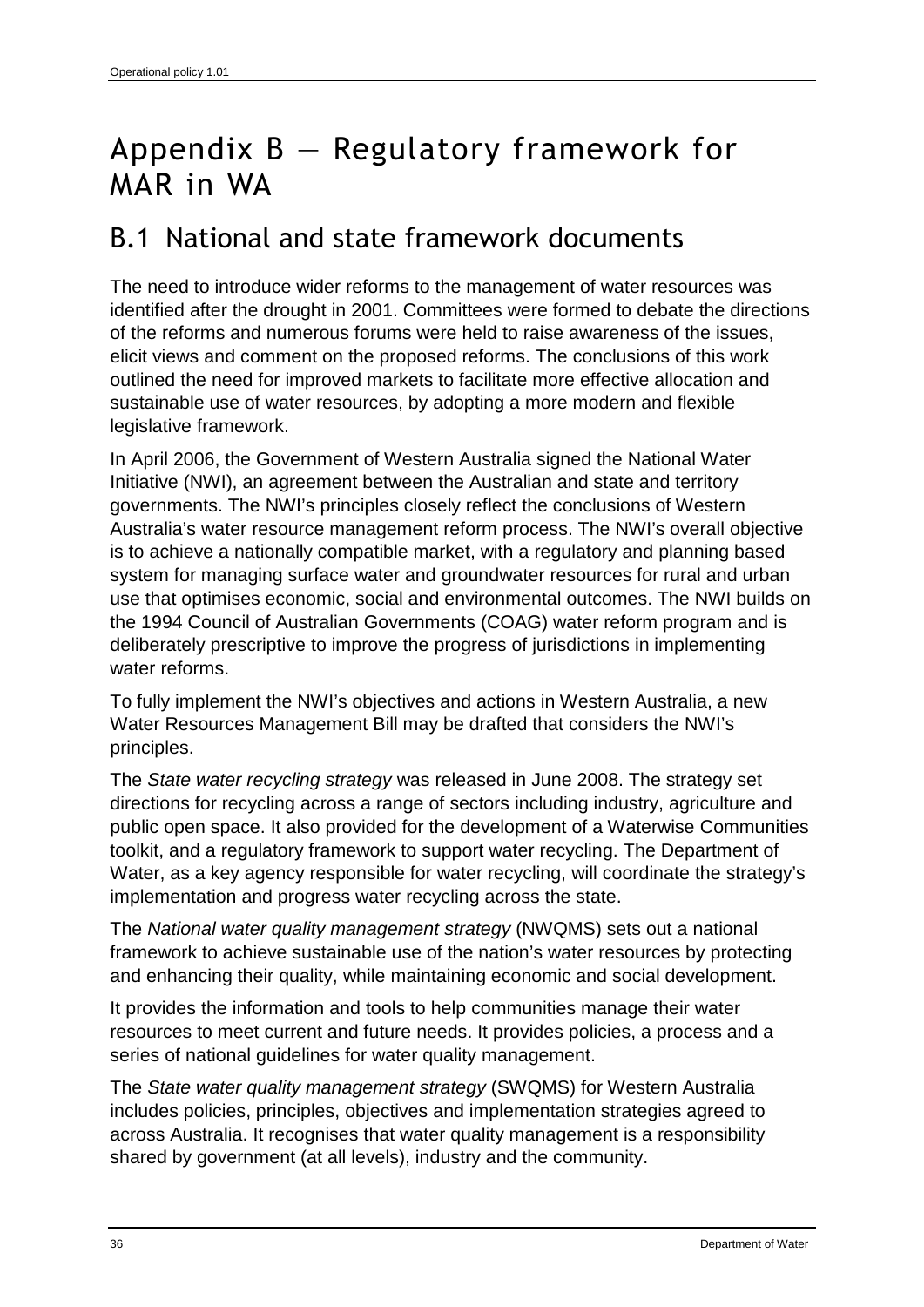The Environment Protection and Heritage Council and the Natural Resource Management Ministerial Council have developed *Australian guidelines for water recycling: Managing health and environmental risks* (2009). These guidelines form part of the NWQMS.

The guidelines comprise a risk management framework and specific guidance on managing the health and environmental risks associated with the use of recycled water.

Phase one of the guidelines focuses on:

- the reuse of large-scale treated sewerage and greywater (including residential garden watering, car washing, toilet flushing and clothes washing)
- irrigation for public open space, agriculture and horticulture
- fire protection and fire fighting
- industrial uses (including cooling water)
- greywater treated on-site (e.g. high rise apartments and office blocks) for use for garden watering, car washing, toilet flushing and clothes washing.

Phase two of the guidelines comprises three modules – augmentation of drinking water supplies, stormwater harvesting and reuse, and managed aquifer recharge.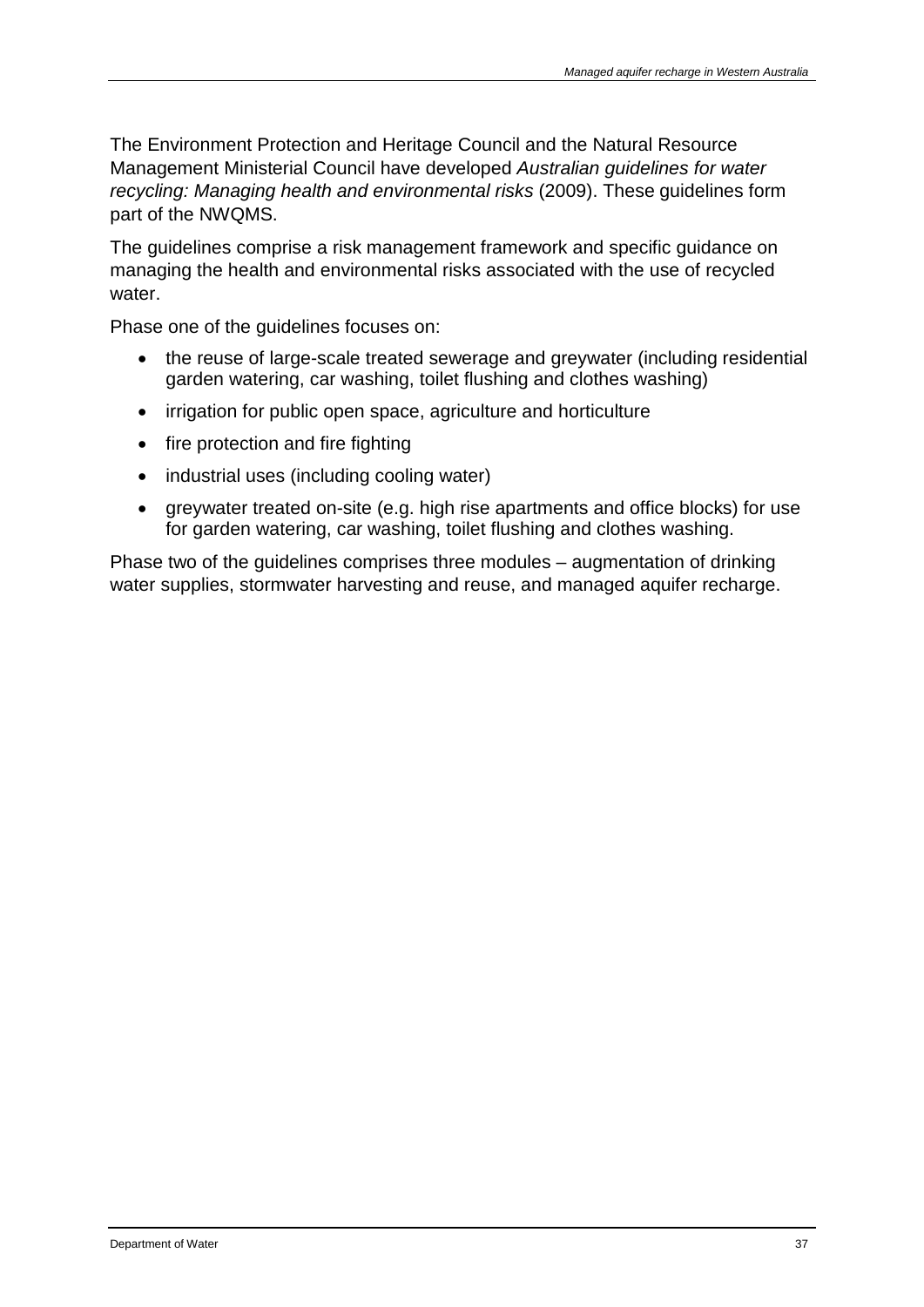## B.2 Licensing instruments under the *Rights in Water and Irrigation Act 1914*

#### *Licences to take water*

The *Rights in Water and Irrigation Act 1914* requires proponents to hold a licence to take water from any artesian well/bore throughout the state, and from non-artesian wells/bores located within proclaimed groundwater areas. Licences to take water are issued under section 5C of the *Rights in Water and Irrigation Act 1914*. Some exemptions apply; for example, taking water for stock and garden uses (up to 1500 kL/year) in most areas of the state.

Under the *Rights in Water and Irrigation Act 1914*, the grant or refusal of a licence under section 5C is at the department's discretion. Clause 7(2) provides that in assessing an application for a licence under section 5C, the department is to have regard to all matters that it considers relevant, including whether the proposed taking and use of the water is ecologically sustainable and environmentally acceptable; or whether it may have a detrimental effect on another person. The department can refuse an application on the grounds that the potential impacts of the taking and use of the water are unacceptable.

Clause 7(2) also requires the department to consider the public interest. Federal and state governments have identified innovation in water resources – specifically recycling and MAR – as being in the public interest. The department must therefore take innovation into account when assessing proposed MAR schemes, and where possible, facilitate them through appropriate policies and guidelines.

Clause 4(2) of Schedule 1 of the Act provides that a licence applicant must provide the department with any further information we may require to assess the application. This information may include a hydrogeological assessment of the proposed taking and use of the water, to help us determine the potential impact of granting a licence under section 5C.

In some cases, it may be necessary for the department to refuse to grant an application, notwithstanding that the applicant has borne significant costs in undertaking a hydrogeological assessment.

In granting a licence under section 5C of the Act, the department will impose such terms and conditions as it considers fit, having regard to all the matters that we consider relevant, including whether the proposed taking and use of the water is in accordance with the matters set out in clause 7(2) of Schedule 1 of the *Rights in Water and Irrigation Act 1914*.

The department will sometimes impose conditions on a section 5C licence requiring the licensee to submit regular groundwater monitoring information on existing operations. This will allow us to assess whether the impacts are acceptable, or if changes to groundwater abstraction and/or the management regime are required.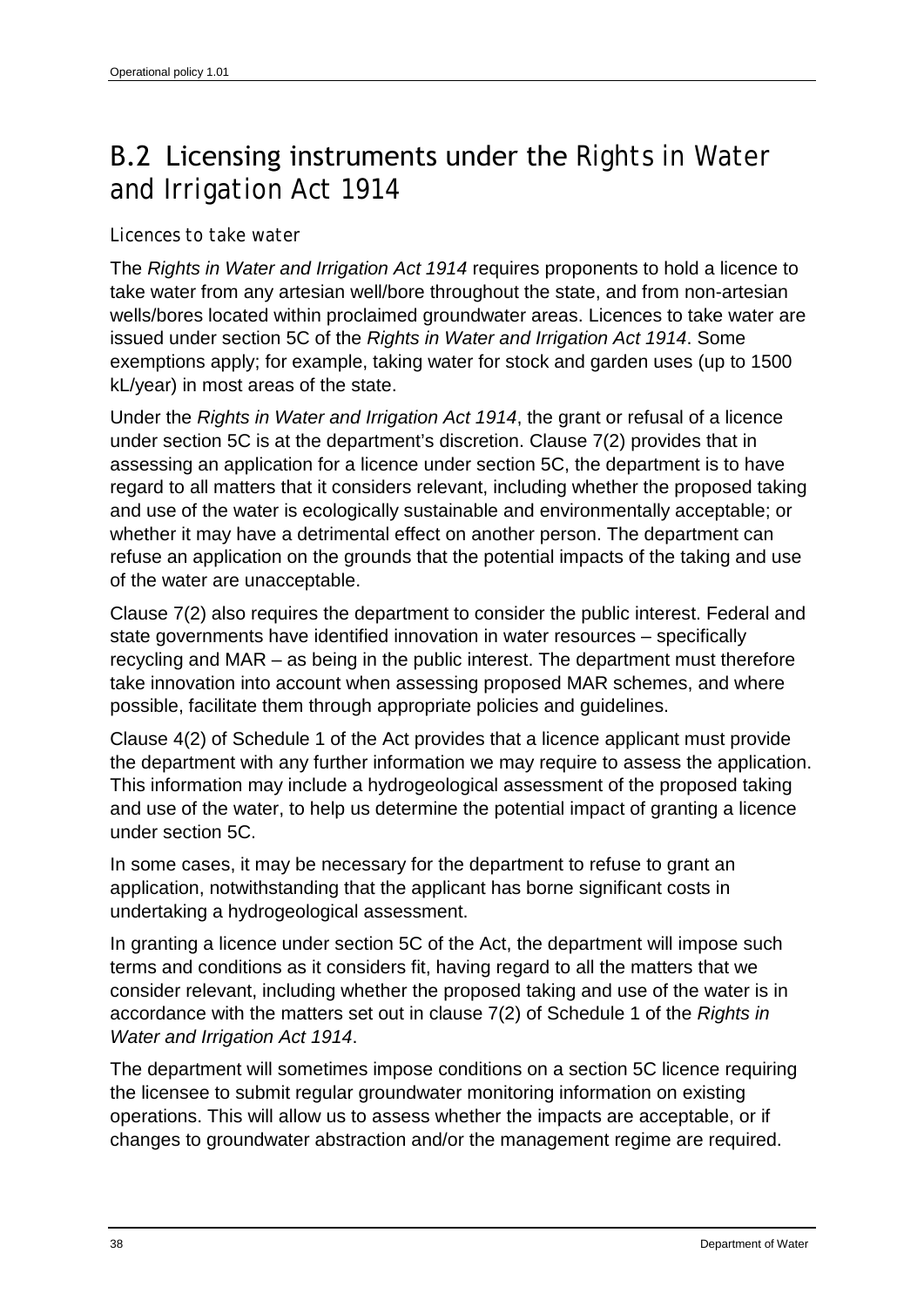Terms and conditions on licences under section 5C can incorporate other documents, which then form part of the licence conditions. The licensee must then comply with the requirements of these documents, if he or she is to maintain the entitlement to access and use of the water. An example is a department-approved operating strategy, which the licensee may need to prepare in accordance with *Operational policy 5.08*

#### *Licences to construct bores*

Before constructing a bore (which may also be referred to as a well), or altering an existing bore (whether for the purposes of investigation, monitoring, abstraction or recharge), a licence to construct or alter a well must first be obtained from the department under Section 26D of the *Rights in Water and Irrigation Act 1914*.

The drilling of a bore and the associated disturbance to the surrounding area must also comply with the *Aboriginal Heritage Act 1972* (WA) and the *Native Title Act 1993* (Cwlth). If the area is subject to a Native Title claim, the applicant must notify the registered claimant group so they can comment on the proposed activities.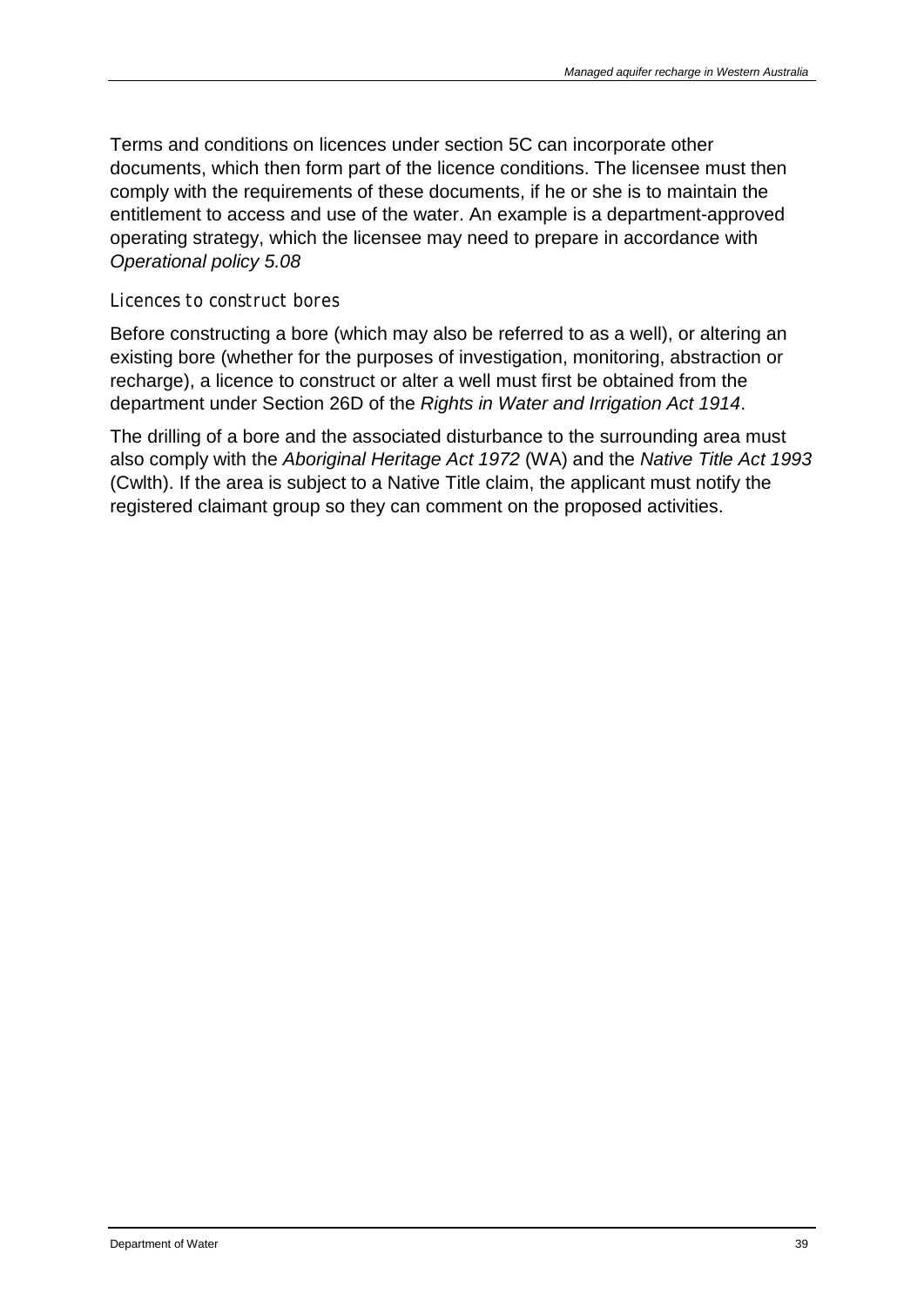## Glossary

Abstraction Pumping groundwater from an aquifer.

- Allocation The volume of water taken from a water source (groundwater or surface water) for use by an individual, usually in accordance with a licence granted under the *Rights in Water and Irrigation Act 1914*. Also referred to as 'water entitlement'.
- Allocation limit The amount of water set aside for annual licensed use. In the department's current water licensing system, the allocation limit is a volumetric licensing limit.
- Aquifer A geological formation or group of formations capable of receiving, storing and transmitting significant quantities of water. Usually described by whether they consist of sedimentary deposits (sand, gravel, sandstone) or fractured rock. Aquifer types include unconfined, confined and artesian.
- Artesian aquifer A confined aquifer in which the hydraulic pressure is sufficient to cause water to rise above the land surface in a well/bore or spring. If the pressure is insufficient to cause the well to flow at the surface, it is called a sub-artesian aquifer.
- Artesian bore A well/bore, including all associated works, from which water flows, or has flowed, naturally to the surface.
- Banking In this policy, the term banking applies to the storing of recharge water in the aquifer for a period of time, so that it can be used when required.
- Bore **A** small-diameter, normally vertical hole, usually drilled with machinery to obtain access to underground water for monitoring or abstraction purposes. Referred to as a 'well' in the *Rights in Water and Irrigation Act 1914*.
- Confined aquifer An aquifer saturated with water which is under pressure because it is situated between relatively impervious layers.
- **Ecological** values The natural ecological processes occurring within water-dependent ecosystems and the biodiversity of these systems.

Ecological water requirements (EWR) The water regime needed to maintain the ecological values (including assets, functions and processes) of water-dependent ecosystems at a low level of risk.

Ecosystem A term used to describe a specific environment (e.g. lake), including all of the biological, chemical and physical resources and the interrelationships and dependencies that occur between those resources.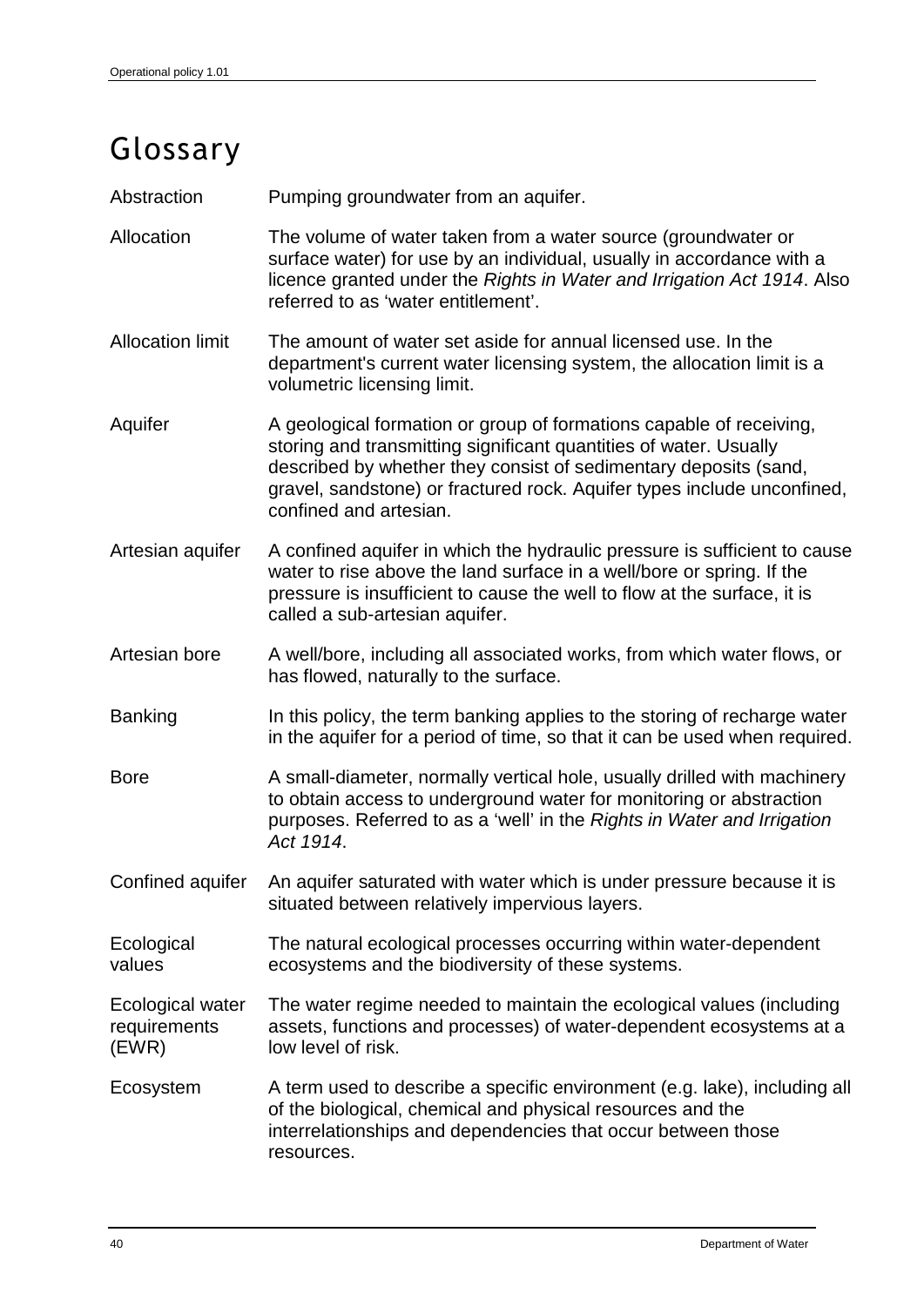- Environment Living things, their physical, biological and social surrounding and interactions between all of these.
- **Environmental** water provisions The water volume that is provided to maintain the environment, including the social and cultural requirements, as a result of the water allocation decision-making process. Environmental water provisions take into account the ecological, social, cultural and economic impacts. They may meet in part or in full the ecological water requirements.
- **Environmental** values Environmental values (as defined by ARMCANZ & ANZECC 1994) are particular values or uses of the environment that contribute to a healthy ecosystem, or public or private benefit, welfare, safety or health and which require protection from the effects of pollution, waste discharges and deposits. They were often called 'beneficial uses' in the water quality literature, but this term has lost favour because of its exploitative connotations.
- Full allocation A management area where all the available water resources have already been allocated.
- Groundwater The water that occurs in pore spaces and fractures in soil and rock beneath the ground surface.
- Groundwaterdependent ecosystem An ecosystem that depends on groundwater for its existence and health.
- Hydrogeology The science associated with the occurrence, distribution, movement and quality of groundwater.
- Hydrology The scientific study of the properties, distribution, use and circulation of the water on Earth and in the atmosphere in all of its forms.
- Policy A guiding principle that may not be directly supported by any legislation but has been adopted by the department as its guide to undertaking its business.
- Potentiometric level An imaginary surface representing the total head of groundwater and defined by the level (surface) to which water will rise in a well.
- Recharge The addition of water to an aquifer. This occurs naturally through the infiltration of water into the soil. It can also be purposefully undertaken by people through controlled infiltration or injection, in which case it is considered as managed aquifer recharge under this policy.
- Recharge water Water that is infiltrated or injected into an aquifer to purposefully recharge the aquifer.
- Recovery Retrieval of recharge water infiltrated or injected as part of a MAR

(GDE)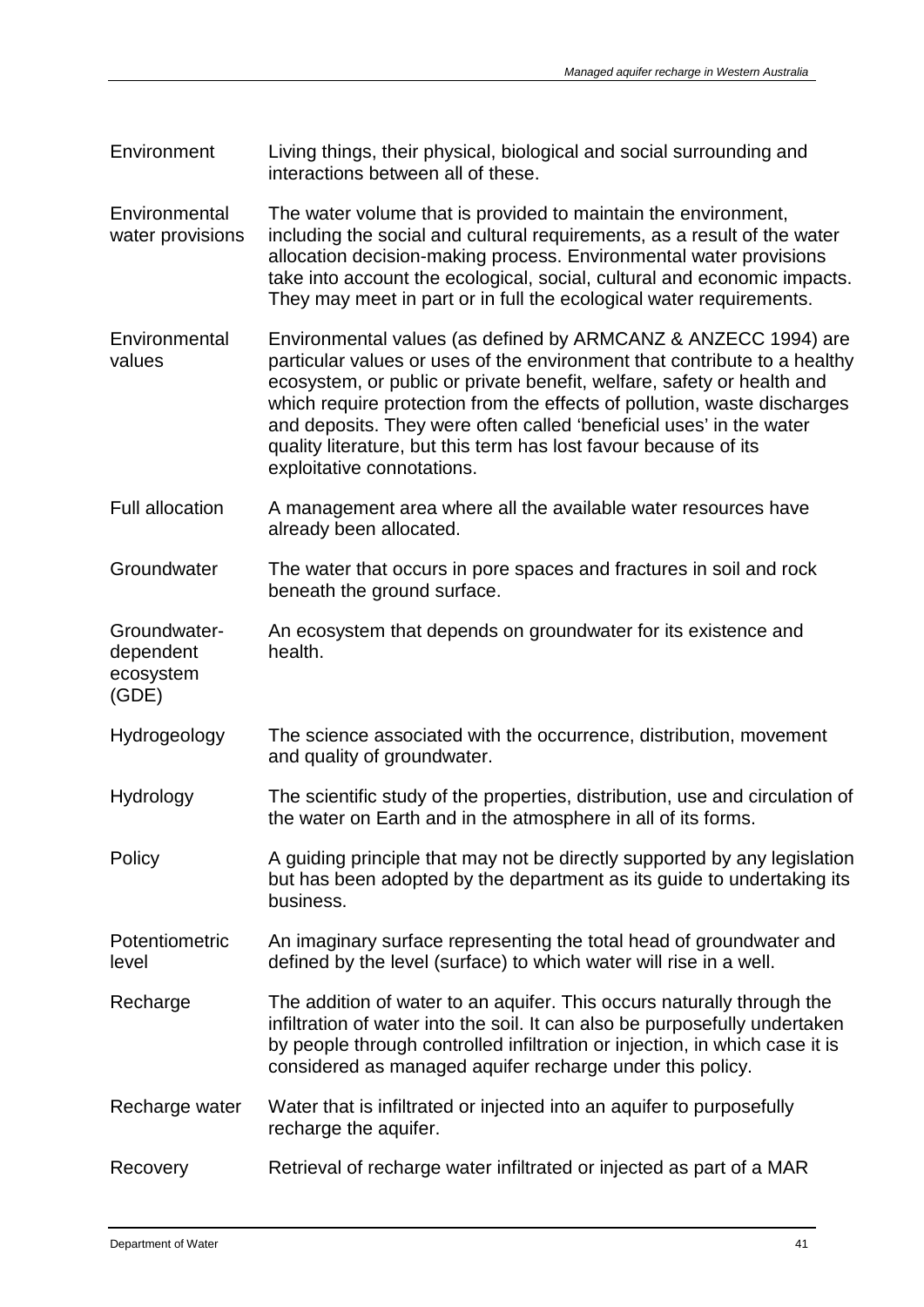scheme, via abstraction from a bore/well. Subarea **A** subdivision within a groundwater area, defined for the purpose of managing the allocation of groundwater resources. Subareas are not proclaimed and can therefore be changed internally without being gazetted. Unconfined or watertable aquifer An aquifer which is nearest the surface in the geological sequence, having no overlying confining layer to limit its volume or exert pressure. The upper surface of the groundwater within the aquifer is called the watertable. The aquifer generally receives direct recharge from rainfall. **Water** entitlement The quantity of groundwater permitted to be abstracted by a well licence, usually specified in kilolitres/year (kL/year). Watertable The saturated level of the unconfined groundwater. Wetlands in lowlying areas are often seasonal or permanent surface expressions of the watertable. Well Mell An opening in the ground made or used to obtain access to underground water. This includes soaks, wells, bores and excavations.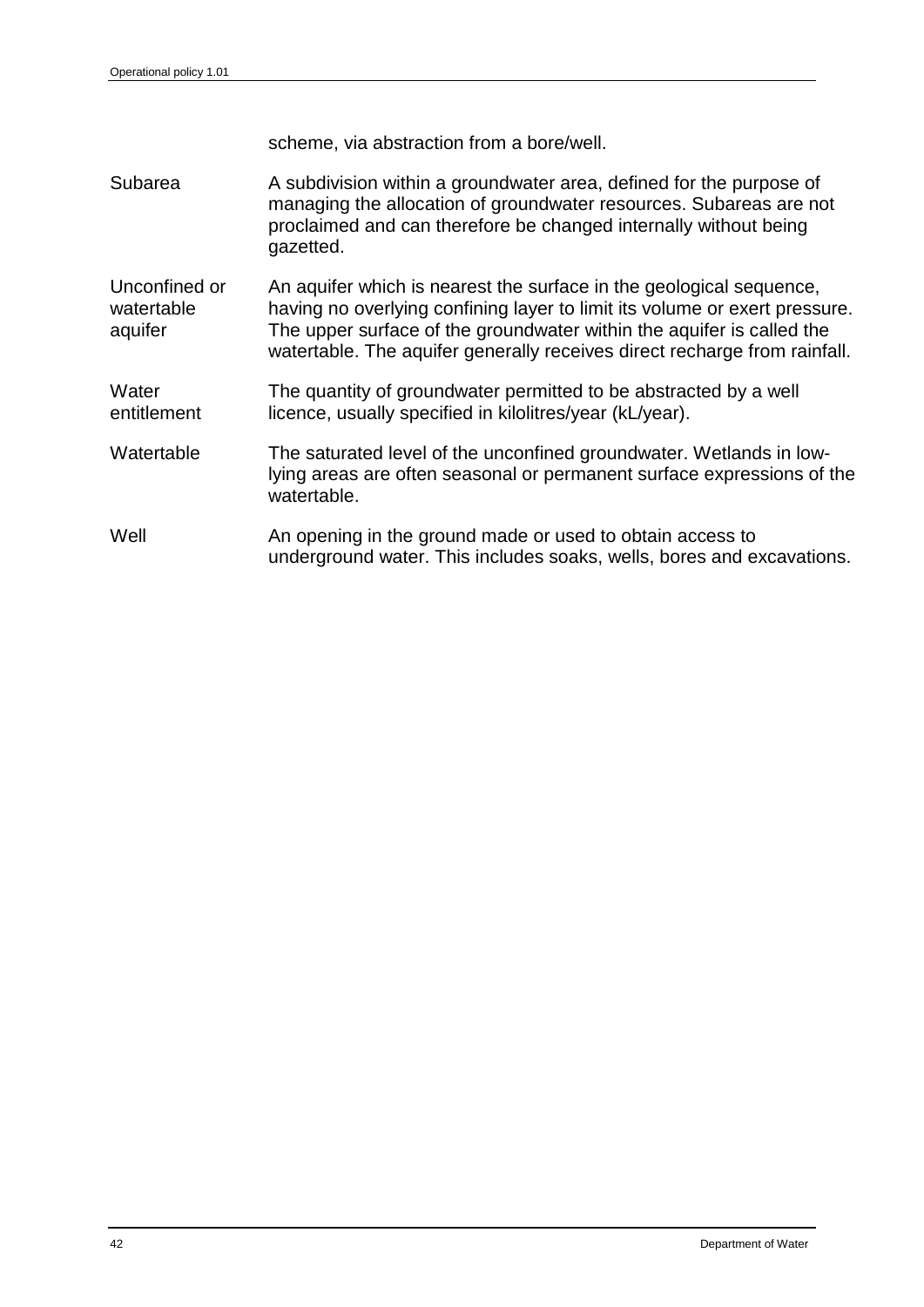## References

- ARMCANZ & ANZECC 1994, *National water quality management strategy: Policies and principles – a reference document,* Paper no. 2, April 1994, Agriculture and Resource Management Council of Australia and New Zealand and Australian and New Zealand Environment and Conservation Council, Canberra.
- 1996, *National principles for the provision of water for ecosystems.*
- NHMRC & NRMMC 2004, *National water quality management strategy, Australian & New Zealand guidelines for fresh and marine water quality 4,* Australian Government, National Health and Medical Research Council & Natural Resource Management Ministerial Council, Canberra.
- Australian Government, National Health and Medical Research Council & Natural Resource Management Ministerial Council, 2004, *National water quality management strategy, Australian drinking water guidelines 6*, Australian Government, National Health and Medical Research Council & Natural Resource Management Ministerial Council, Canberra.
- 2004, *Intergovernmental agreement on a National Water Initiative, 2004*, Australian Government, Canberra.
- 2009, Natural Resource Management Ministerial Council, Environment Protection & Heritage Council and the Australian Health Ministers' Conference 2009, *Australian guidelines for water recycling: Managing health and environmental risks (Phase 1),* Canberra*.*
- 2009, Natural Resource Management Ministerial Council, Environment Protection & Heritage Council and the Australian Health Ministers' Conference, 2009, *Australian guidelines for water recycling: Managing health and environmental risks (Phase 2), Managed aquifer recharge*, Canberra
- Department of Water 2004, *Water quality protection note no.25: Land use compatibility in public drinking water source areas*, Department of Water, Perth.
- 2008, *Guidelines for water meter installation,* Allocation note, Department of Water, Perth
- 2009, *Strategic policy 5.03 – Metering the taking of water,* Department of Water, Perth*.*
- 2009. *Pilbara water in mining guidelines,* Water resource allocation planning series, Report no. 34, Department of Water, Perth*.*
- 2010, *Operational policy 5.05 – Giving an undertaking to grant a water licence or permit,* Department of Water, Perth
- 2010, *Operational policy 5.08 – Use of operating strategies in the water licensing process*, Department of Water, Perth

— 2010, *Operational policy 5.13 – Water entitlement transactions for Western Australia,* Department of Water, Perth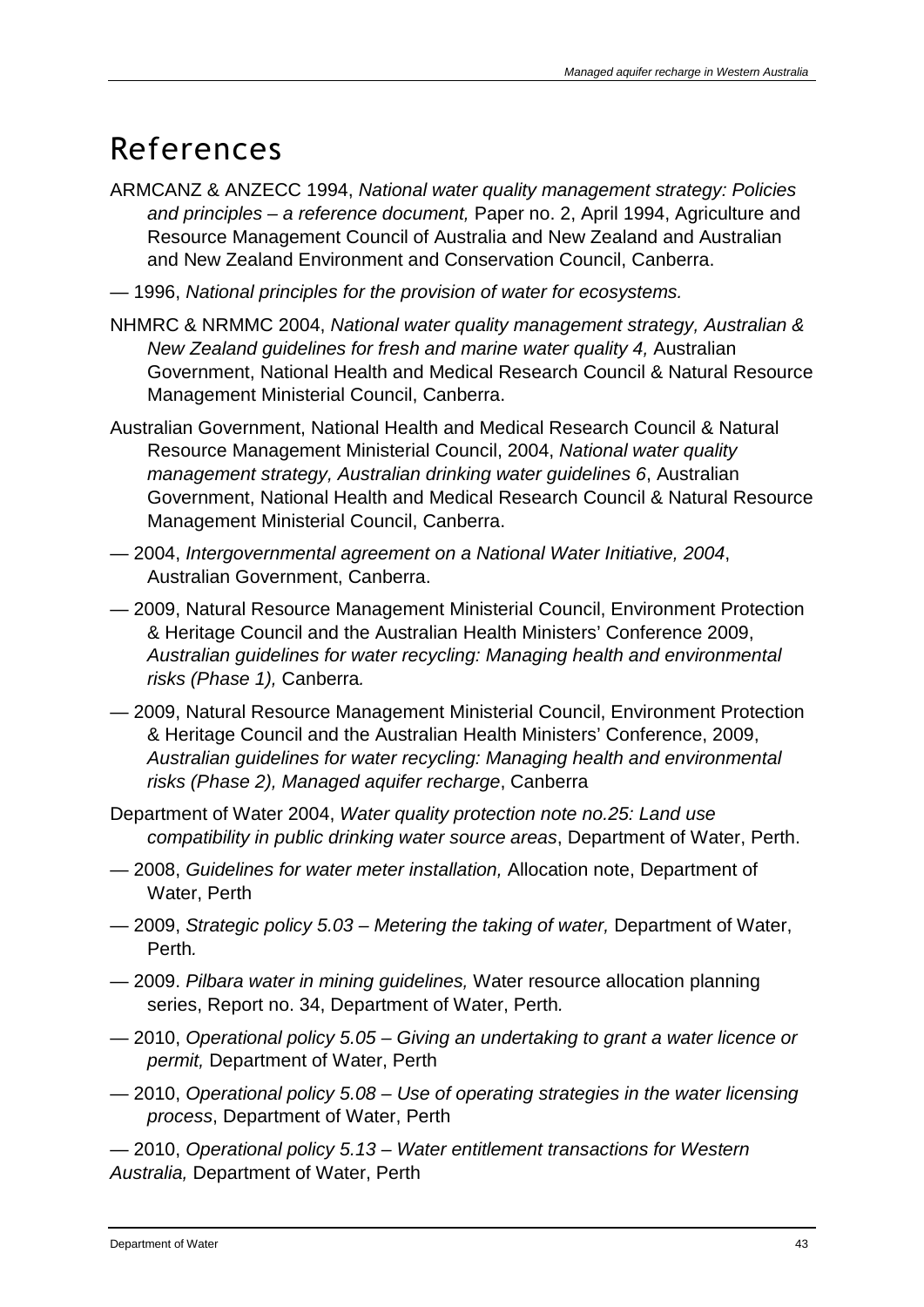- Environmental Protection Authority 2005, 'Strategic advice on managed aquifer recharge using treated wastewater on the Swan coastal plain', *Bulletin 1199,* Environmental Protection Authority, Perth.
- Land and Water Biodiversity Committee 2003, *Minimum construction requirements for water bores in Australia, Edition 2.*
- Pyne, R & David G 2006, Aquifer storage recovery: *a guide to groundwater recharge through wells, Edition 2.*

Western Australian Planning Commission 2008*, Better urban water management.*